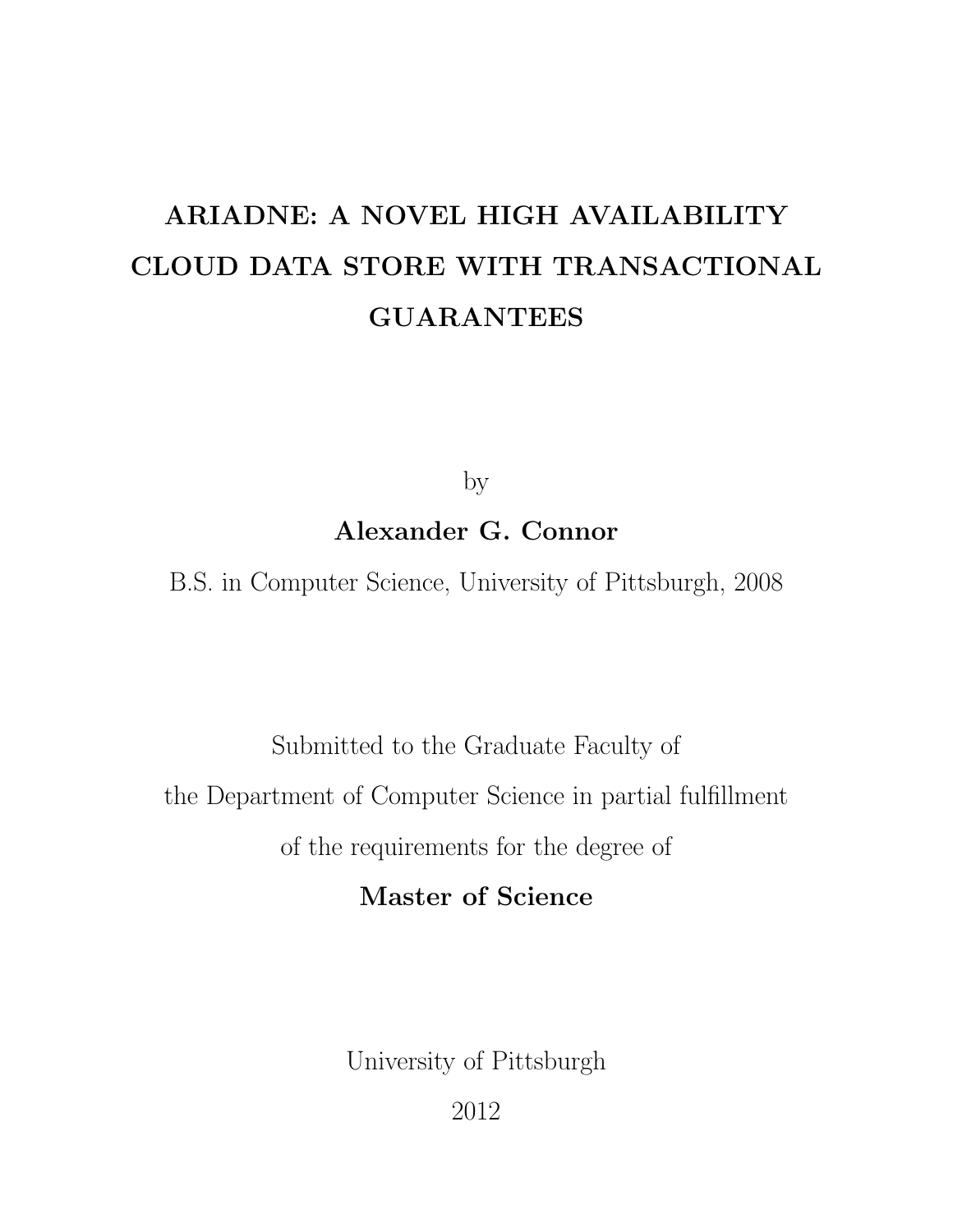# UNIVERSITY OF PITTSBURGH DEPARTMENT OF COMPUTER SCIENCE

This thesis was presented

by

Alexander G. Connor

It was defended on

December 3, 2012

and approved by

Alexandros Labrinidis, Associate Professor

Panos K. Chrysanthis, Professor

Demetris Zeinalipour, Lecturer, University of Cyprus

Thesis Advisor: Alexandros Labrinidis, Associate Professor

Panos K. Chrysanthis, Professor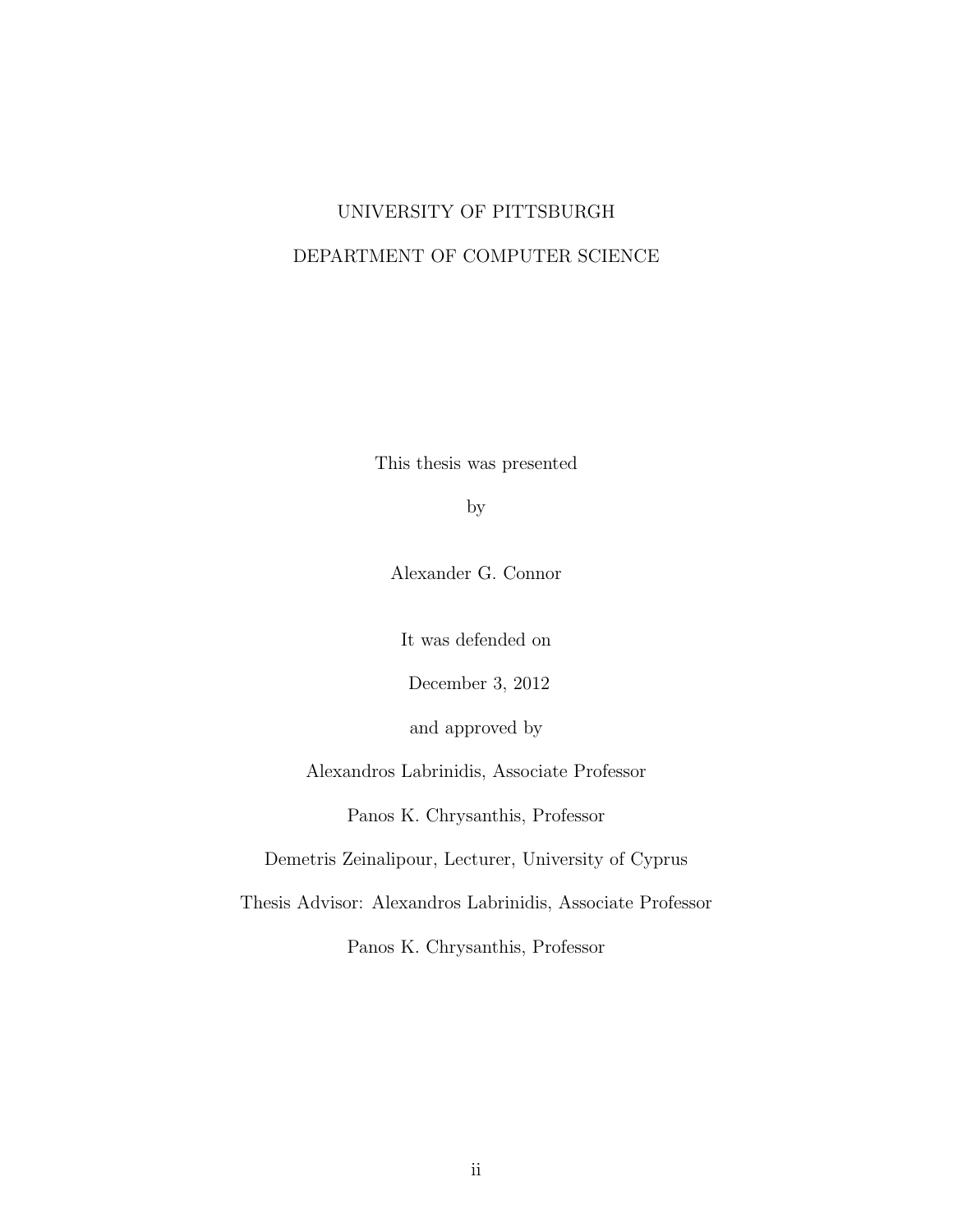## ARIADNE: A NOVEL HIGH AVAILABILITY CLOUD DATA STORE WITH TRANSACTIONAL GUARANTEES

Alexander G. Connor, M.S.

University of Pittsburgh, 2012

Modern cloud data storage services have powerful capabilities for data-sets that can be indexed by a single key – key-value stores – and for data-sets that are characterized by multiple attributes (such as Google's BigTable). These data stores have non-ideal overheads, however, when graph data needs to be maintained; overheads are incurred because related (by graph edges) keys are managed in physically different host machines. We propose a new distributed data-storage paradigm, the key-key-value store, which extends the key-value model and significantly reduces these overheads by storing related keys in the same place. We provide a high-level description of our proposed system for storing large-scale, highly interconnected graph data – such as social networks – as well as an analysis of our keykey-value system in relation to existing work. In this thesis, we show how our novel data organization paradigm will facilitate improved levels of QoS in large graph data stores.

Furthermore, we have built a system with our key-key-value system design – Ariadne – that is de-centralized, scalable, lightweight, relational and transactional. Such a system is unique among current systems in that it provides all qualities at once. This system was put to the test in the cloud using a strenuous concurrent workload and compared against the state of the art MySQL Cluster database system. Results show great promise for scalability and more consistent performance across workload types in Ariadne than in MySQL.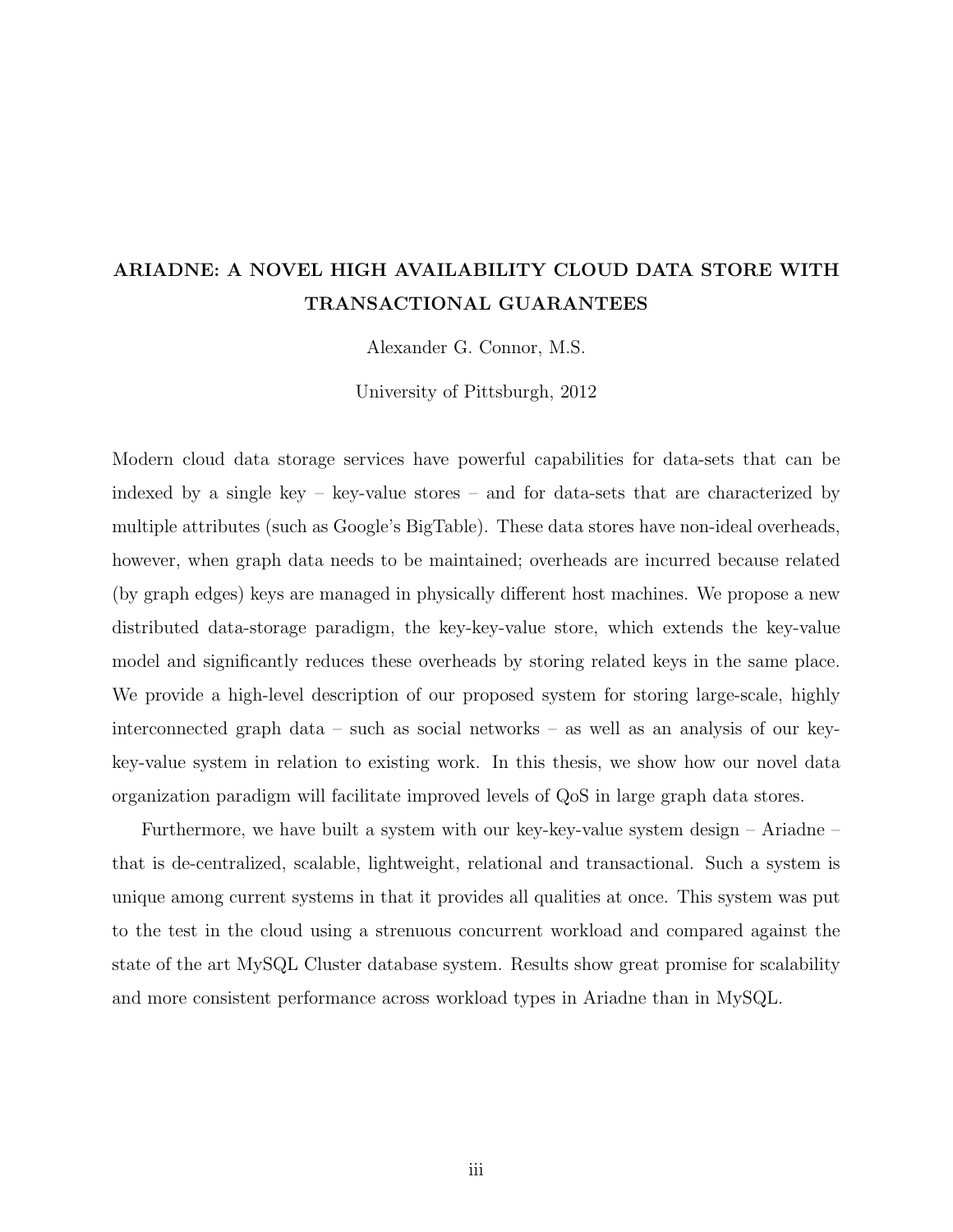### TABLE OF CONTENTS

|     |                                                                                                                                                                                                                               | $\mathbf x$  |
|-----|-------------------------------------------------------------------------------------------------------------------------------------------------------------------------------------------------------------------------------|--------------|
| 1.0 |                                                                                                                                                                                                                               | $\mathbf{1}$ |
| 2.0 |                                                                                                                                                                                                                               | 6            |
|     |                                                                                                                                                                                                                               | 6            |
|     |                                                                                                                                                                                                                               | 9            |
|     |                                                                                                                                                                                                                               | 10           |
| 3.0 |                                                                                                                                                                                                                               | 12           |
|     |                                                                                                                                                                                                                               | 12           |
|     |                                                                                                                                                                                                                               | 13           |
|     |                                                                                                                                                                                                                               | 13           |
|     | 3.2                                                                                                                                                                                                                           | 14           |
|     |                                                                                                                                                                                                                               | 15           |
|     |                                                                                                                                                                                                                               | 15           |
|     |                                                                                                                                                                                                                               | 16           |
| 4.0 | IMPLEMENTATION DETAILS FOR A CONTRACT AND THE SET OF THE SET OF THE SET OF THE SET OF THE SET OF THE SET OF THE SET OF THE SET OF THE SET OF THE SET OF THE SET OF THE SET OF THE SET OF THE SET OF THE SET OF THE SET OF THE | 18           |
|     |                                                                                                                                                                                                                               | 18           |
|     | 4.1.1 Determining the Block Address of a Key                                                                                                                                                                                  | 19           |
|     |                                                                                                                                                                                                                               | 19           |
|     |                                                                                                                                                                                                                               | 20           |
|     |                                                                                                                                                                                                                               | 20           |
|     |                                                                                                                                                                                                                               | 24           |
|     |                                                                                                                                                                                                                               | 26           |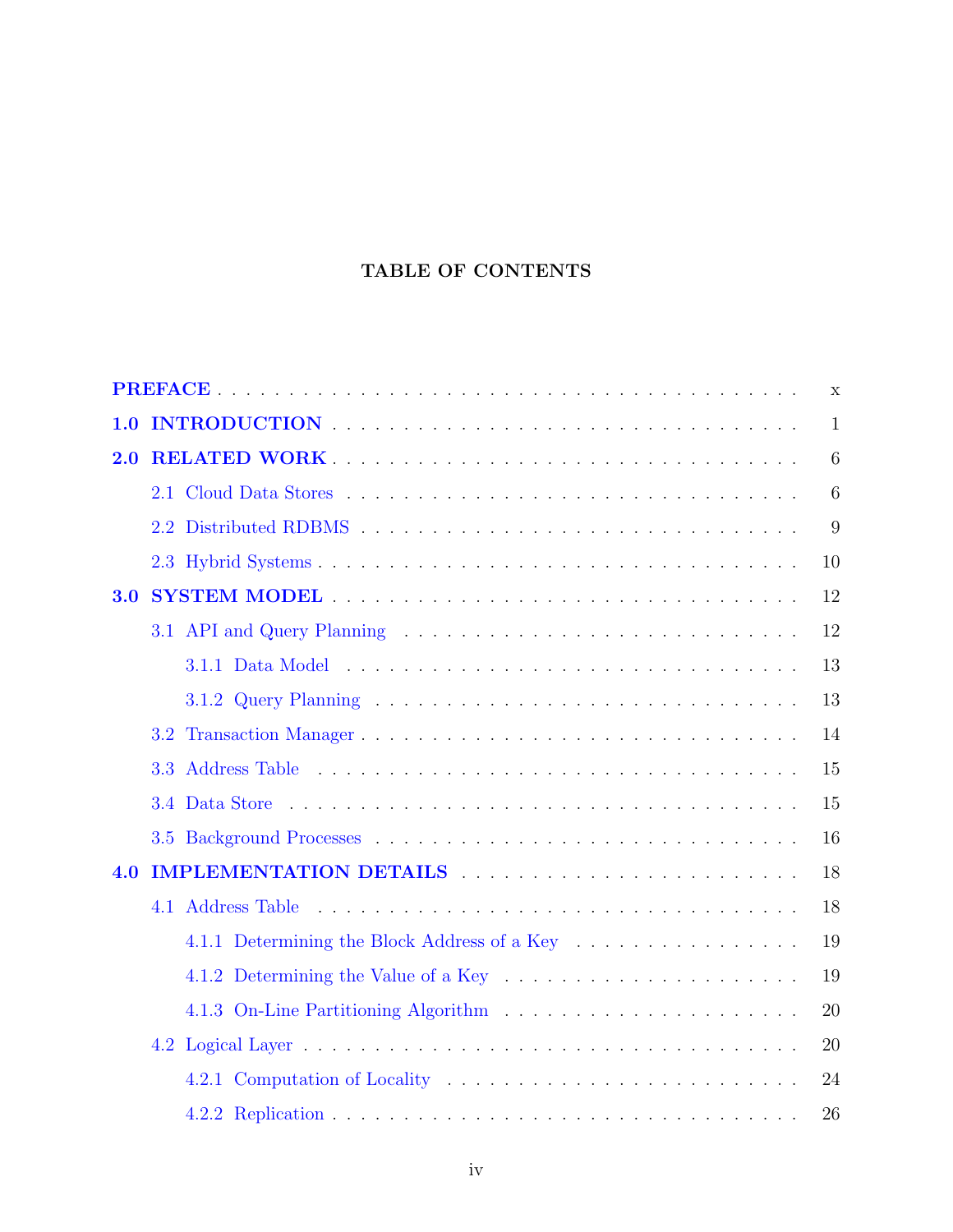|     |                             | 26 |
|-----|-----------------------------|----|
|     |                             | 28 |
|     |                             | 29 |
|     |                             | 30 |
| 5.0 |                             | 34 |
|     |                             | 34 |
|     |                             | 34 |
|     |                             | 36 |
|     |                             | 36 |
|     |                             | 38 |
|     |                             | 39 |
|     |                             | 40 |
|     |                             | 40 |
|     |                             | 42 |
|     |                             | 43 |
|     |                             | 44 |
| 6.0 | CONCLUSIONS AND FUTURE WORK | 46 |
|     |                             | 46 |
|     |                             | 47 |
|     |                             | 48 |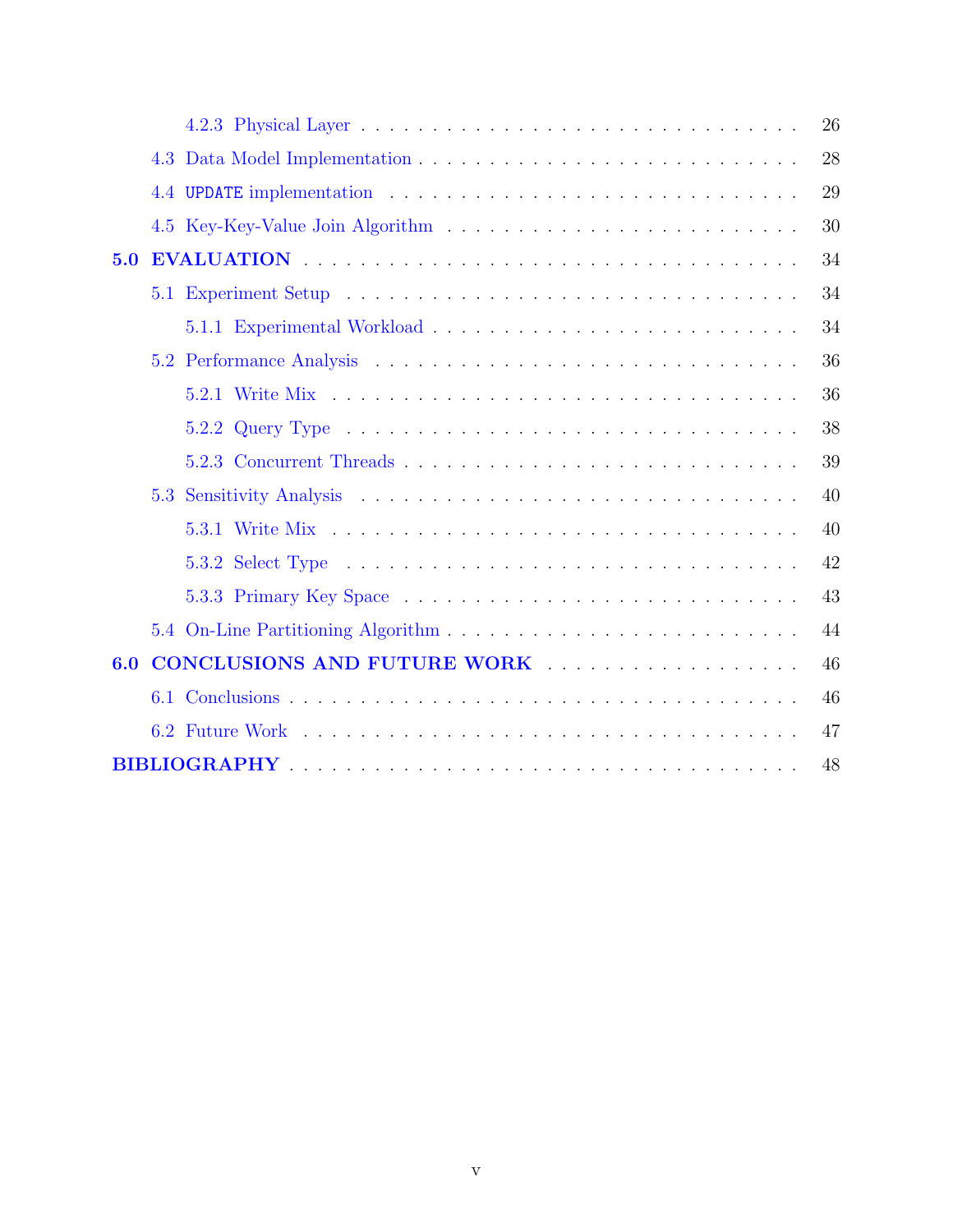### LIST OF TABLES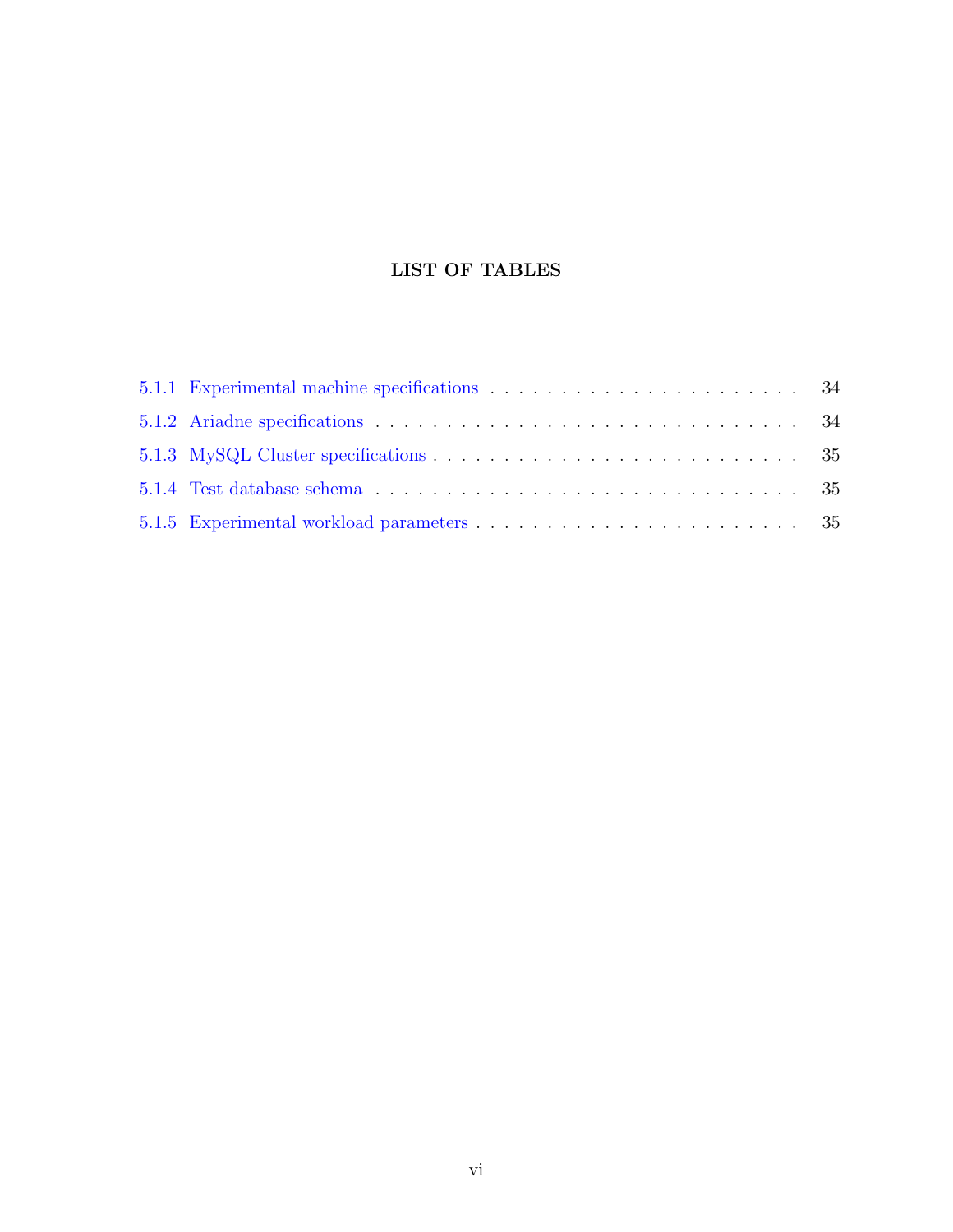### LIST OF FIGURES

|                                                                                 | $\overline{7}$ |
|---------------------------------------------------------------------------------|----------------|
|                                                                                 | 33             |
|                                                                                 | 33             |
| 5.2.1 Effect of varying read/write mix on response times for Ariadne and MySQL  | 36             |
| 5.2.2 Effect of different query types on response time                          | 37             |
| 5.2.3 Effect of different select types on response time                         | 38             |
| 5.2.4 Comparison of response times between MySQL and Ariadne                    | 39             |
| 5.3.1 Effect of different query types on response time                          | 40             |
| 5.3.2 Effect of varying read/write mix on response times for Ariadne            | 41             |
| 5.3.3 Effect of different select types on response time                         | 42             |
| 5.3.4 Effect of varying primary key space on response times for Ariadne         | 43             |
| 5.4.1 Experimental evaluation of the proposed on-line algorithm's effectiveness | 44             |
| 5.4.2 Evaluation of the proposed on-line algorithm's performance                | 45             |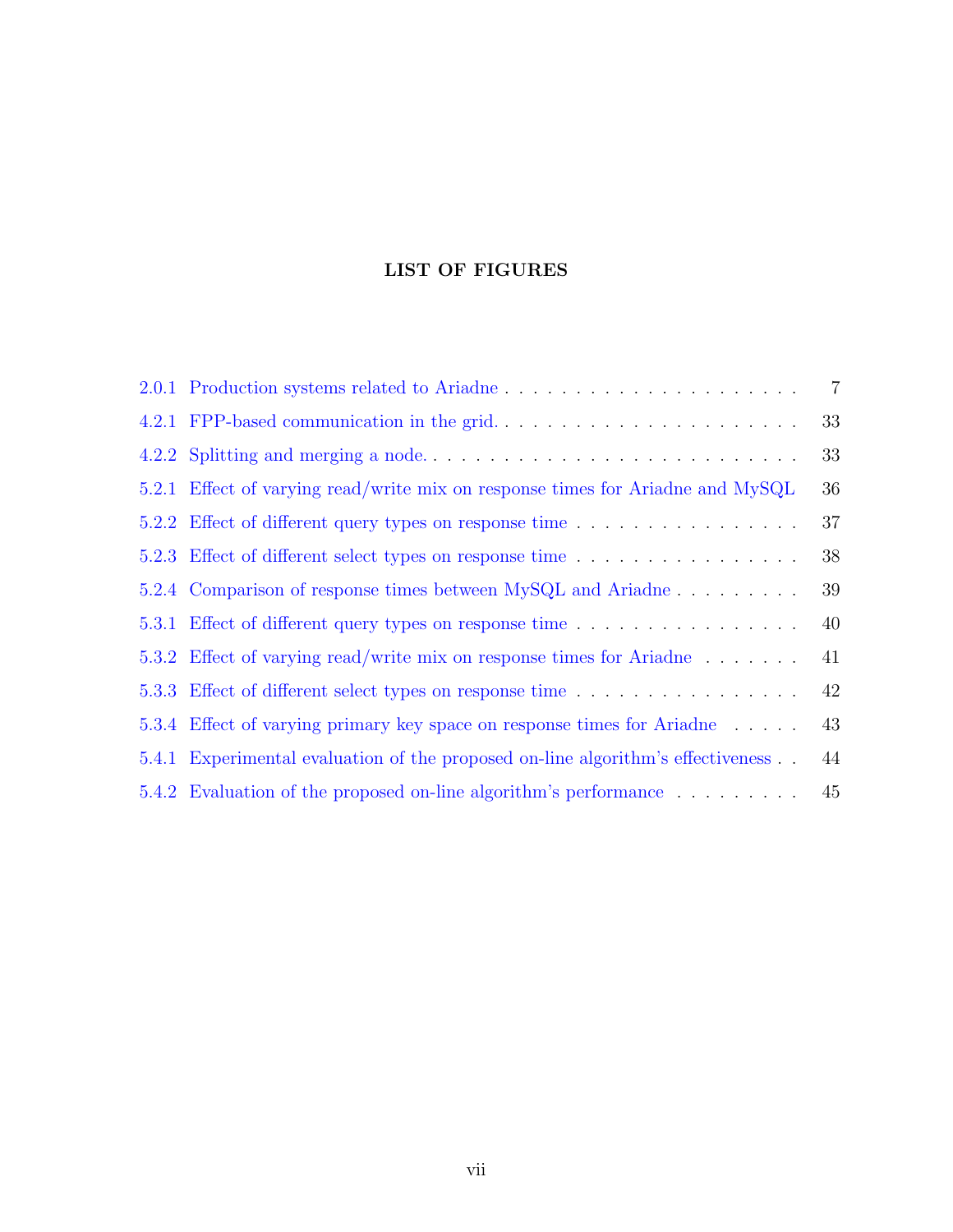# LIST OF EQUATIONS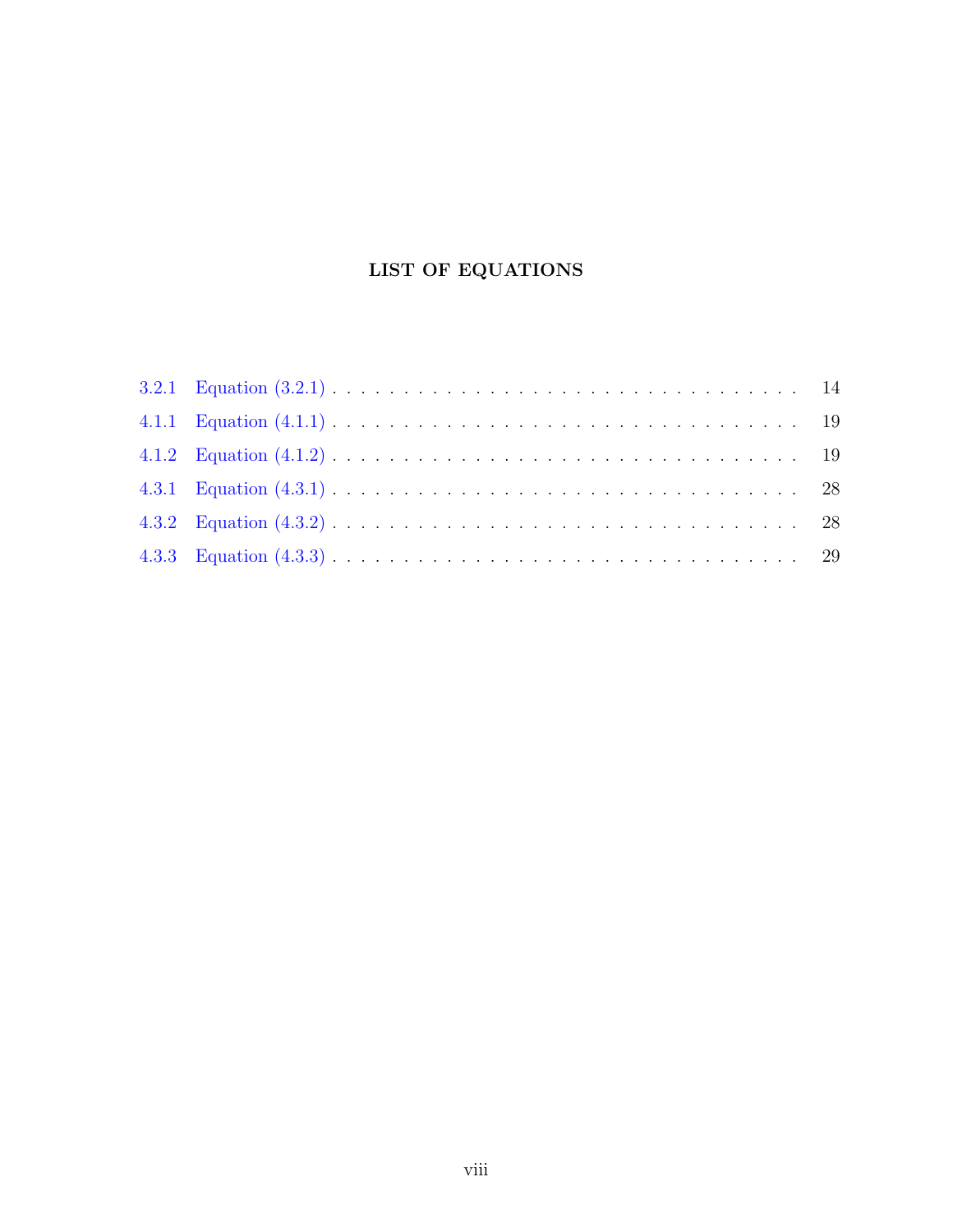### LIST OF ALGORITHMS

| 4.1.1 On-line partitioning algorithm $\ldots \ldots \ldots \ldots \ldots \ldots \ldots \ldots \ldots$ 21 |  |  |  |  |  |  |  |  |  |  |  |
|----------------------------------------------------------------------------------------------------------|--|--|--|--|--|--|--|--|--|--|--|
|                                                                                                          |  |  |  |  |  |  |  |  |  |  |  |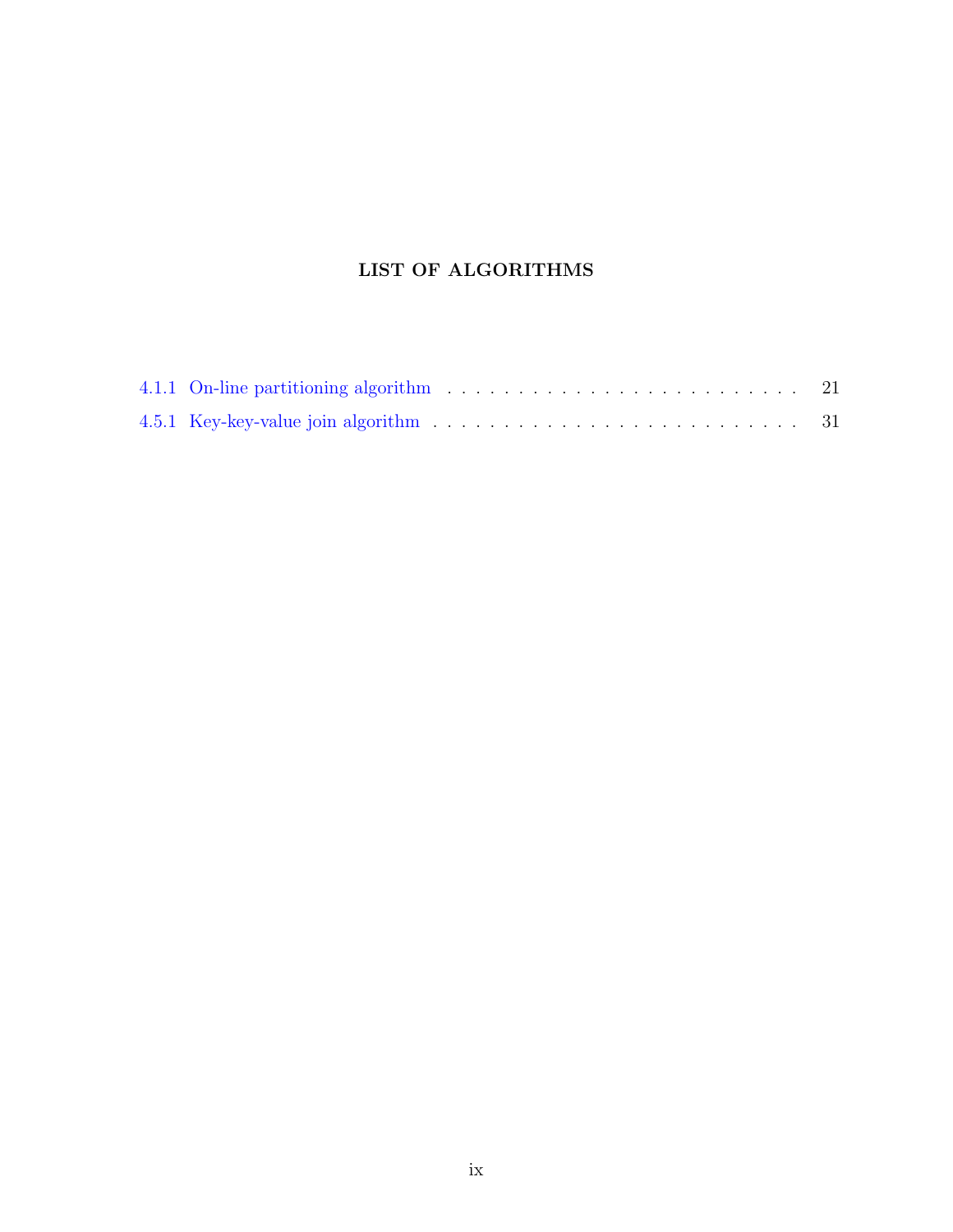### PREFACE

<span id="page-9-0"></span>For Jenn. For Trevor. For my parents. For Alex and Panos.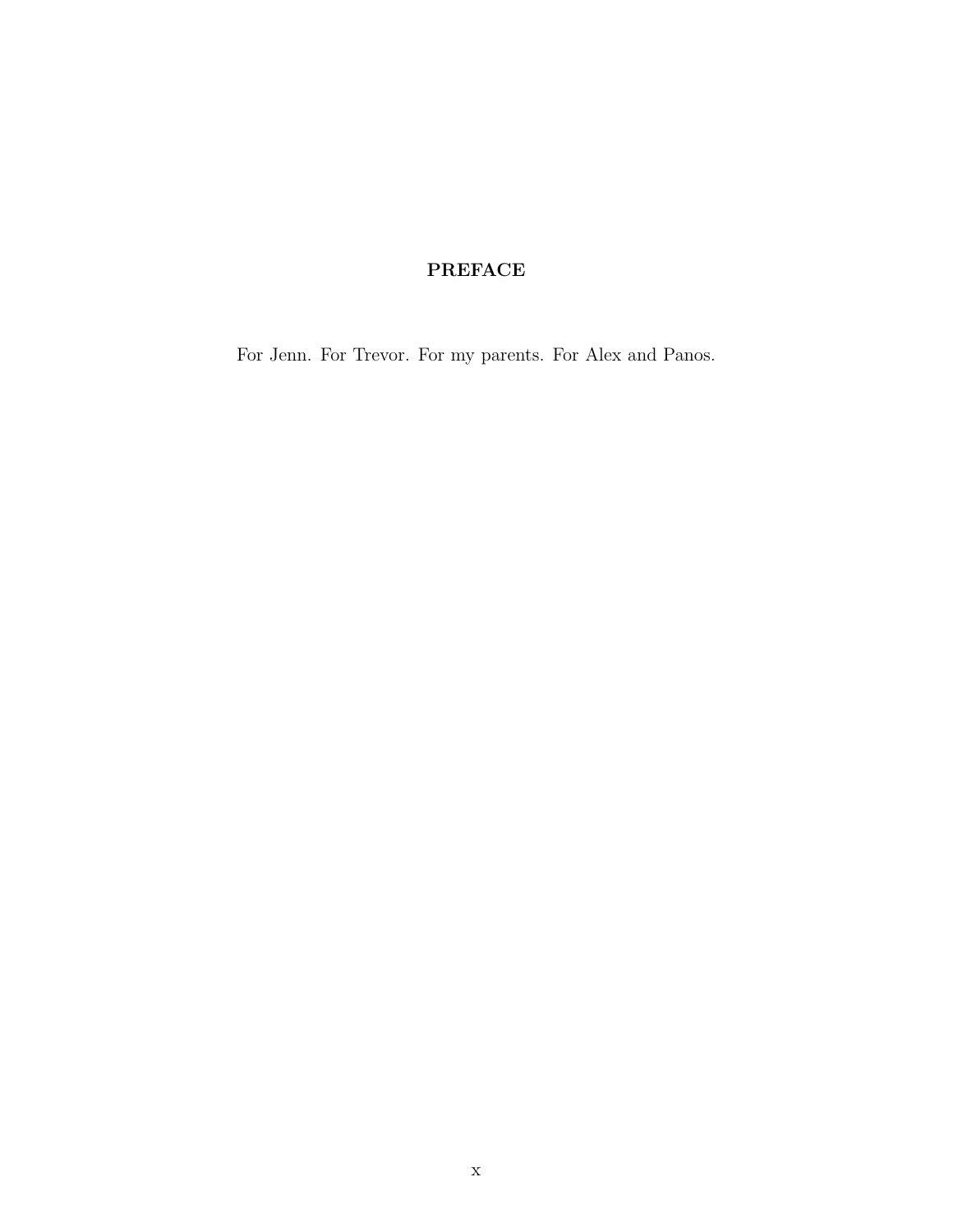#### 1.0 INTRODUCTION

<span id="page-10-0"></span>The phenomenon of "SlashDotting"  $\frac{1}{1}$  $\frac{1}{1}$  $\frac{1}{1}$  occurs when a link to a website is posted on the eponymous news site, and subsequently visited by hundreds of thousands or even millions of users in a short time span. The result is either that the linked website crashes due to load that it has never before experienced, or it gracefully handles the increase, potentially attaining new levels of fame and success overnight.

Furthermore, the hypothetical website that has been SlashDotted is likely not merely a website, but a web application. This application likely requires user input, thus creating a potentially write-heavy workload for the data management back-end. This back-end must therefore not only be able to scale, it must be available for writes as well as reads under heavy load. As such, scalability – including write scalability – has become an area of great interest in the information technology community, especially in support of scalable data stores.

This is the case because, unlike a web server that can be duplicated ad infinitum without impacting the quality of data served, a database management system typically cannot be duplicated in the same way. The reason for this has been primarily that data has to be kept strongly consistent between all replicas, and the work of doing so makes the service too slow to be useful. In recent years, however, a movement has begun towards data management systems that provide a simpler feature set than that of relational database systems, but can indeed be scaled out to an arbitrarily large number of machines. This is achieved by trading strong consistency for special form of weak consistency, which we will describe below.

The earliest form of such a system was the key-value store, exemplified by Amazon's Dynamo [\[11\]](#page-58-0). Key-value systems provide a basic API that allows an application to put and get key-value pairs. Later systems have added features such as structured document storage,

<span id="page-10-1"></span><sup>1</sup>http://www.slashdot.com/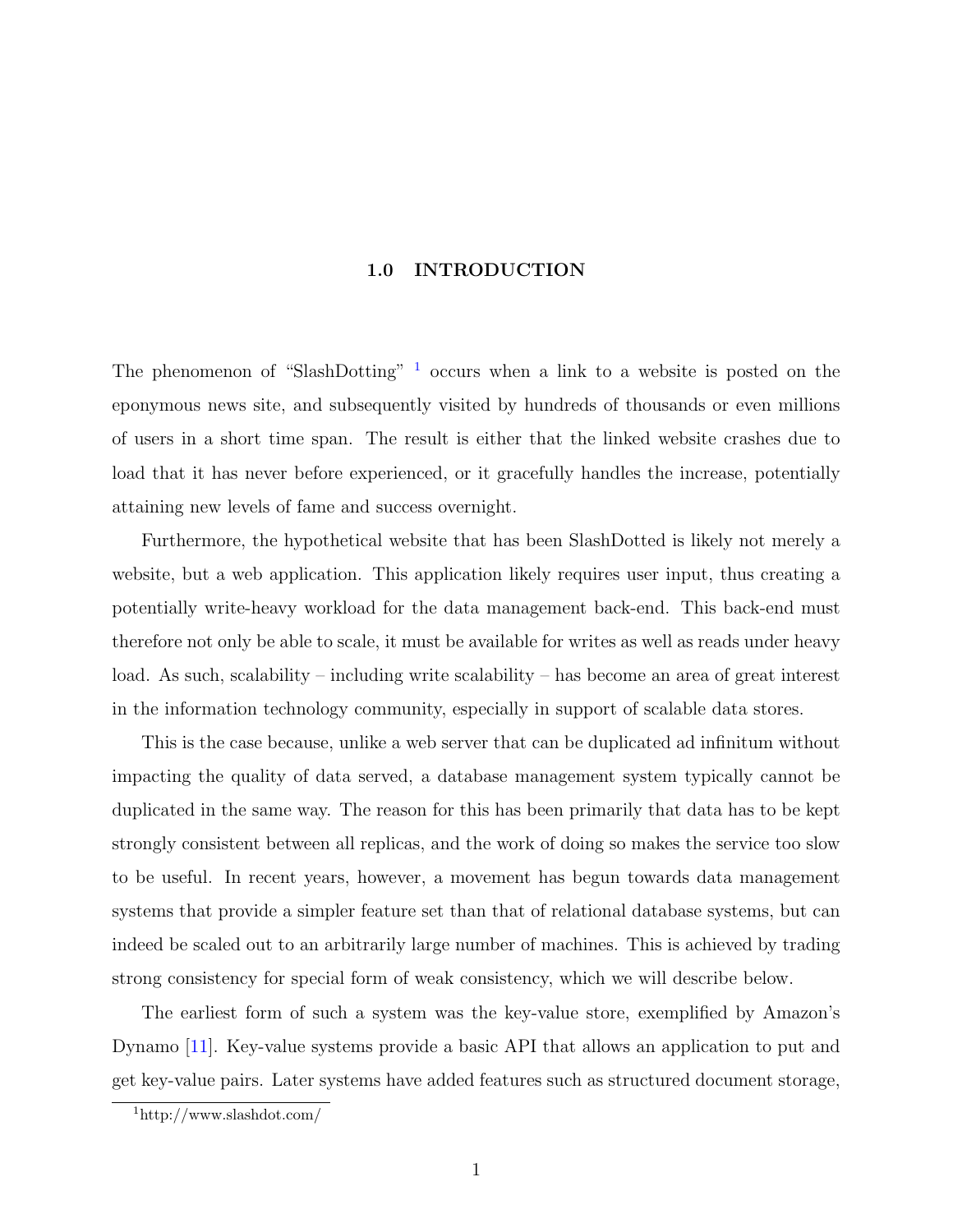MapReduce support and application-specific query languages. These systems are yet nonrelational and non-transactional, hence they bear the colloquial classification of "NoSQL Database".

Availability and raw performance are not enough for a dynamic web application – even if the web application is available and performs reasonably quickly under high load, users will expect its responses to be consistent. "NoSQL" systems to date do not provide strong consistency guarantess – they at best provide eventual consistency – the guarantee that after some finite period of time the data on any two replicas will be consistent. The trade-off of strong consistency for performance is typically motivated by the so-called "CAP Theorem", a result based off of Brewer's Conjecture. In this work, we show that this trade-off is erroneously made in many cases. Often, the CAP Theorem or Brewer's Conjecture are cited as reasons for compromising functionality and consistency in order to gain higher scalability. In this work we shall show that for the space of large (but not huge) installations, this compromise does not need to be made.

Another look at CAP: Suppose there is a distributed system that serves some data item  $X$ , replicated on hosts  $A$  and  $B$ . The Consistency-Availability-Partitioning Theorem (CAP for short) states simply that given a network partition between A and B, (the P in CAP), the system can either (1) continue to serve requests and present inconsistent data (thus being available – the A) or (2) stop serving requests until it can guarantee consistency again (the C). Thus, a system can only uphold two of the three qualities – guaranteed availability, guaranteed consistency, guaranteed funcionality in the presence of network partitions – at any time.

Note that the availability-consistency trade-off must occur only when there is a network partition. This is a special sort of failure, as it specifically means that some group of machines is unable to communicate with another group of machines, and both are able to serve requests. This happens most often in geographically distributed installations wherein the system consists of two or more separate data centers. These data centers could potentially be on different continents. In most medium-sized installations, the machines are housed in one or more data centers in the same locale. In these installations there are more than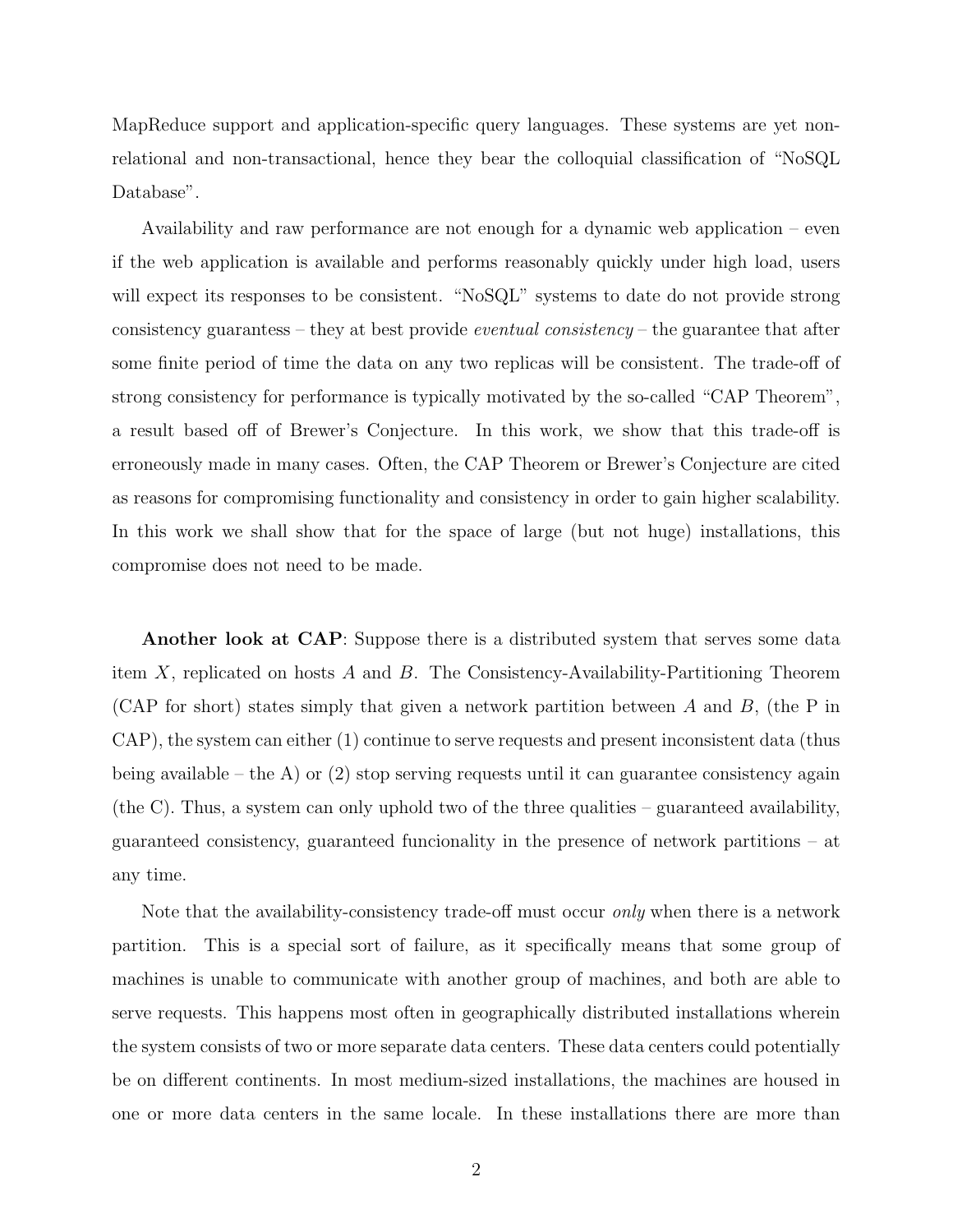a few machines, though – a number beyond the scope that RDBMS (Relational Database Management System) replication can handle.

In this kind of installation, a system needs to be fault-tolerant and partition-tolerant, but can afford to provide stronger consistency guarantees in the normal state. That is, when there are no network partitions. As some of these "NoSQL" systems have become publicly available, including MongoDB [\[26\]](#page-59-0) and CouchDB [\[4\]](#page-57-1), developers of web applications and services are beginning to choose these tools over traditional relational database systems. Oftentimes, though, these applications do not utilize multiple data centers, or massive installations. Although, in theory, the trade-offs described by the CAP theorem could exist for these services, they often do not exist in reality.

The purpose of this work is to provide a system that sits in this middle ground  $-$  it is intended for those services that need a larger data store than a single RDBMS server but are not so huge that data store hosts are geographically separated. Furthermore, when it can provide a consistency guarantee (this should be most of the time), it provides richer features while staying light-weight. These include a relational model and transactions – and the system is truly designed for the cloud, as it can operate on virtual machines with minimal resources.

Key-Key-Value Model: Emerging cloud services often work with requests for data identified by two keys – examples include Facebook (facebook.com) and Twitter (twitter.com). Consider Twitter, a social networking service where users send status updates and read the status updates of their friends, or people they follow. Twitter thus needs to be able to specify this user to user relation: (user1, user2, relationship). For our example, suppose that *relationship* is follows and alice is the user who follows bob. The relationship could also be something else, such as blocked, where the first user is not allowed to see the second user's updates.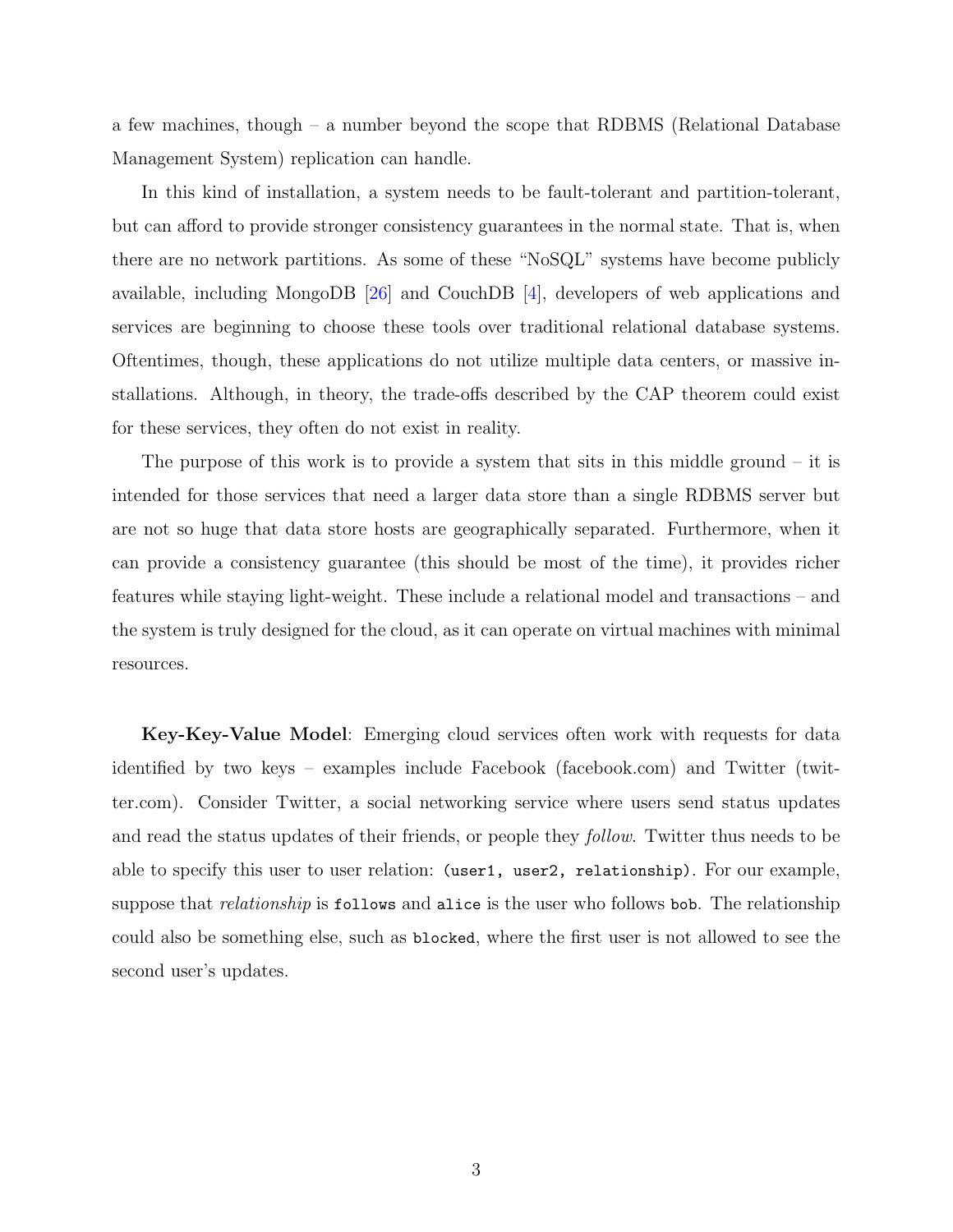Users need to be able to ask queries such as who follows bob? and who does alice follow? To implement these relations – the *follows-list* and the *followers-list* – in a key-value store, both lists need to be maintained for both alice and for bob. If only the follows-list was maintained, the follows-list for every user in the graph would need to be examined when determining the followers-list for bob – this means a high-cost join. One could argue that edges of the graph could be indexed in an intelligent fashion; even with the best indexing the lists for alice and bob could still be stored on separate machines. This creates an overhead in performance or a potential inconsistency in the data [\[14\]](#page-58-1).

We propose to unify these four lists by storing data as a (source-key, target-key, value) relation; now, if both alice and bob's data are kept in the same place, then both queries can be answered from one site. Our proposed approach reduces the overhead of storage by eliminating duplicate records and reduces performance overhead and improves consistency by keeping related records in one site [\[7\]](#page-57-2).

Working Example: Throughout this thesis we will discuss these concepts and our work within the context of a social networking web application (such as Facebook or Twitter, mentioned earlier). Our example social network supports interrelated data primitives of users, friendships, status updates, and photos. This is a fitting example as

- 1. Social networks have write-heavy workloads, due to users continuously posting status updates and photos
- 2. A social network on the rise will have a rapidly growing user base, and thus need to scale quickly and seamlessly
- 3. Interactions with the data store for social network pages often require joins e.g. show photos from some user, show posts shared from one user to another, or show photos from one user's friends.

We will describe a minimal schema, user interface and queries to run against Ariadne for the social network application. This synthetic workload is designed to emulate that of a real social network.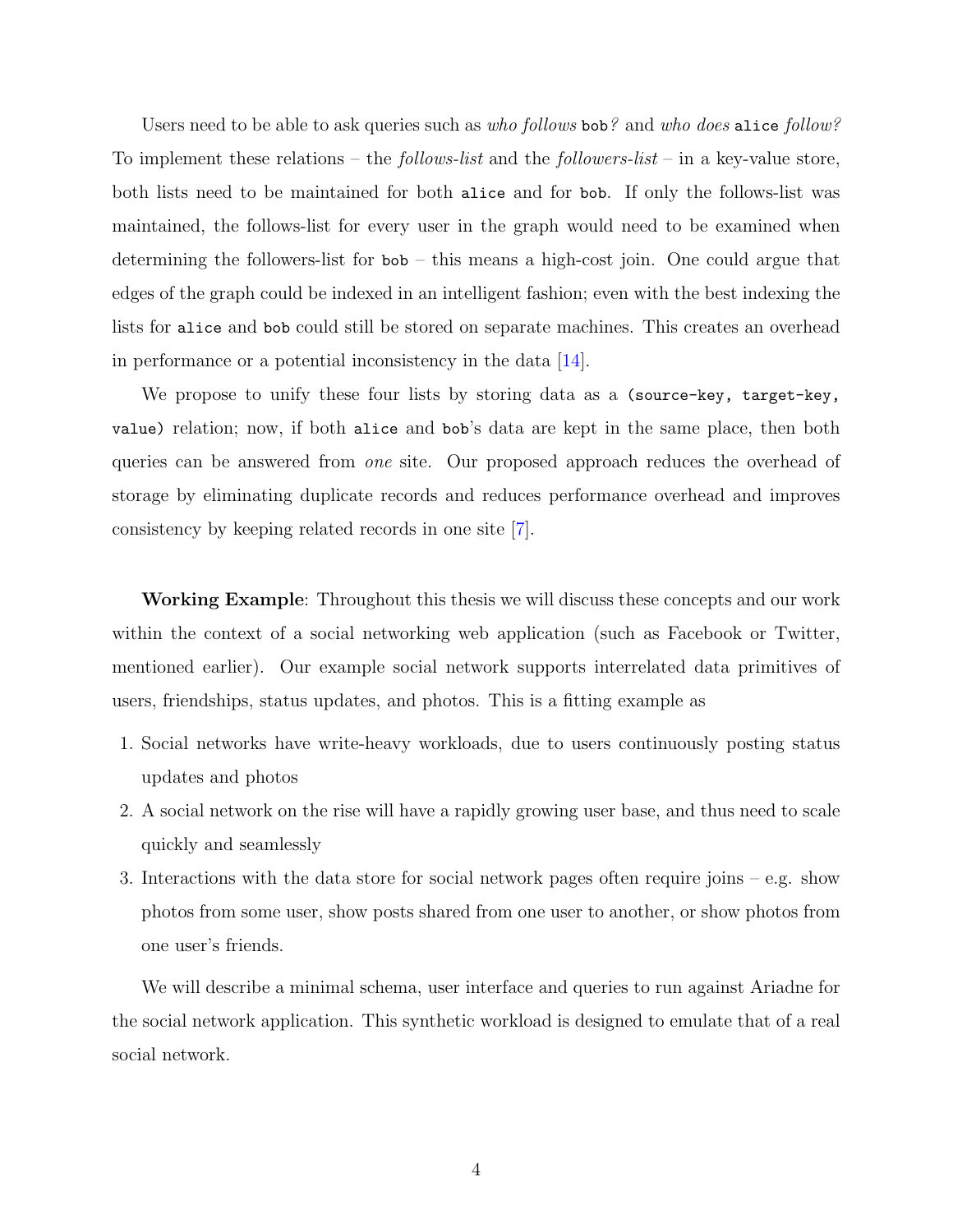Contributions: In this work, we introduce the Ariadne Distributed Data Store, a novel scalable data management system that contributes the following:

- 1. A simple SQL-like interface that supports basic joins
- 2. Transactional guarantees similar to snapshot isolation
- 3. A near relational model
- 4. A novel model for scalable data stores that extends the key-value model, the key-key-value store
- 5. A high-level design for the key-key-value system
- 6. An implementation of the Key-Key-Value store design

Roadmap: In the next chapter we will review related work from the literature. In Chapter [3](#page-21-0) we will discuss the system design of Ariadne. In Chapter [4](#page-27-0) we will discuss the implementation details. In Chapter [5](#page-43-0) we will evaluate our system empirically. Finally, we conclude with Chapter [6](#page-55-0)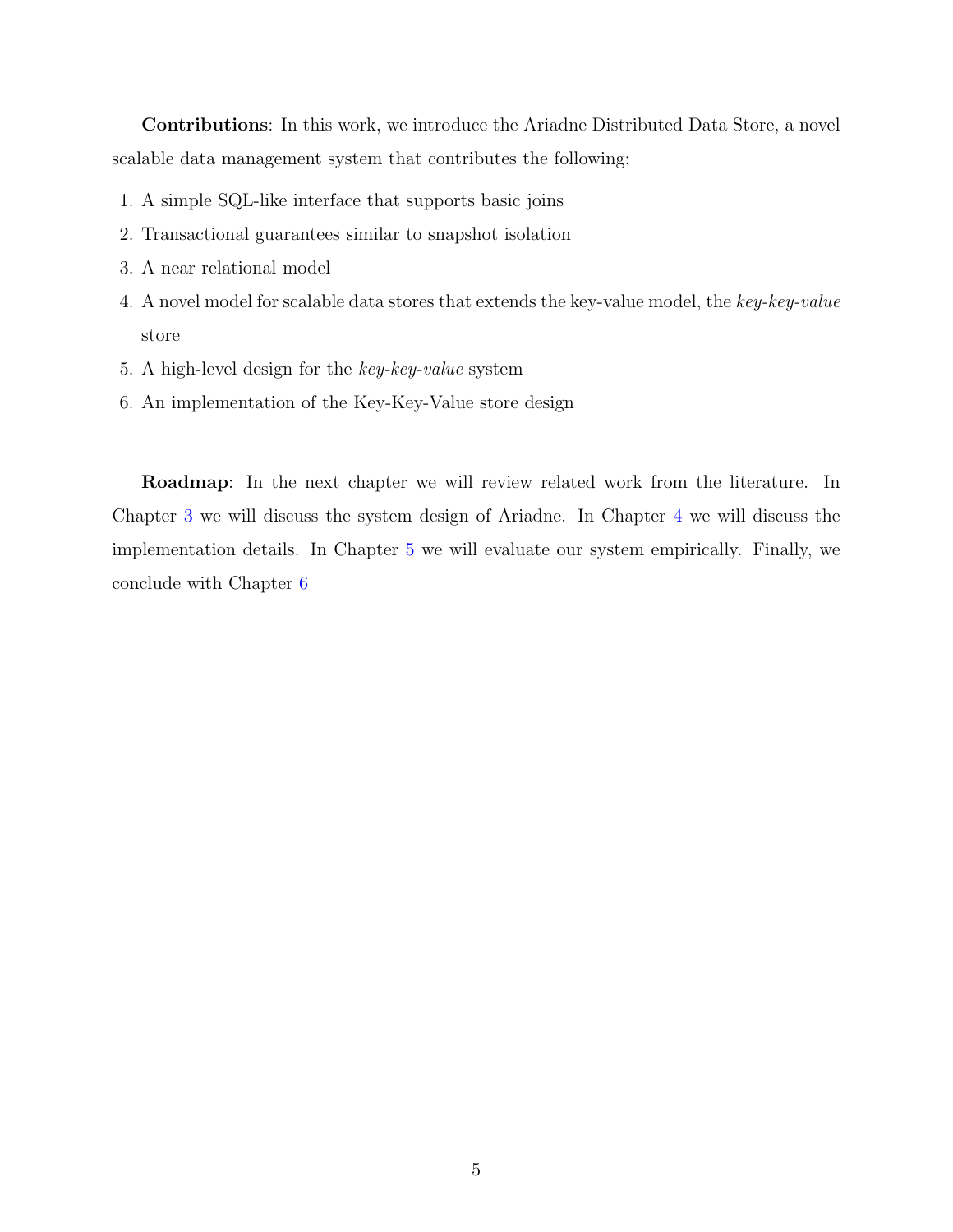#### 2.0 RELATED WORK

<span id="page-15-0"></span>As we stated above in Chapter [1,](#page-10-0) our system provides a unique combination of scalability, transactional guarantees, low resource requirements, and a relational model. We shall examine the state of the art in research and production systems, and demonstrate this uniqueness. These systems fall into the following categories: Cloud Data Stores, Distributed RDBMSs and Hybrid Systems. Figure [2.0.1](#page-16-0) shows a visual breakdown of the works mentioned here.

#### 2.1 CLOUD DATA STORES

<span id="page-15-1"></span>Some of the more well-known internal cloud systems include Dynamo of Amazon.com [\[11\]](#page-58-0), PNUTS of Yahoo! [\[8\]](#page-57-3) and BigTable from Google [\[5\]](#page-57-4), which use key-value stores. Key-value stores manage data structures wherein there is a primary key and an object; the object can only be referred to by the key.

The creators of Dynamo and PNUTS were motivated by the observation that most of the data that applications work with are indexed only by a primary key and most often are accessed or modified one item at a time [\[11,](#page-58-0) [8\]](#page-57-3). This observation allowed them to design massively scalable systems – as a value is accessed independently of other values, sharding of data is trivially simple using a consistent hashing method. With the data sharded, replicas can be arbitrarily small, allowing the system to run on an unlimited number of fixed or similar-sized machines.

The reality is often, though, that data items are interrelated – the key-value model forces the application to manage these connections. In a traditional relational system an application could pose declarative join queries and expect a correct result within a predictable response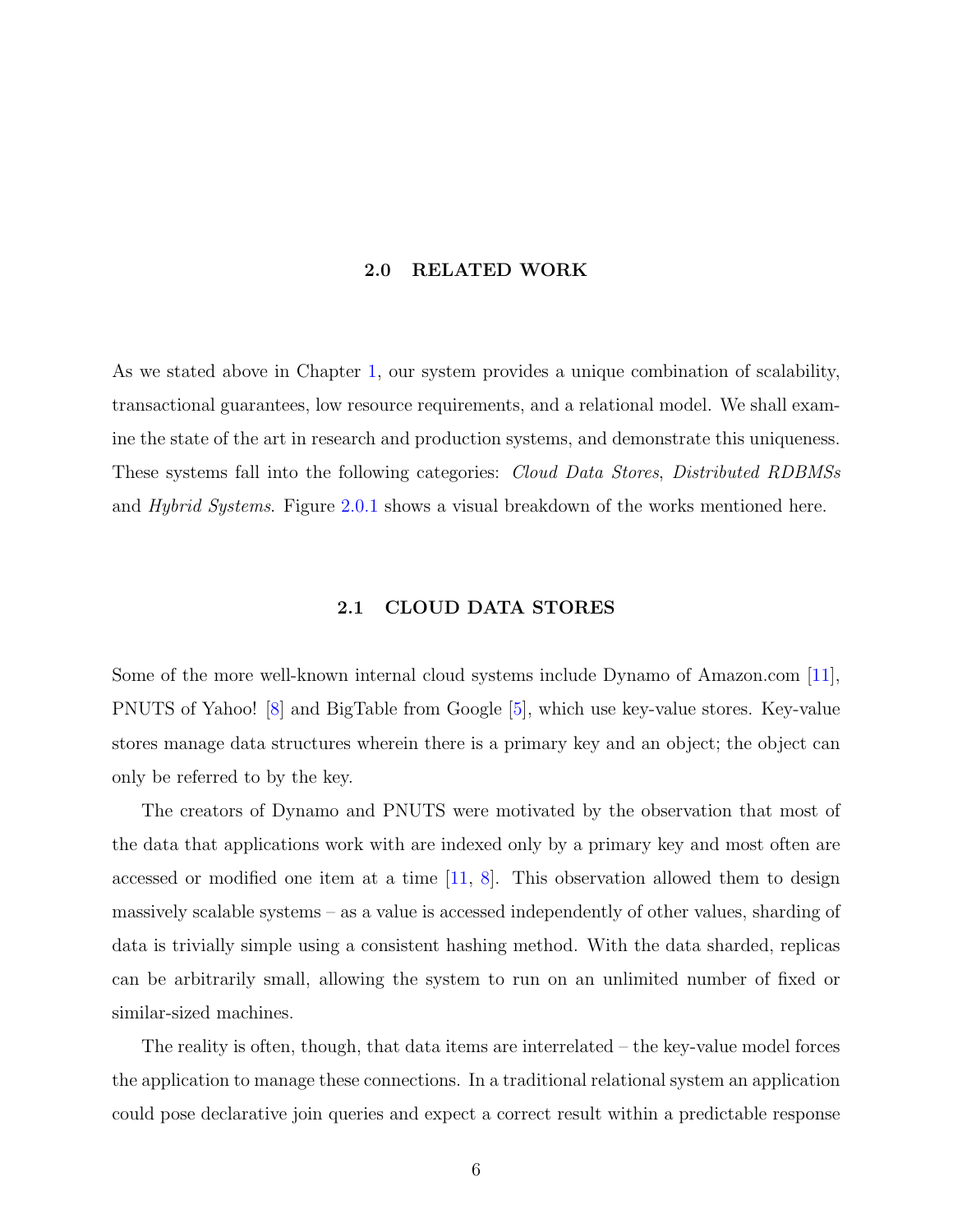

<span id="page-16-0"></span>Figure 2.0.1: Production systems related to Ariadne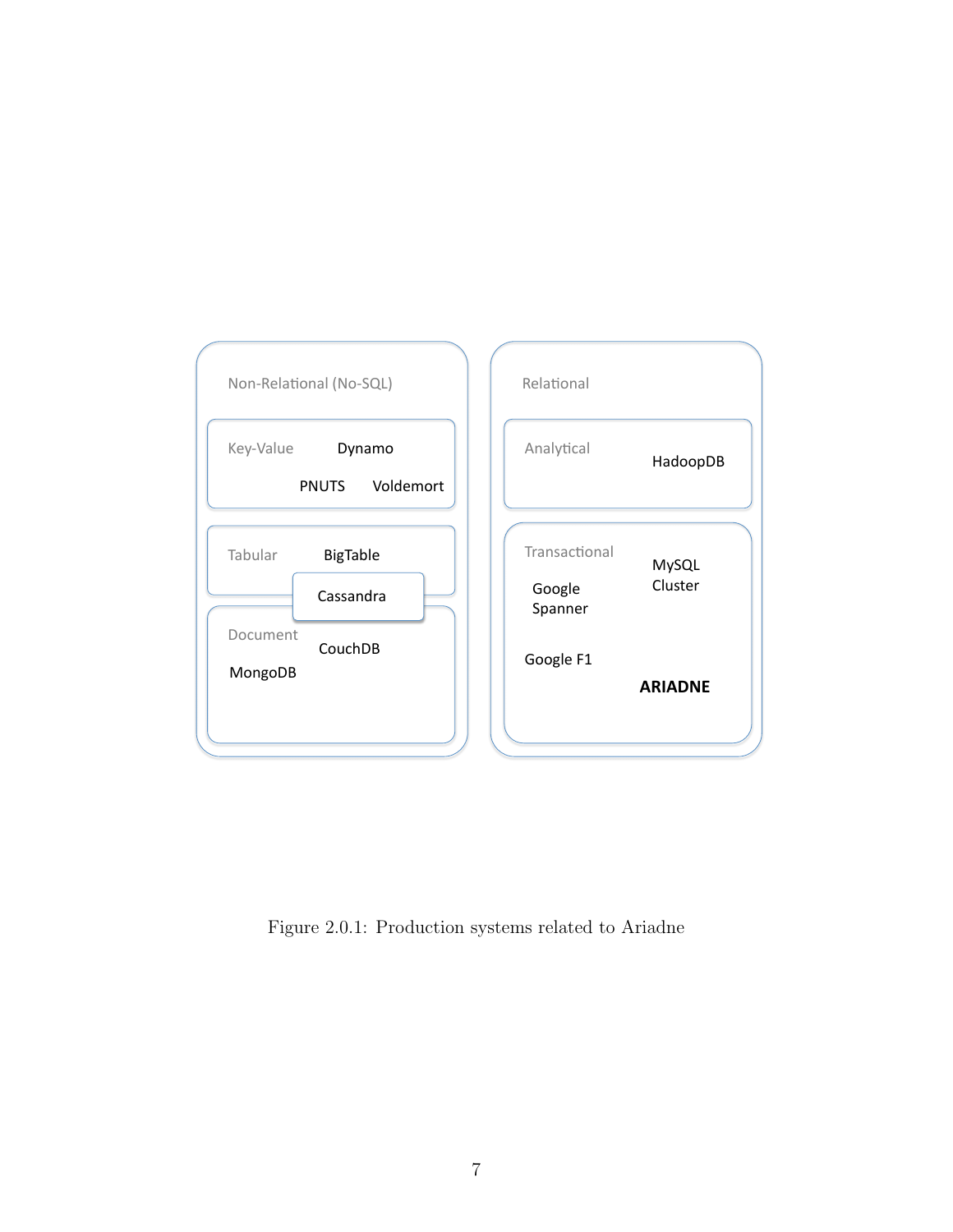time. In a key-value store, however, the application must design the query plan itself, and implement the necessary join algorithms. Alternatively, the application could store all related data in a value – this would be, in effect, a denormalized schema – the pitfalls of which include the cost of maintaining all copies of a common data item.

Our work sits in between the key-value model and the relational model by providing the following: a model for associating keys, the key-key-value model [\[7\]](#page-57-2); join queries and query plans that leverage key-key-values; and transactional guarantees. It does not provide a complete relational model, full SQL, or true serialization – by making this compromise it is scalable in the same way as key-value stores.

The key-value model serves as the basis for several other current systems and designs. BigTable manages more complex data structures by allowing values to have many attributes – these are still identified by only one key. Furthermore, BigTable is not truly decentralized, whereas our system is. Also, BigTable provides no transactional guarantees, no join queries and no foreign key support – all of which Ariade does provide.

G-Store [\[10\]](#page-58-2) and ecStore [\[31\]](#page-59-1) are University prototypes of transactional key-value stores that support multiple key manipulations with strict consistency. Although these support operations on multiple keys, they still store data as key-values – our system, although it does not provide strict consistency, operates on key-key-value data as well as key-value data.

Examples of cloud data stores currently available to the public include Cassandra [\[1,](#page-57-5) [17\]](#page-58-3), MongoDB  $[26]$ , CouchDB  $[4]$  and Project Voldemort  $[2]$ . These systems provide highly available, high-performance data access. However, they are agnostic to the relationships between data and keys, which are assigned to hosts by a hashing function in the distributed setting. Our proposed system leverages the relationships between keys to create locality by storing related keys on the same host.

Cassandra is a distributed document store that leverages the key-value store technology of Dynamo and the simple data structure patterns of BigTable. It is at the time of this writing used in production systems by several prominent information technology firms. Cassandra scales out to large numbers of machines, which can be geographically distributed as well. It is designed to provide reliable access to data and fast response times, without any centralization or single point of failure [\[17\]](#page-58-3). Cassandra does not, however, provide transactional guarantees,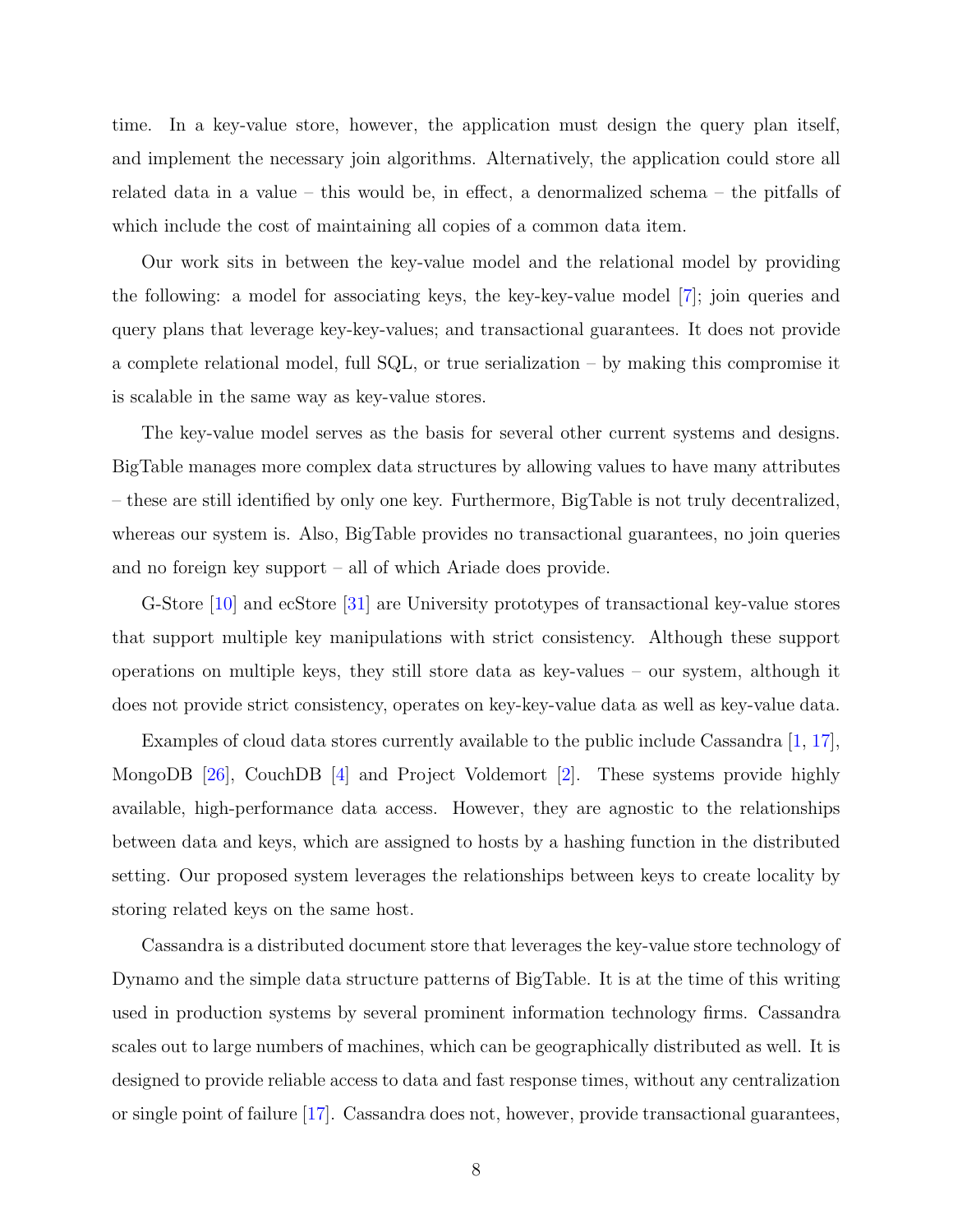foreign keys or joins, as Ariadne does.

Similar in design to Cassandra is MongoDB  $|26|$  – also a highly scalable document store. Unlike Cassandra, though, MongoDB's only supports master-slave replication schemes – to handle failures, it uses a distributed election algorithm to create new masters. Partitioning of data across machines is also supported using a scheme similar to Cassandra, but requires administrative configuration. Our system and Cassandra provide this functionality transparently. Our system also supports joins and provides transactional guarantees, which MongoDB does not provide.

Another publicly available document store is CouchDB [\[4\]](#page-57-1). CouchDB supports true master-master replication, unlike MongoDB. It does not, however, directly support sharding – as such, sharding and dynamic scaling need to be managed by an outside tool. Ariadne is designed to support these features within itself.

#### 2.2 DISTRIBUTED RDBMS

<span id="page-18-0"></span>Approaching the other end of the spectrum, RDBMSs have begun providing facilities for high availability through replication and sharding. Notable commercial products that provide these features include Oracle [\[21\]](#page-58-4) and MySQL Cluster [\[28\]](#page-59-2). Although we will examine several systems proposed in the literature, we will focus on MySQL Cluster as this has been used in our experimental evaluation.

MySQL Cluster utilizes three types of hosts:

- 1. Data nodes, which are only responsible for storing data
- 2. API nodes, which provide the interface with the end user these are the points at which MySQL clients connect
- 3. A single management node that is responsible for disseminating configuration information to the other nodes

The structure of the installation needs to be decided in advance by an administrator and the management node is solely responsible for starting the cluster and managing changes to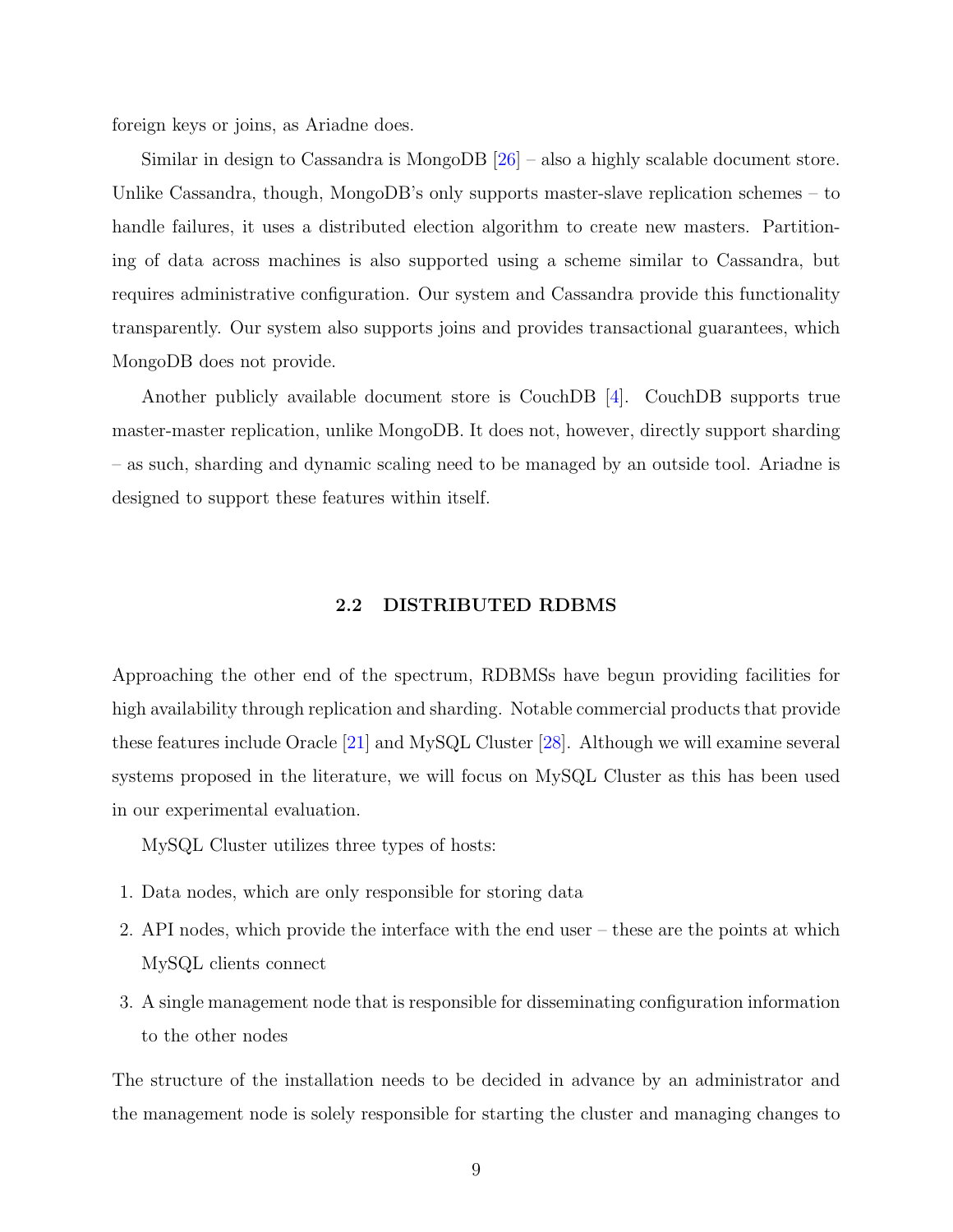the cluster's structure. The data nodes, once they have started, communicate directly with one another to achieve synchronous replication. Transactions are achieved using two-phase commit [\[27,](#page-59-3) [28\]](#page-59-2).

This enviroment differs from Ariadne in three ways. Firstly, data in Ariadne is replicated asynchronously. Secondly, transactions use a novel form of optimistic two-phase commit (see Chapter [4](#page-27-0) below for details). Thirdly, Ariadne does not distinguish between different node types; each node shares the responsibility of providing API, configuration and data storage. The loosened transactional guarantees and asynchronous nature allow Ariadne to provide a higher level of availability than MySQL.

Lau and Madden proposed a system in 2006 for a high-availability distributed data ware-house [\[20\]](#page-58-5). Our work uses a similar approach of timestamping data to maintain consistency. This system, however, is intended to be used as a data warehouse and as such does not support a write-heavy workload. Ariadne differs in that it is intended to be a highly dynamic data store, supporting frequent reads and writes. It also differs in the timestamping method – Lau and Madden require that the timestamp be relative to physical time. The commit protocol they use also differs from the one we use; ours is a less strict version of the classic two-phase commit than theirs.

Fischer and Michael, in 1982, proposed an algorithm for high availability distributed dictionary, which provides a best-effort level of data consistency [\[13\]](#page-58-6). This algorithm differs in its approach from our own, but makes the same fundamental trade-offs as our system and other current cloud data stores.

#### 2.3 HYBRID SYSTEMS

<span id="page-19-0"></span>In the analytical space, HadoopDB is a massive scale analytical DBMS [\[3\]](#page-57-7). HadoopDB translates SQL queries into MapReduce jobs and then executes those jobs to answer queries. It is, however, focused more on analytical (read-heavy) workloads, whereas Ariadne is focused on more mixed and write-heavy workloads.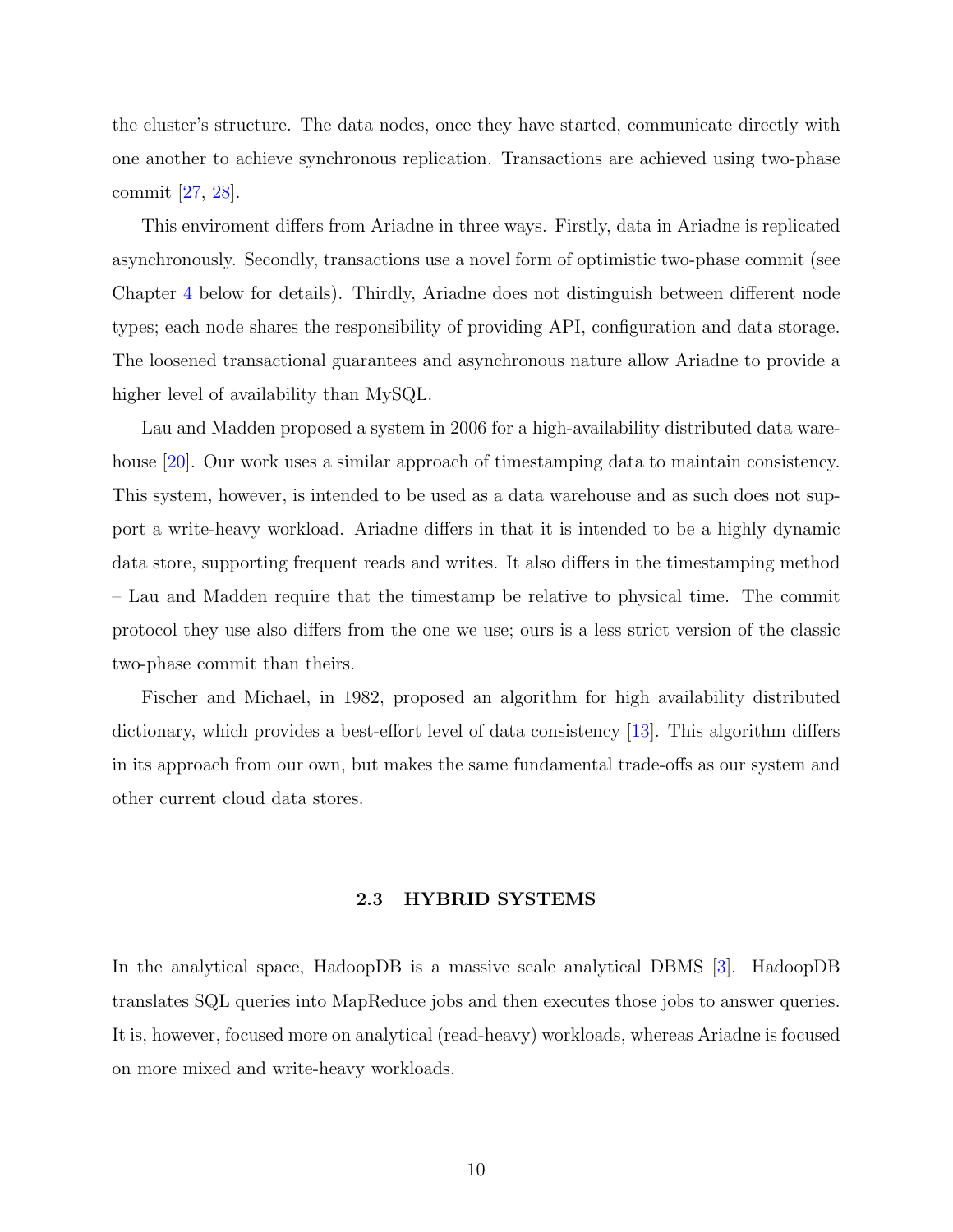Google uses internally a system called Spanner [\[9\]](#page-57-8). Spanner, one of the early hybrid "NewSQL" systems, is closely similar to Ariadne. It uses a near-relational model similar to Ariadne's, provides transactions, provides an SQL interface, and is designed for scale. There are several key differences, however. Most notably, Spanner is designed for a global, multi-datacenter installation. As such, it provides consistency by relying heavily on physical mechanisms (such as the atomic clock and GPS satellites). Ariadne has no dependency on physical systems, as it uses theorically strong methods for synchronizing events. Spanner transactions use two-phase commit, requiring a stonger level of consistency than Ariadne. Furthermore, Spanner uses hierarchies of servers and management servers, whereas Ariadne is truly decentralized.

Spanner is the foundation for Google's F1 distributed RDBMS [\[29\]](#page-59-4). F1 is more like a traditional RDBMS, as it enforces strict schemas and provides secondary indexes. Ariadne does not require a strict schema – it only requires that foreign key relationships be established in advance.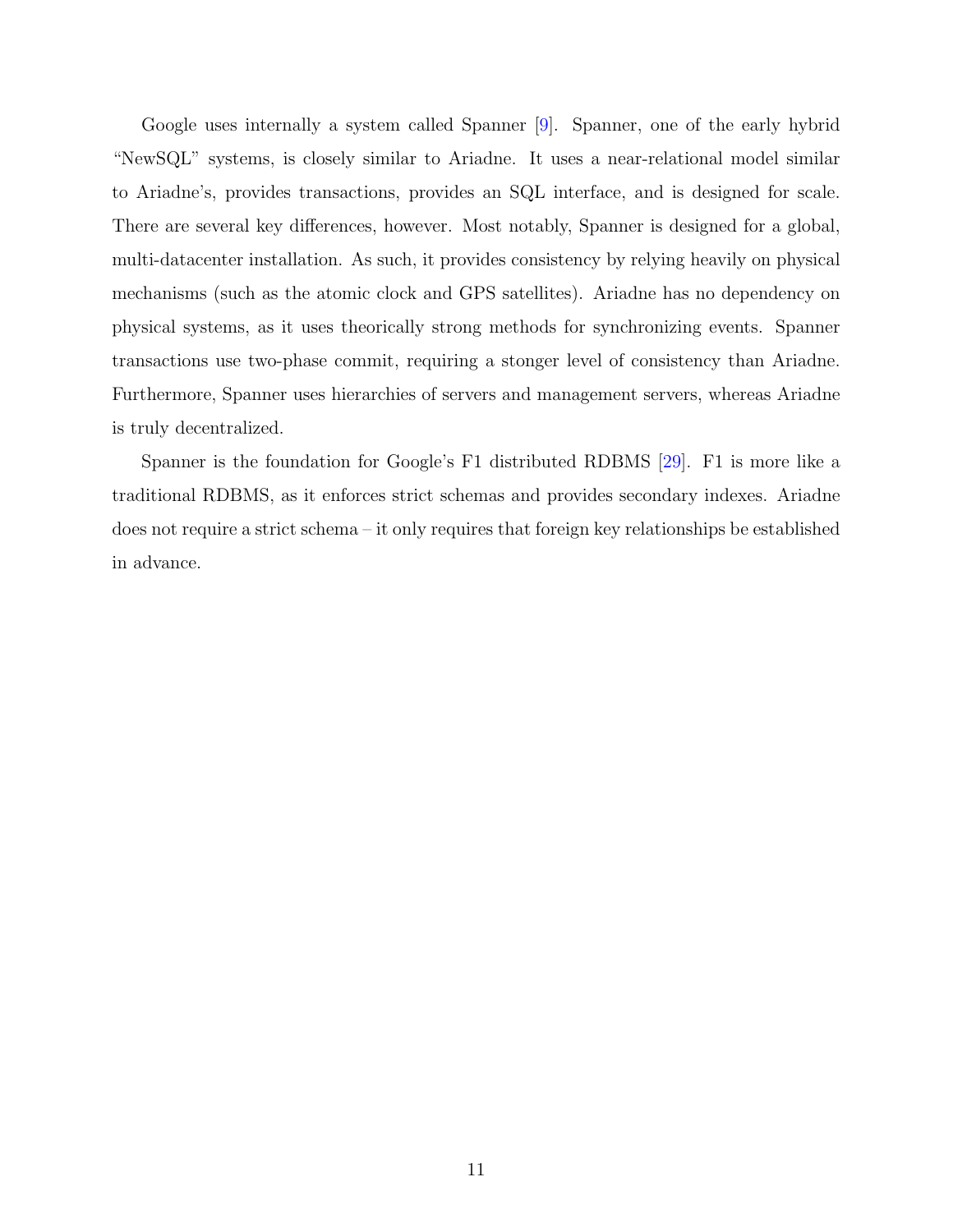#### 3.0 SYSTEM MODEL

<span id="page-21-0"></span>Ariadne was designed with the following core principles:

- Each node has exactly the same responsibilities as every other node
- The cluster can be configured in real time
- Concurrency is managed primarily using message-passing queues

Ariadne is composed of the following major components:

- API
- Query Planner
- Transaction Manager
- Address Table
- Data Store
- Grid Manager

The components are connected by queues, and each has one or more worker processes that perform tasks within the component. The system also leverages a few global, concurrent data structures, including a data cache and an address table.

#### 3.1 API AND QUERY PLANNING

<span id="page-21-1"></span>Ariadne offers a simple form of SQL for its application interface. The following statement types are supported: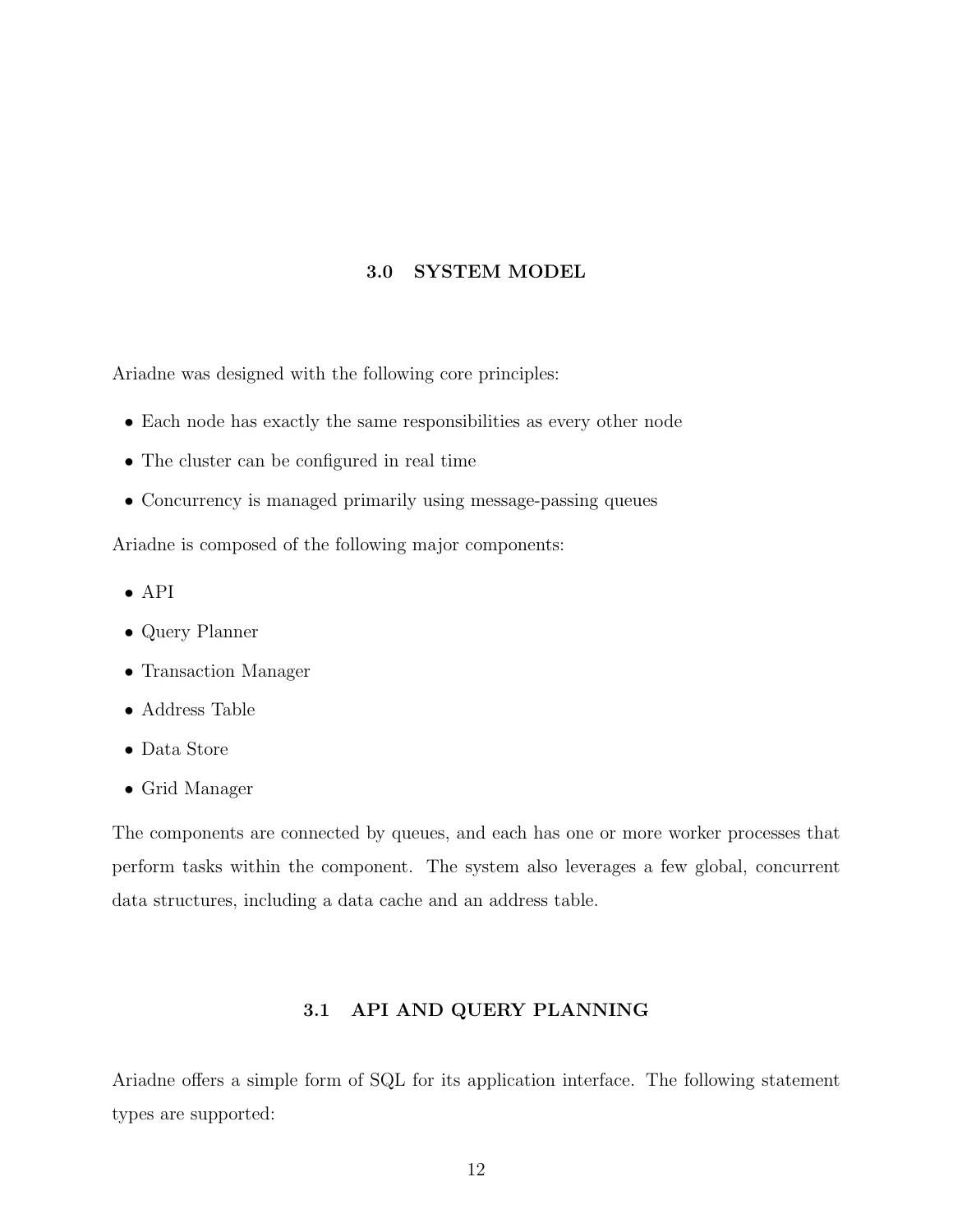- SELECT Given a list of columns, tables, and conditions return data from the store. Only one level of join is supported – subqueries are a goal for future work. Only equality joins are supported. Where conditions can only be equality conditions. An equality condition on the primary key of at least one table referenced in the join must be given.
- UPDATE Update columns on a single table. A where condition on the primary key of the table must be given
- CREATE LINK Create a foreign key relationship between columns. The relationship must always be between a non-primary key column on one table to the primary key column of another. There can only be one primary key column per table, the id column. The foreign key relationship must be in place for joins to work correctly between the linked table
- DELETE LINK Destroy a given foreign key relationship. A foreign key column and parent relation must be given.

#### <span id="page-22-0"></span>3.1.1 Data Model

The Ariadne data model is a simple relational model. An instance can have several relations; each tuple is identified by a single primary key. Within a tuple, each column has a unique name and a value. Note that Ariadne uses a loose schema; the schema of a relation is defined as the set of column names used in all of its tuples. A tuple implicitly has NULL values in those columns that it has not explicitly given a value to.

A tuple can contain any number of foreign keys to other relations; these must be defined in advance by the CREATE LINK command. These columns also implicitly have a NULL value. When a foreign key column has a value, that value is considered to be a primary key value for the foreign relation. If the value does not exist as a primary key in the foreign relation, then it implicitly points to a tuple in the foreign relation where each value is NULL.

#### <span id="page-22-1"></span>3.1.2 Query Planning

The query planner takes a given query from a session, and does the following:

1. Initiate a transaction, if one does not exist yet.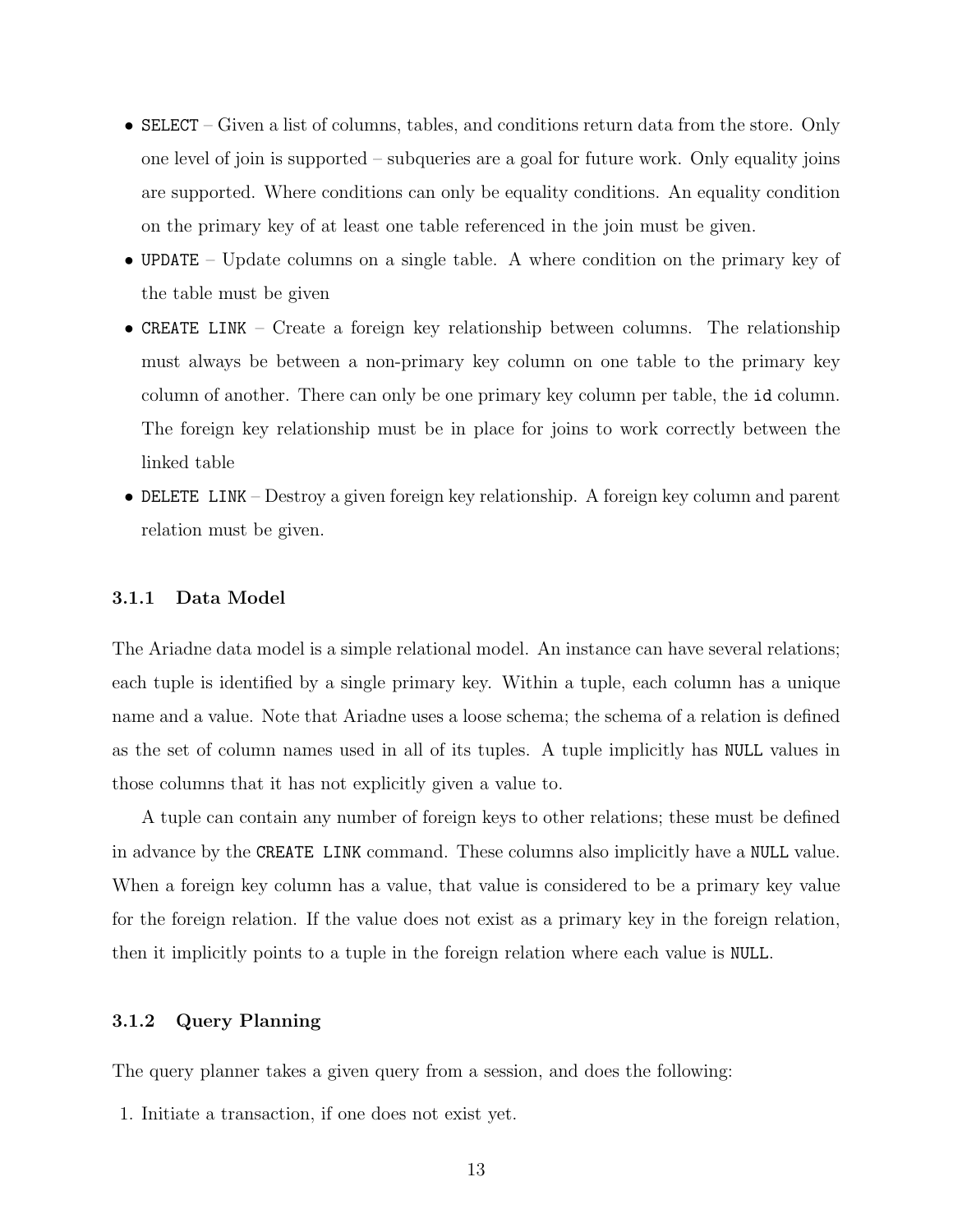- 2. Generate a physical plan from the SQL.
- 3. In the case of a SELECT, optimize the plan
- 4. Execute the query plan and return results
- 5. In the case of single statement, commit the transaction

#### <span id="page-23-1"></span>3.2 TRANSACTION MANAGER

<span id="page-23-0"></span>All activities run within the context of a transaction, including individual statements. This is because even a single select or update will touch several columns; in the case of a join, several rows from several tables could be drawn. The transaction manager on a global scope tracks active transactions that the node is aware of. Also, for each transaction, it provides an in-memory buffer for data used by the transaction. This buffer improves the performance of the query as well as maintains a snapshot of the data that the transaction can see.

The data model, within a transaction, is the following hierarchy:

$$
Transaction ID \rightarrow Schema \rightarrow Table \rightarrow Row ID \rightarrow Column \rightarrow Data \tag{3.2.1}
$$

Each transaction cache supports the following operations:

- read(schema, table, row id, column) If the given path is in the cache, return it. If not, using the transaction's start time (see below) and the path, retrieve the requested data from the Data Store. The data store may in turn send out requests to other nodes.
- write(schema, table, row\_id, column, value) Create or update the given path in the cache, with the given value. Flag the path as dirty.
- commit() Write back all dirty paths to the data store.
- abort() Simply delete the cache. Write back nothing.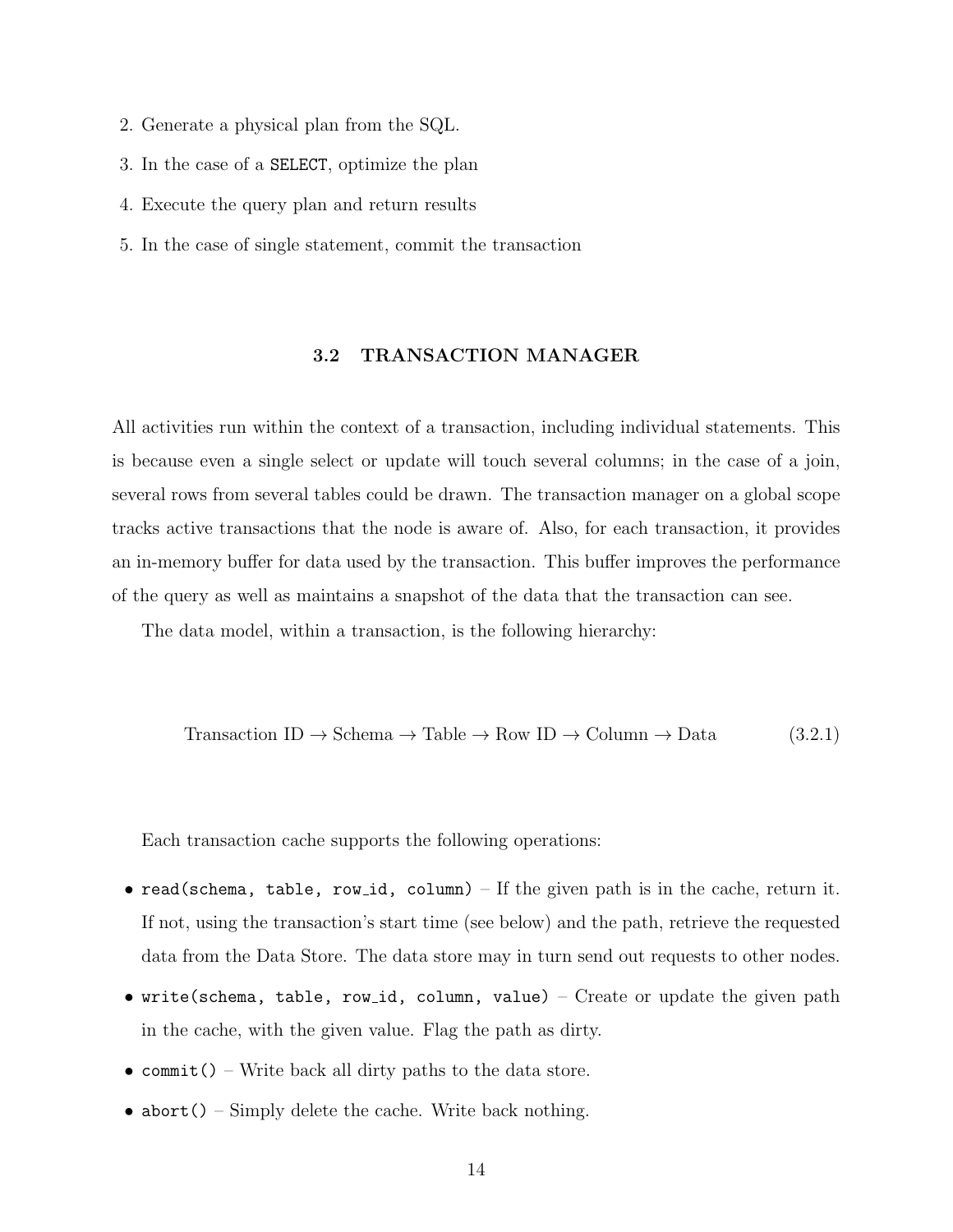#### 3.3 ADDRESS TABLE

<span id="page-24-0"></span>The concept of the address table was introduced in the context of this work to provide a mapping of keys to host nodes. In our system, the address table is used to map the hash of a key to the node that holds the data store for the given key. Details about the address table are given in Chapter [4.](#page-27-0)

#### 3.4 DATA STORE

<span id="page-24-1"></span>The data store uses a versioned data model. The finest granularity of data is at the cell level; Data is organized in the following hierarchy:

Schema  $\rightarrow$  Table  $\rightarrow$  Row ID  $\rightarrow$  Version  $\rightarrow$  Transaction ID  $\rightarrow$  Column  $\rightarrow$  Data

A row's Version comes from the Lamport timestamp [\[18\]](#page-58-7) of the transaction that updated the data. Transaction IDs are also kept in the case that two transactions with the same timestamp attempt to update the data. The greater transaction ID is always preferred.

Data Cache: The data store has a global in-memory data cache that sits between the transaction manager and the individual replica data stores. This cache supports the following operations:

- read(schema, table, row id, ts, column) Retrieve data for the given path, with the greatest version not greater than ts. If the path is not present in the cache, retrieve all versions from the replica data store before responding.
- write(schema, table, row\_id, ts, txn\_id, column, value) Create the given path. If the row doesn't exist in the data store, retrieve all version for that row from the replica store before writing. Note that these writes occur only on transaction commit, and they write through to the replica data stores as well.

Replica Data Stores: Each node in Ariadne is not actually a physical machine; it is a virtual machine. The services hosted at each virtual node will see the rest of the system as a grid (our system's *logical layer*); a global distributed transactional table maps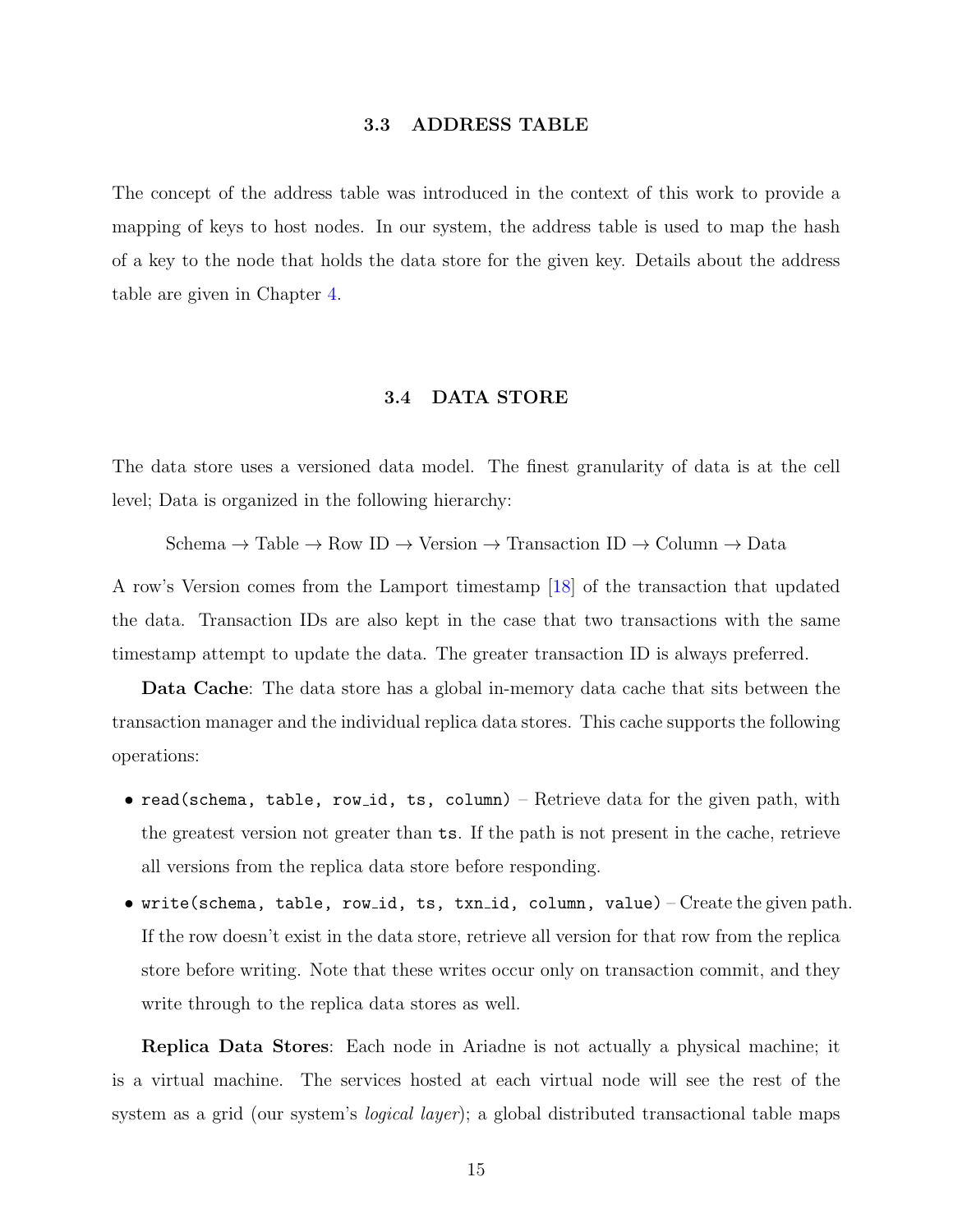virtual nodes to physical machines. In this way we can (1) maintain a perfect grid, no matter how many machines we have, (2) give more powerful machines heavier loads than weaker machines by assigning more virtual nodes and (3) add or remove machines from the system without disrupting the logical organization. The grid structure allows our system to organize key-key-values with the on-line partitioning algorithm, as well as support efficient global communication.

Each node has three replica copies based on the grid replication scheme, which is described in detail below in Section [4.2.2.](#page-35-0) These are simple, file-backed stores implemented using Berkeley DB  $[24]$ . They map a path (schema, table, row id) to a data structure that contains the versions and columns for the path. They support the following basic operations, which are available over the network as well as locally on each node:

- get(schema, table, row\_id) Get the versions for the given row path
- put (schema, table, row id, versions) Merge the given versions with any existing versions for the given row.
- overwrite(schema, table, row id, versions) Replace the versions. This is used only by the condenser background process (see below).
- delete(schema, table, row  $_id$ ) Delete the row. This is used only by the partitioner background process (see below).

#### 3.5 BACKGROUND PROCESSES

<span id="page-25-0"></span>There are several background processes that work to complete tasks in the system. Some of them are strictly for maintenance, others are essential to completing requests.

Session Handler: Accepts new connections and parses queries. Queries are then turned into requests which are put on an API request queue. There is only one session handler.

API Request Handler: Takes an API request, and executes the query plan in the request. This handler interfaces directly with the transaction manager, which will in turn produce Data Requests. There are several API Request Handlers.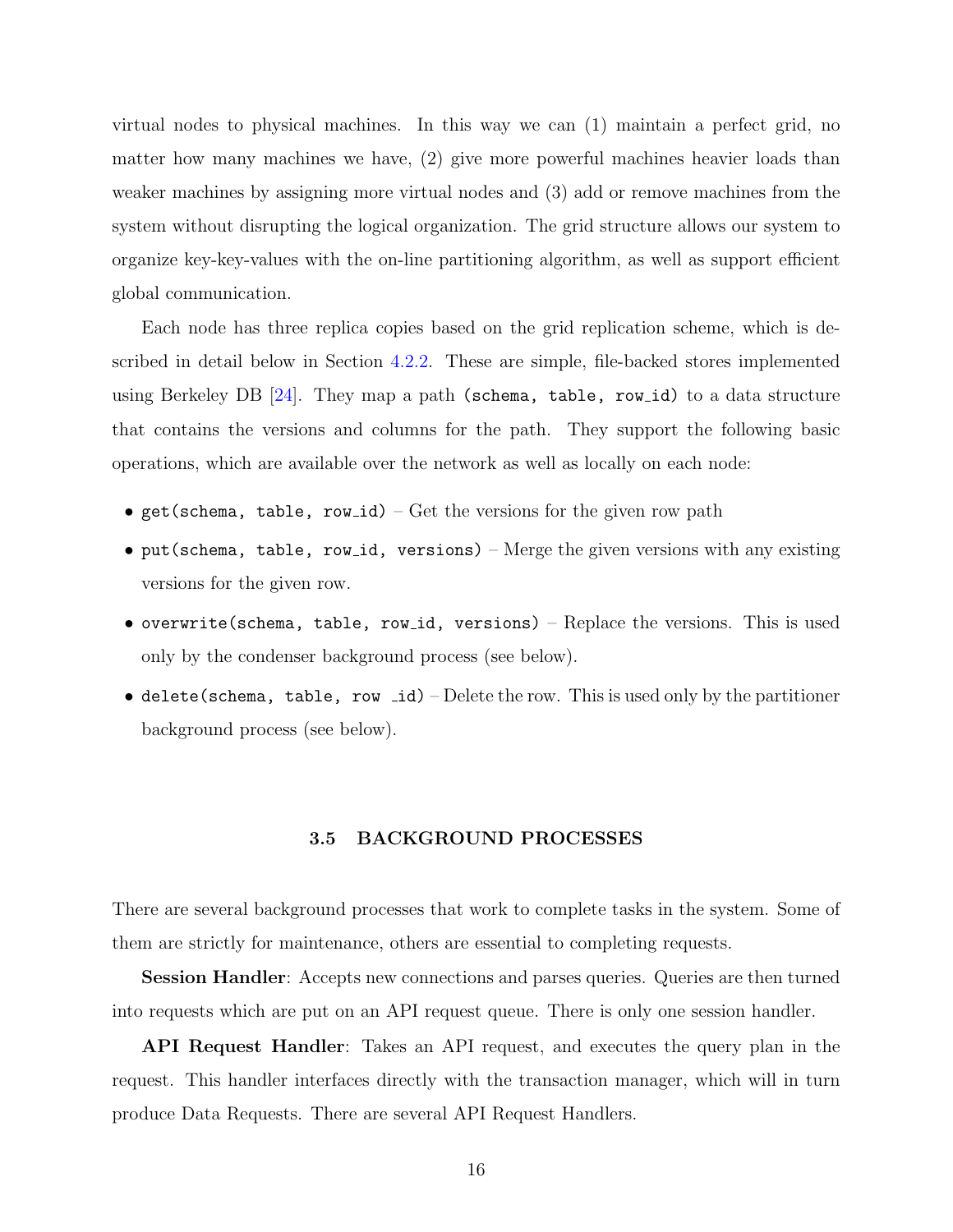Data Request Handler: Takes a Data Request and performs the requested operation on the given data item. Data Requests may originate for remote sources. There are several Data Request Handlers.

Gossip Handler: Global state information is gossiped throughout the system. This handler takes a message, processes it, and replays it to a random selection of nodes based on the gossip algorithm. The message types it handles include:

- Transaction starts each time a transaction begins, register its start time locally.
- Transaction ends each time a transaction completes, either as a commit or abort, un-register its start time
- Cache invalidation propagated for keys that have recently changed.

Data Condenser: This process has no input or output queues. It visits each data item stored on the local node and deletes old versions of the data. The condition required to delete a version is that it (1) is not the latest version and (2) is not younger than any currently running transaction. There is only one condenser. This is similar to the garbage collector described in the work of Labrinidis and Roussopoulos in 1998 [\[16\]](#page-58-8).

Data Partitioner: Using the on-line partitioning algorithm given below in Algorithm [4.1.3,](#page-29-0) find blocks of data to migrate and manage those migrations. See below in section [4](#page-27-0) for details on how this works. There is only one partitioner thread.

Grid Manager: The grid manager handles the process of automatically scaling up or down the cluster. This was not implemented in this work due to time constraints; our system was designed to support the model defined in Chapter [4.](#page-27-0)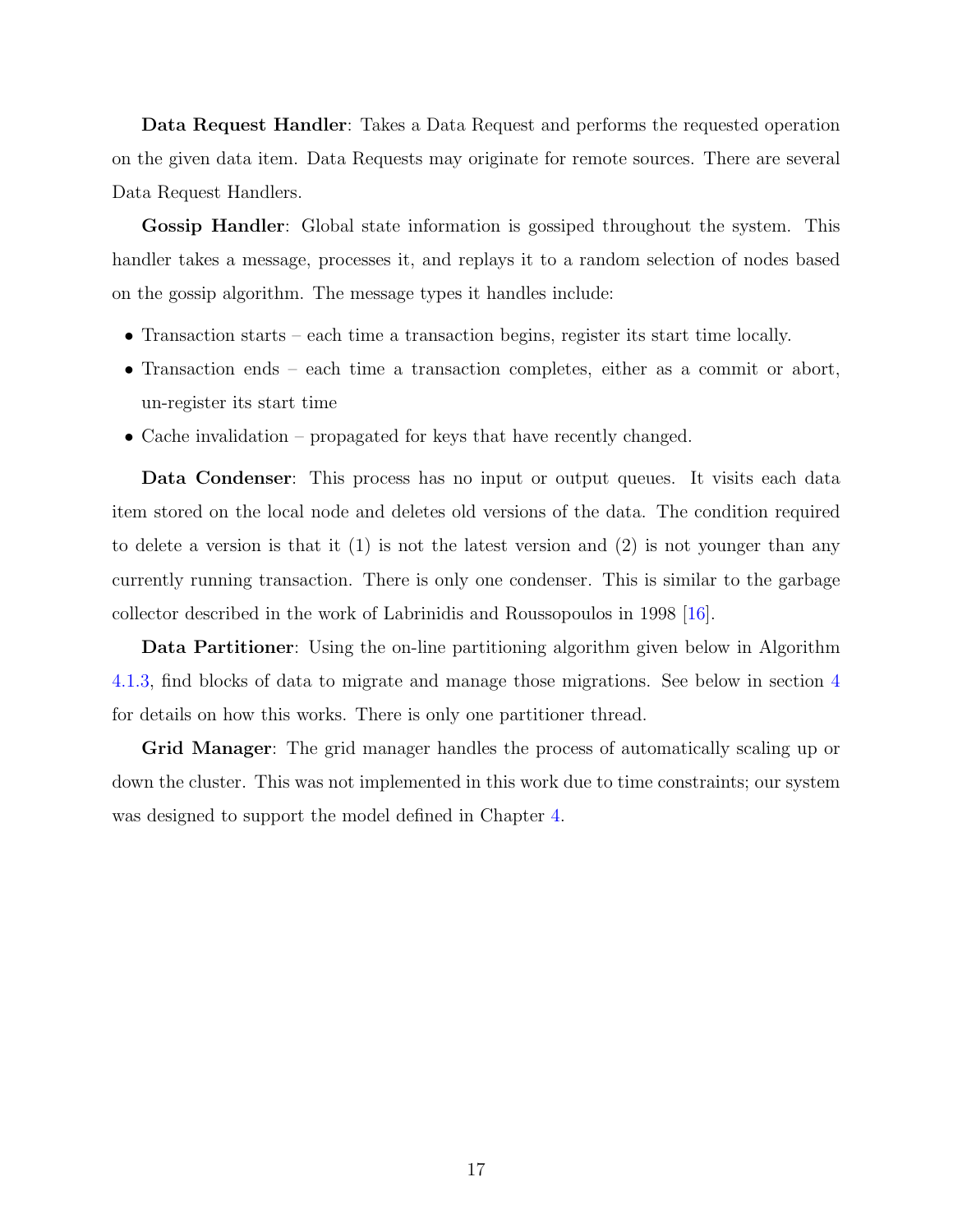#### <span id="page-27-0"></span>4.0 IMPLEMENTATION DETAILS

In this chapter we explore the implementation details of key elements of Ariadne. We provide here design details for key items mentioned above in Chapter [3.](#page-21-0)

#### 4.1 ADDRESS TABLE

<span id="page-27-1"></span>One of our goals is to store related keys in the same node for performance reasons. In an abstract graph, however, determining which objects to store on which nodes requires some computation. The grid-address, therefore, of each key needs to be stored by our system, so that nodes know where to look for a given key. Each node has a grid-map that associates address-ranges to nodes (and physical machines).

Almost all key-value storage systems use a hash function to determine where to store a specific key-value. This has the benefit of each machine in the distributed system being able to determine the location of a key-value in a local manner. Unfortunately, the hash function will assign key-values to nodes randomly by design, without any regard for how the key-values are connected. In the case of graph data, this means that related keys are likely to be stored in a variety of places. In fact, the larger the set of related keys is, the higher the expected number of different storage sites is. When working with the graph data, an application will thus have to work with several machines – creating overheads with consistency, availability and performance. Our system eliminates such overheads by assigning keys to machines based how they are related, and using the global address table to keep track of their locations.

As the structure of the graph changes and the organization of the grid changes, key addresses will need to change. When this occurs, the Address Table is updated. The Address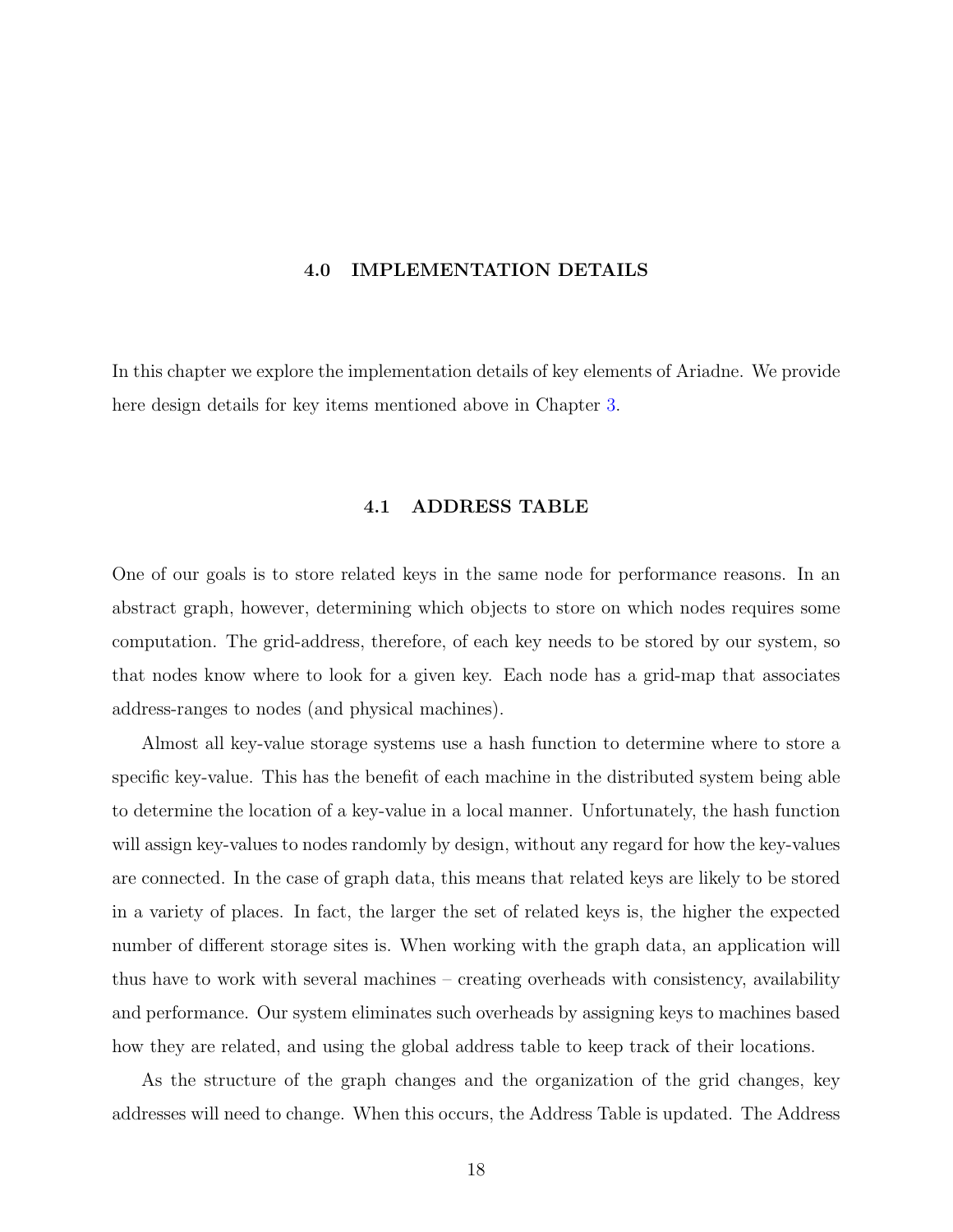Table is kept in main memory on each virtual node in the system. It is updated via gossip as address mappings change from the partitioner process. In order for the table to fit in memory, ranges of keys – blocks – are mapped to virtual nodes.

#### <span id="page-28-0"></span>4.1.1 Determining the Block Address of a Key

When the storage system receives a request for a key, it first takes a hash h of that key and modulates h by the size of the address table.

<span id="page-28-2"></span>
$$
b = h \mod |AT| \tag{4.1.1}
$$

The resulting value b is the *natural* block address of the key. Now, the address b is looked up in the address table and the found value is used instead for b. Note that the address table is initialized to be an identity mapping; thus, in the initial state this means the lookup does not change b.

#### <span id="page-28-1"></span>4.1.2 Determining the Value of a Key

First, the in-memory cache is used to find the value; if a value that is current with the requested Lamport timestamp is not found, then the requested block has to be retrieved from storage.

Once the block address b of the key has been determined, the primary host address is looked up via a consistent hashing ring. The primary host always has two replicas, based on the grid pattern designed by Connor et al. This is explained in detail below.

<span id="page-28-3"></span>
$$
host = findHost(b)
$$
\n
$$
(4.1.2)
$$

If one of the replicas lives on the local host, the value is looked up from there; otherwise, a network request is sent to the closest (based on the grid) replica host.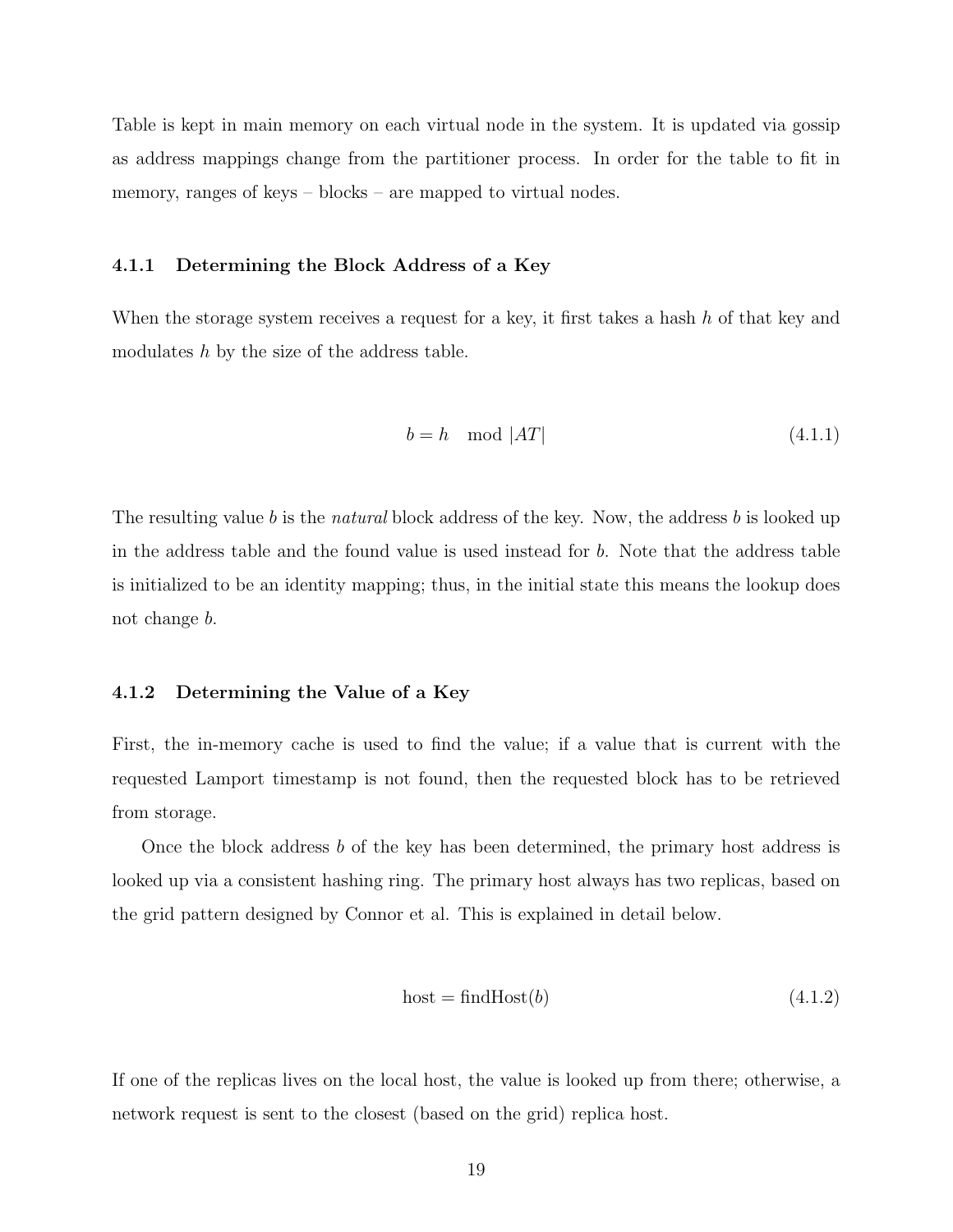#### <span id="page-29-0"></span>4.1.3 On-Line Partitioning Algorithm

In order to make the Address Table work, the On-Line Partitioning Algorithm had to be modified. Originally, the algorithm found individual keys which could be moved from one virtual node to another to reduce the number of key-key-value connections between nodes. As we have discovered that mapping individual keys lead to prohibitively high latencies, we modified the original algorithm to move blocks of keys.

#### **Theorem.** Algorithm  $\angle 1.1$  is correct.

Proof. Given the input of blocks, and interconnections between blocks, the algorithm has one of two choices. It can either decide to swap a pair of blocks, or leave the blocks as they are. In the latter case the result is simple; as the configuration has not changed, the number of key-key-values connected between blocks has not changed. In the other case, the algorithm determines objectively the number of key-key-value connections that cross between blocks as a result of the change. It this number is negative, only then does it proceed. Thus, in any case, the number of connections will never increase as a result of the algorithm.  $\Box$ 

#### 4.2 LOGICAL LAYER

<span id="page-29-1"></span>Each virtual node in the logical layer will be responsible for managing a set of *source keys*; each source key has some data associated with it as in a key-value store (in our example, the user's profile and status updates) and a list of target keys that the source key links to in the graph. These are stored in the key-key-value table; in our example, this would be the table that stores the follows-list for every user whose data is hosted at that node. Each key-pair, furthermore, has a value – in our example, this value can be the *follows* or *blocked* relationship.

Also stored in the same key-key-value table is an inverse mapping of keys; for every source key, each *inverse key* is stored as a (inverse-key, source-key, value) tuple. Consider alice and bob. The tuple (alice,bob,follows) is stored in the node that hosts all of alice's data; the same tuple is stored in the node that hosts all of bob's data (in his followers-list). If both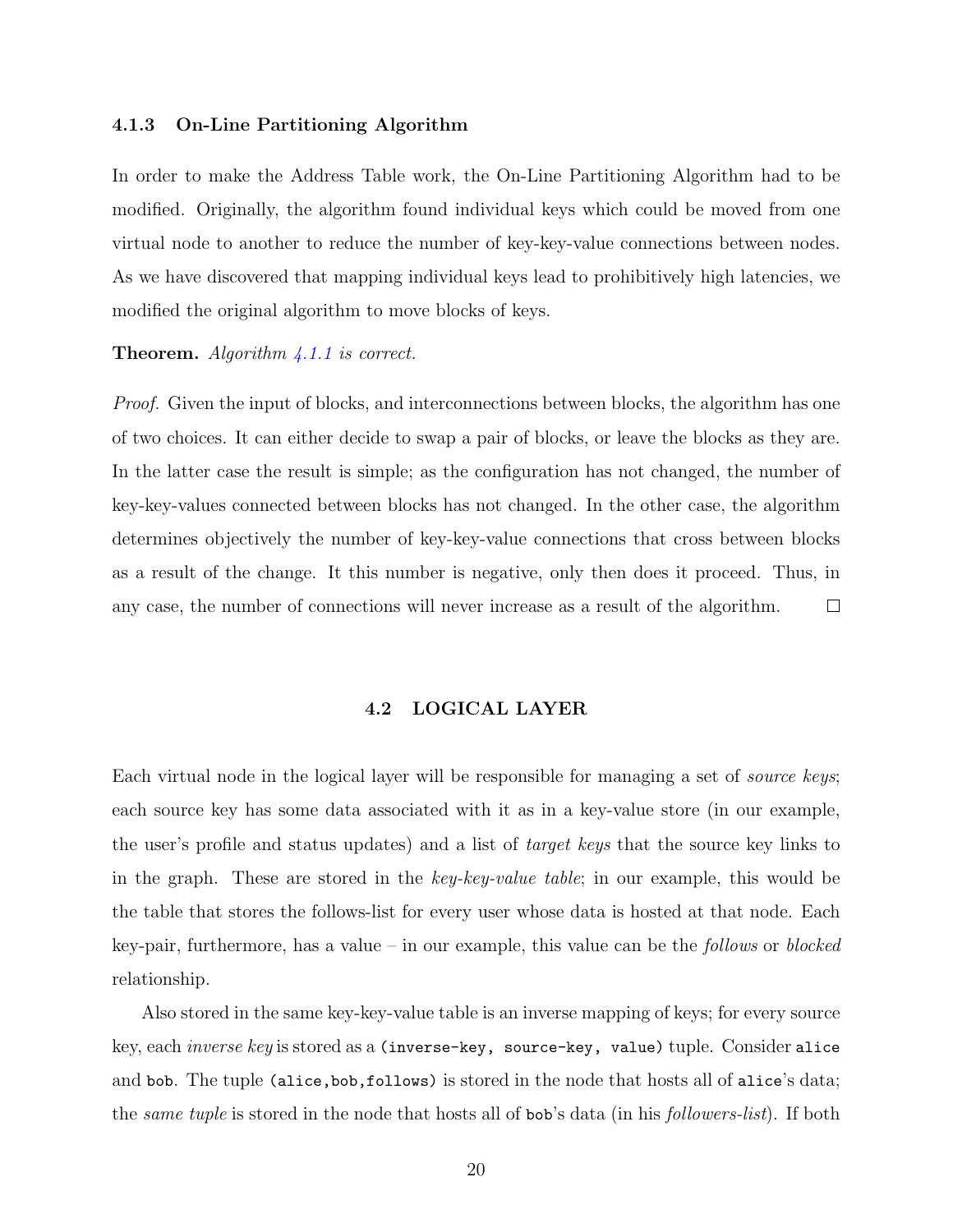#### Algorithm 4.1.1 On-line partitioning algorithm

<span id="page-30-0"></span>**Require:** Local store  $S$ , key-key-value connections between keys in  $S$  and other blocks

Ensure: The number of key-key-value connections across blocks is equal to or less that the count before invoking this procedure

for Each block b in the primary local data store  $S$  do

Let  $B =$  connected Blocks $(b)$ 

where connectedBlocks finds the list of blocks where the keys between blocks are con-

nected by key-key-values

Let  $b' = maxConnected(b, B)$ 

where maxConnected finds the block with most connected keys

**if**  $b' \neq b \land \text{countConnections}(b, b') > t$ , where countConnections counts the key-key-value connections between blocks, and  $t$  is the threshold for migration. **then** 

Initiate a block exchange with  $H = \text{host}(b')$ 

The other host  $H$  must pick a (potentially empty) block  $b^*$  to exchange.

This is done using the same counting strategy.

Versions from all replicas of both blocks are merged.

The non-primary replicas become read-only.

An update to the address table is then gossiped through the system.

At the same time, the blocks are copied between the hosts.

During the copy, the hosts communicate with one another to answer queries about the blocks.

Updates are kept on the (new) primary replica.

Updates are merged into the block once the exchange is complete.

end if

end for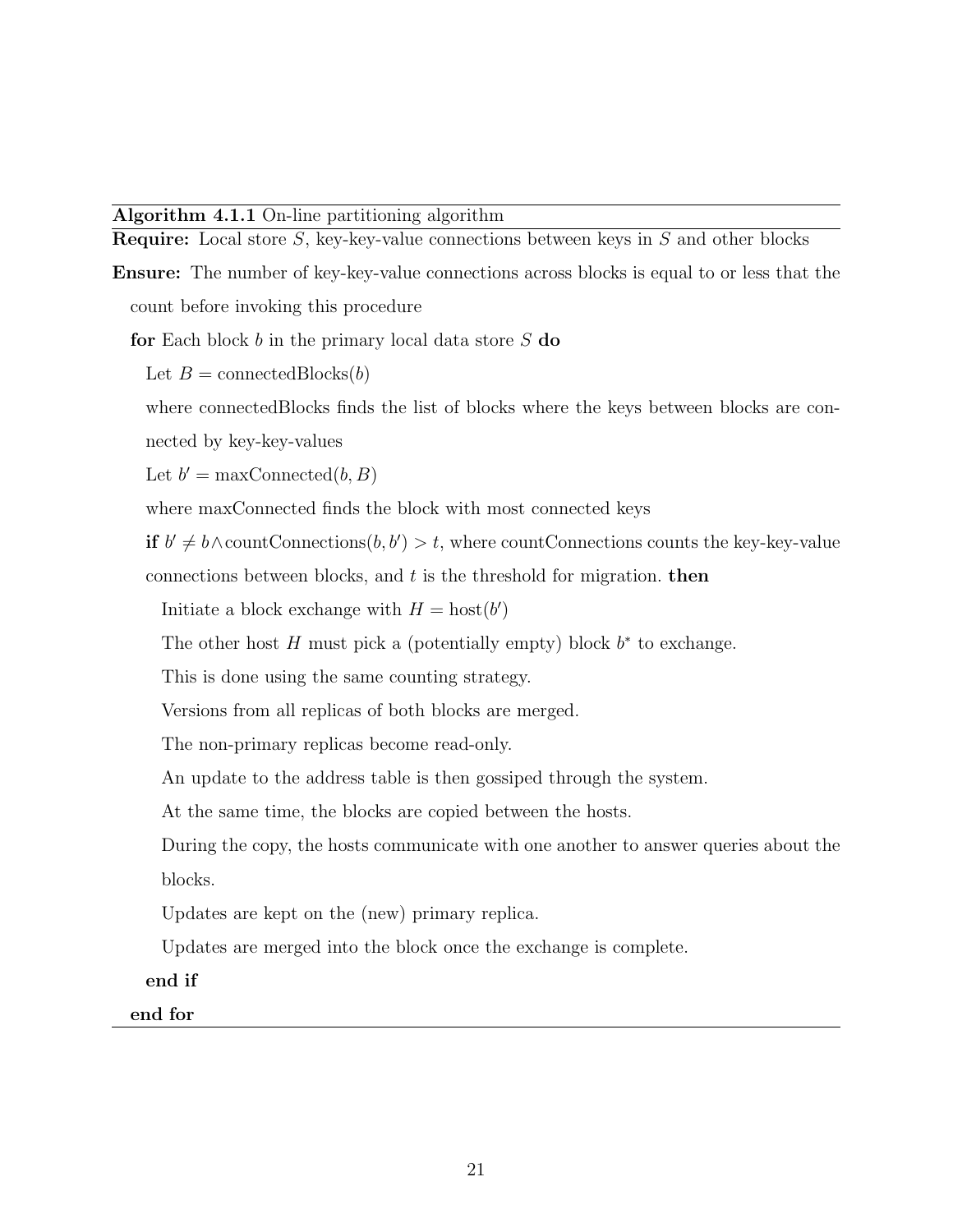alice and bob are hosted in the same node, then only one (alice, bob, follows) tuple needs to be stored in that node.

As stated earlier, virtual nodes in our system are mapped to a grid. This grid maintains the logical organization of the network – it is the basis for decisions about where replicas are placed, and where messages are sent to and pulled from. The grid-map is a global distributed structure that stores the (row-range, column-range, physical-machine) relation – the rowrange and column-range give the ranges of key addresses; physical-machine gives the physical network address of the machine that hosts the virtual node that manages keys with addresses that fall in the given ranges.

The grid-map furthermore supports transactions; this is because some updates to the grid-map involve changing many parts of the map atomically and the grid-map must be consistent for all nodes. Other updates involve changing only one cell of the grid, as we will see later. We posit that during normal systems operations, changes to the grid-map will be infrequent and applications will need information from a limited number of locations in the grid-map in a session – a side-effect of locality by computation (discussed below in Section [4.2.1\)](#page-33-0).

In order to support such transactional operations, most cloud data stores have some unified protocol for communication between nodes. These can cover both sending messages about system state [\[8\]](#page-57-3) and propogating replicas [\[11\]](#page-58-0). Our system will de-couple these; it will propogate replicas passively and use a distributed mutual exclusion protocol (DME) similar to Maekawa's [\[22\]](#page-58-9) for system state updates.

Our distributed mutual exclusion scheme (Fig. [4.2.1\)](#page-42-0), like Maekawa's, use a finite project plane (or FPP). An FPP is a geometric structure characterized by the following axioms: every point is incident on exactly two lines and every line passes through exactly two points. This is at the core of Maekawa's protocol – a node in the distributed system corresponds to one point and one line in the FPP. This technique requires between  $3\sqrt{N}$  and  $5\sqrt{N}$  messages to create mutual exclusion – an asymptotic improvement over the previous methods that required  $\Theta(N)$  messages [\[22\]](#page-58-9).

The key-key-value system will use a relaxed version of FPPs in its communication protocols. As stated above, each physical machine in our system can have several virtual nodes,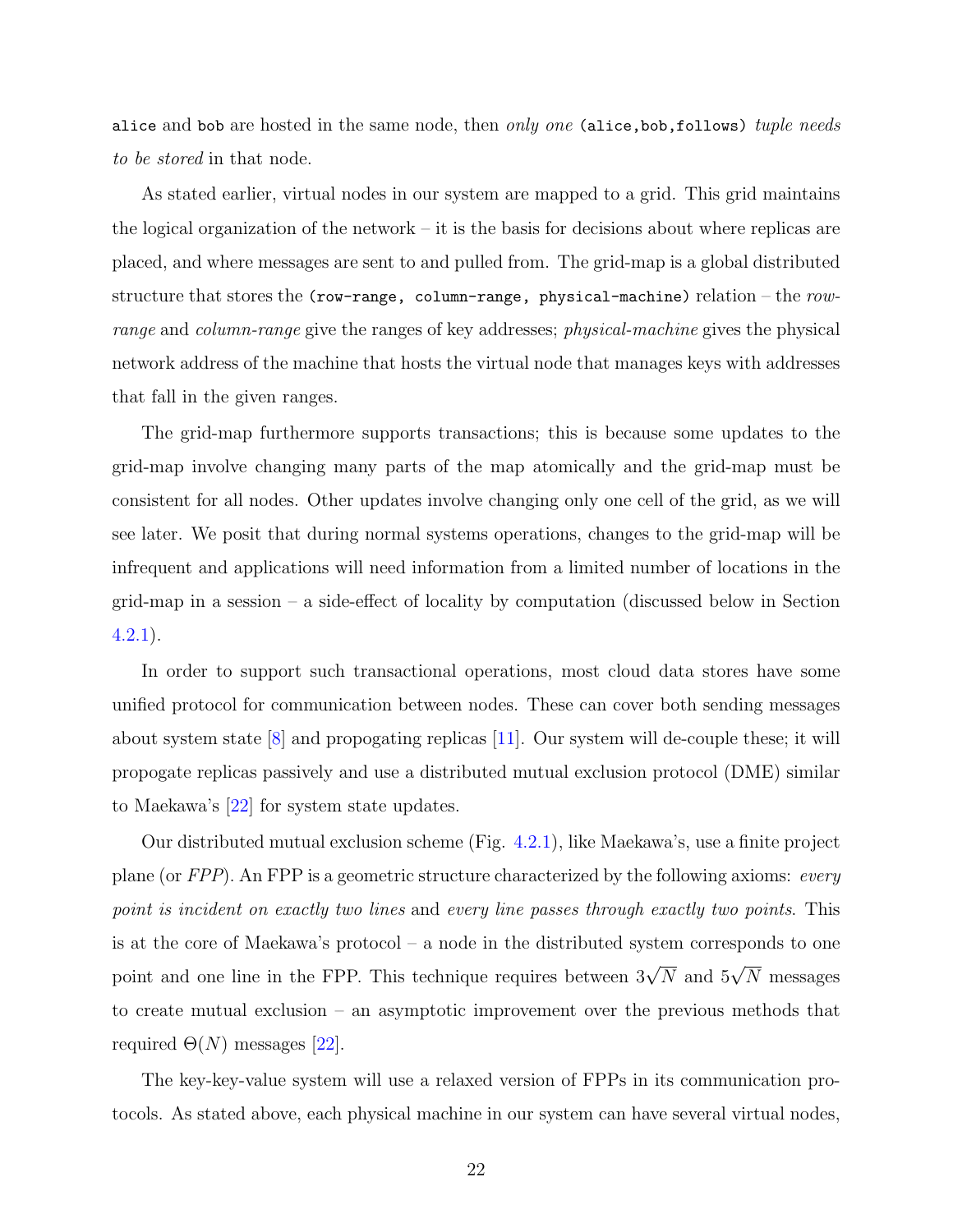which are organized in a grid. Each virtual node will send system state updates to and request state information from nodes that lie in the same row and column. This ensures the following properties: every point is incident on at least two lines and every line passes through at least two points. Think of each virtual node representing a point and a line. The point that the node corresponds to is its grid cell. The *line* that it corresponds to is the set of virtual nodes that lie on the same row and column. Suppose some node A sends a message to every point-node incident on the  $A$ -line. If another node  $B$  requests messages from every point-node on its B-line, then the message from A will reach B through two point nodes (see Figure [4.2.1\)](#page-42-0). In this way, if a failure in one of the connecting nodes occurs, the message will still be passed.

Load Maintenance Operations: Each logical node has a set of operations available to it for completing application requests and for managing load. The load management operations allow a virtual node to split if it is overloaded, and merge with neighbor virtual nodes if all nodes are underloaded. When these operations are performed, they must maintain the structure of the grid (as in Figure [4.2.2\)](#page-42-1), and for this reason distributed mutual exclusion is necessary to ensure that a history's splits and merges are serializable for the grid. For instance, if some node  $X$  receives two separate requests to split, then it can accept both requests without compromising the grid structure. On the other hand, if X receives a request to split row-wise and merge column-wise, it must choose (based on the logical clock of requests) which request to honor.

**Splitting:** Splitting is necessary to prevent overloading; when a node  $C$  has load greater than some threshold, it initiates a split. The first step is to contact each node  $X$  that lies in the same row or column as C (referred to as the line l, see Figure [4.2.2\)](#page-42-1) and determine if a split is possible and to acquire the split-lock. If there is another node Y in l that is involved in a conflicting merge operation,  $Y$  contacts the merging node  $Z$  to make sure that the merge will succeed. If the merge will succeed, then C must wait to split; otherwise, C tells all nodes in  $l$  to split. Once each splitting node has succeeded, then  $C$  updates the grid map and releases its split-lock.

**Merging:** When some virtual node  $C$  has load less than a certain threshold (measured by CPU utilization and disk utilization) it contacts each adjacent node  $C_j$  to test if a merge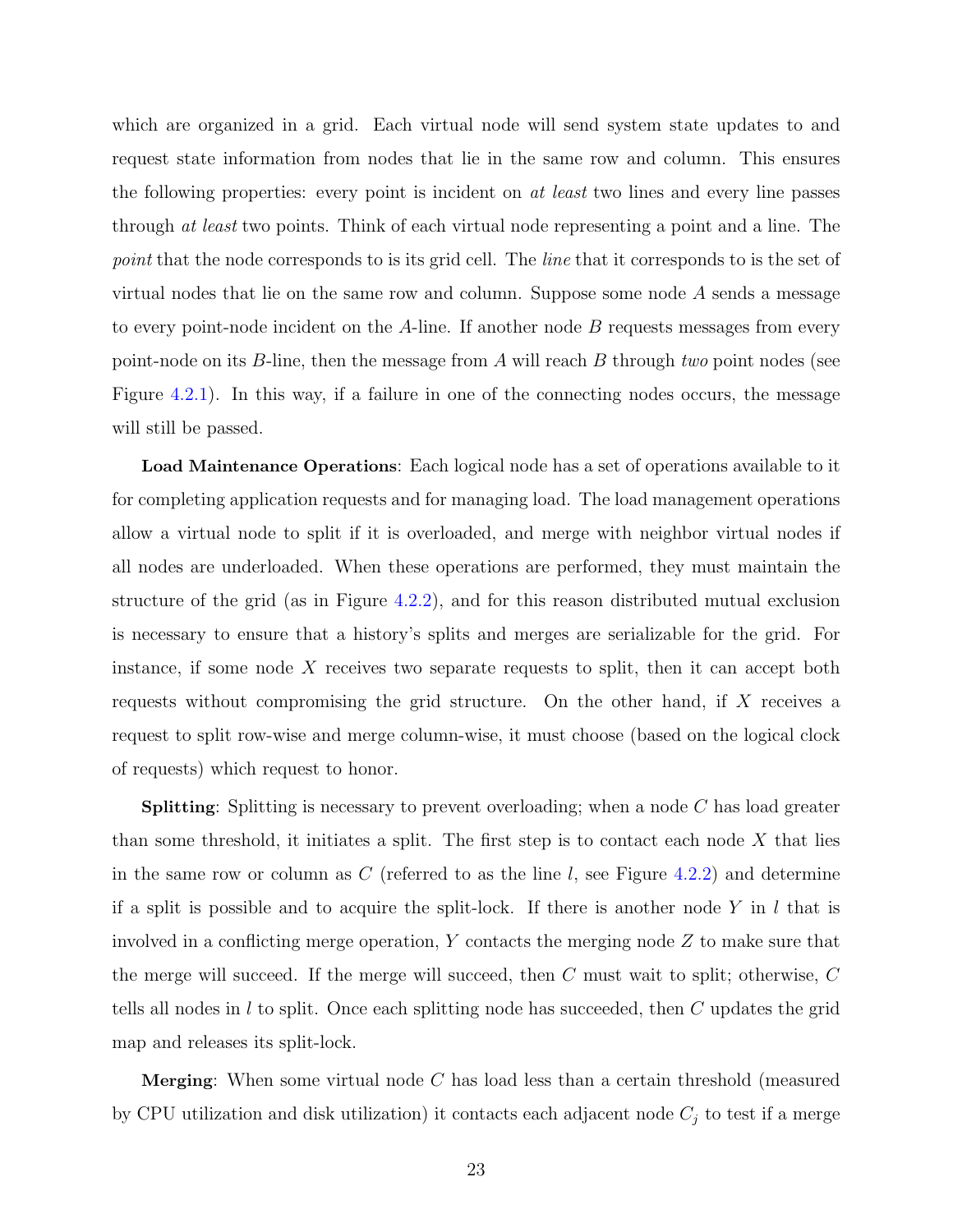is possible (see Figure [4.2.2\)](#page-42-1). If each of three  $C_j$  responds that it has load less than the threshold, each  $C_j$  contacts every node  $X_k$  that lies in the same row and column to determine  $X_k$ 's load and propose a merge. If every  $X_k$  that was contacted has load below the threshold, then C tries to acquire the merge-lock. For each set of merging nodes  $C_1, ..., C_4$  a node C is created that handles keys in the in unioned key-range of nodes  $C_1, ..., C_4$ . Each of the nodes  $C_1, ..., C_4$  stays on-line, but only as a router that forwards every request to C. All nodes  $X_1, X_2$  in the merging rows and columns similarly merge into new nodes X, as illustrated in Figure [4.2.2.](#page-42-1) Once C has confirmed that the merge has succeeded, it updates the grid-map and the nodes  $C_1, ..., C_4$  are notified by C that they can shut down; finally, the merge-lock is released.

In the event that a failure is detected in either process (by timeout), each node that becomes aware of the failure considers the operation cancelled. The current failed operation is reversed and the relevant locks released. Once recovery has occurred and has been confirmed, the originating node C will re-start the operation if necessary.

#### <span id="page-33-0"></span>4.2.1 Computation of Locality

Although a key's grid-address is assigned arbitrarily when it is first inserted into a virtual node, the node that it first resides in may not be the optimal place to store that key. Our system, thus, needs to be able to determine reasonably good locations for keys, such that related keys are stored in the same or grid-adjacent virtual nodes. In order to achieve this, we introduce the concept of *computation of locality*.

Spatial data structures, especially grid files, take advantage of spatial locality by storing items that are (spatially) related to one another in the same place, or at worst in a nearby place. Note that traditional grid files achieve this locality by hashing keys to rows and columns in the grid; a cell in the grid represents a set of key-pairs determined by the hash function [\[23\]](#page-59-6). For our system, which stores graph data, this scheme will cause related keys to be spread out across whole rows and columns. Instead, our key-key-value system will store all data for some deliberately selected, related keys in one grid cell.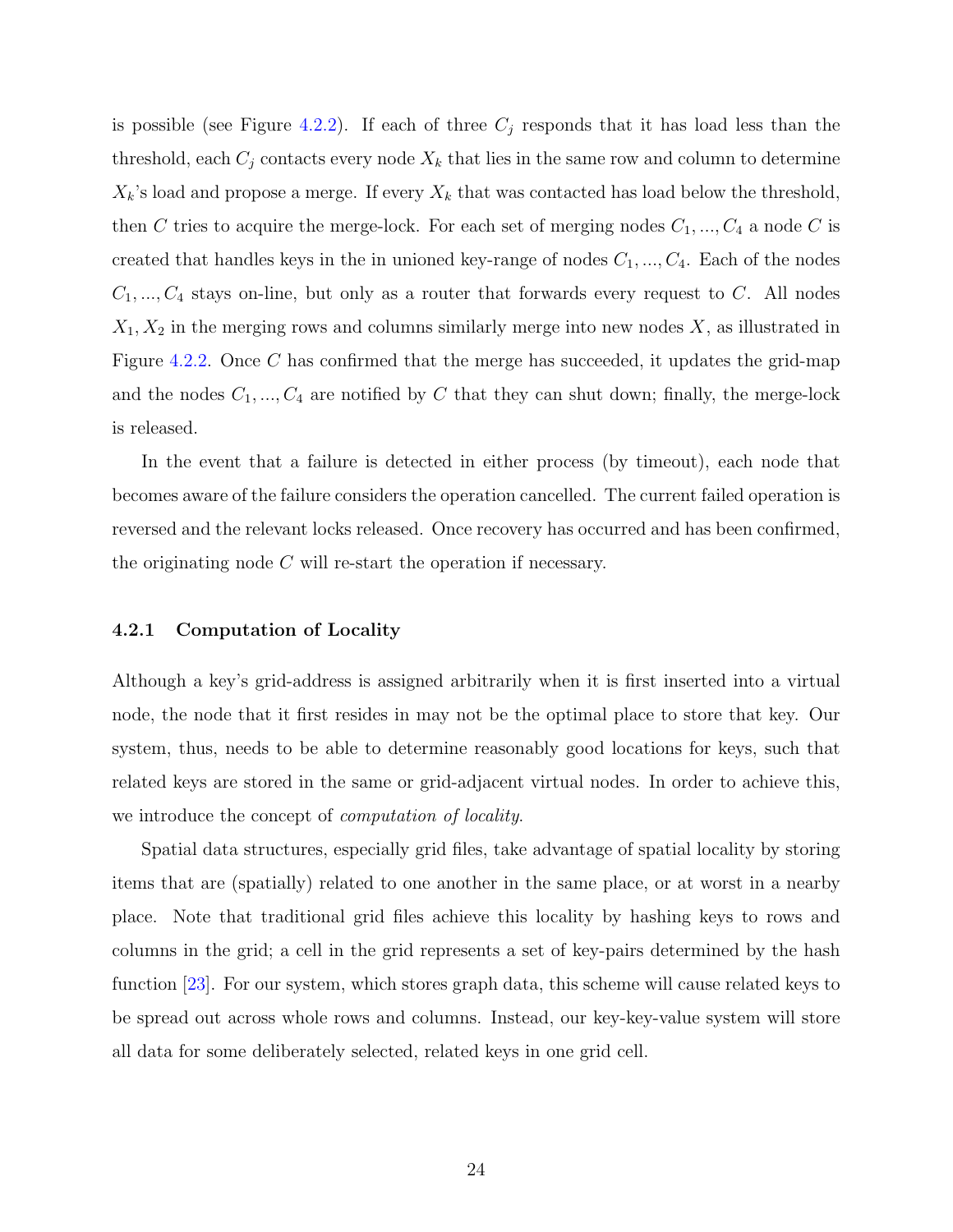Unfortunately, for abstract structures such as social networks, spatial locality is not intrinsically available for systems to exploit. We propose to use a novel on-line graph partitioning algorithm to determine the grid-addresses of keys. On each node, a continuously-running background process calls the on-line partitioning algorithm (Algorithm [4.1.3\)](#page-29-0) on each block of keys in an arbitrary order. The structure of the graph changes in the following events, which may lead to the migration of source-keys:

Split Event: When a virtual node splits, each of the source-keys stored in that node must be re-addressed. The node arbitrarily assigns a new grid-address to each key. The keys are then immediately transferred and the Address Table is updated; in this way the split can be completed quickly and the new nodes can begin operations. Once the split has succeeded, the new nodes start up the on-line partitioning algorithm to better organize the recently moved keys.

Merge Event: When a group of nodes merge, the process is much simpler: each sourcekey is updated with the new node's grid-location intervals. Merging has the benefit of reducing storage overhead in the new node by eliminating duplicate key-key-value entries in the merged nodes. Also, all of the edges that crossed between the merged nodes will be contained in the same node; improving both performance and availability.

Target Key Insert or Delete Event: When a user inserts or deletes a key-pair, a target key is added to or removed from a source key's list. A potentially better arrangement of the source-keys may then exist. If the source key needs to be moved, a copy is made on the new hosting node. The address table is then updated with the new location; finally, the old host node will delete the source-key from its store.

Within each node's data store, we maintain not only the key-key-values and sourcekey's data, we also maintain some aggregates about each source-key. These include a list of nodes that host the source-key's target-keys and inverse-keys, and the number of targetkeys and inverse-keys hosted on each node. Using these counts, our on-line algorithm can quickly determine if a key can be placed in a better location. After each key-pair insertion or deletion, these counts are updated as part of the operation. Our proposed algorithm is similar to that proposed by Zanghi et al [\[33\]](#page-59-7); however, their work focused on the on-line addition and removal of graph vertices whereas we are concerned with operations on edges.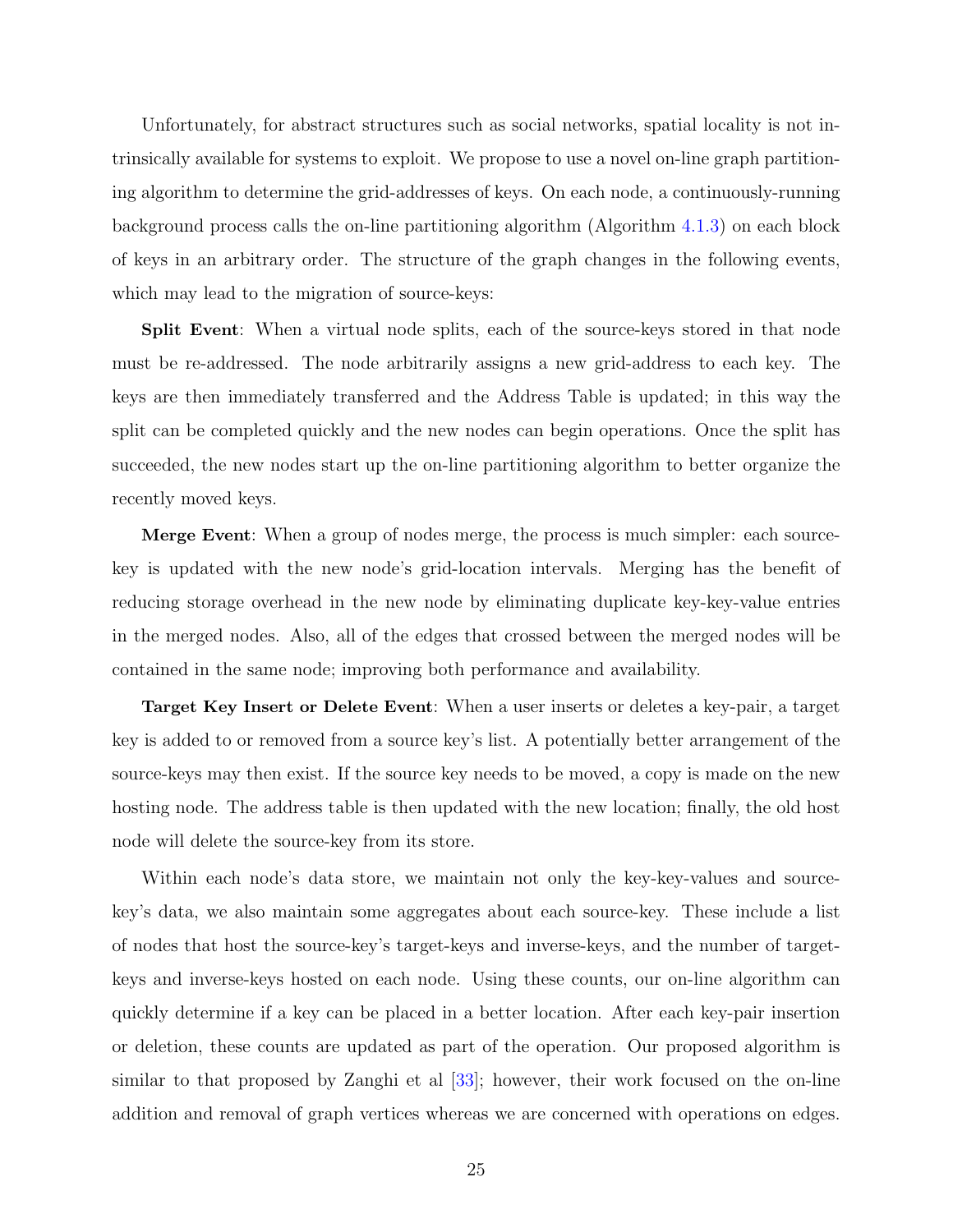To our knowledge, the only other similar approaches to ours are those by Sun et al [\[30\]](#page-59-8), Kernighan and Lin [\[15\]](#page-58-10), and Fiduccia and Mattheyses [\[12\]](#page-58-11); these work in an off-line fashion.

#### <span id="page-35-0"></span>4.2.2 Replication

Each node has a set of key-ranges that it is responsible for replicating. These ranges are defined as the set of keys in the same logical column or the same logical row as the node. Suppose that node A is sending copies of data item  $d$  to  $d$ 's replicating nodes. A first sends it to the adjacent nodes in the grid; each of which returns a success or failure message. A counts the number of distinct physical locations that have received a copy, and if that number is less than some threshold  $W$ , A sends the update of d to the next adjacent nodes in its row and column. This is repeated until  $W$  or more physical copies have been made. Our system, thus, uses  $W + R \leq N$  replication, in the interest of greater availability and lower response times [\[32\]](#page-59-9).

**Conflict Resolution:** Suppose that some node  $Z$  receives two or more conflicting updates  $d_1$  and  $d_2$  of a (source-key, target-key). Each of  $d_1$  and  $d_2$  has a set of versions identified by Lamport timestamps [\[18\]](#page-58-7); each record contains a Lamport timestamp and a randomlygenerated transaction ID. Z will merge the versions of  $d_1$  and  $d_2$  – in a case where two records have the same Lamport timestamp, the transaction ID is used to determine the order of versions.

#### <span id="page-35-1"></span>4.2.3 Physical Layer

In any large-scale system, the ability to add and remove hardware resources as demands change and recover gracefully from hardware failures is essential [\[11\]](#page-58-0). We subdivide these hardware changes into two categories: *planned* and *unplanned*. Planned changes include incorporating a new machine, taking an old machine off-line or temporarily removing a machine for maintenance and upgrades. Unplanned changes are the result of unexpected hardware or software failures; generally, these lead to a machine becoming isolated from the network – our system utilizes existing well-known distributed and cloud recovery schemes [\[11,](#page-58-0) [25,](#page-59-10) [6\]](#page-57-9) to handle physical failures.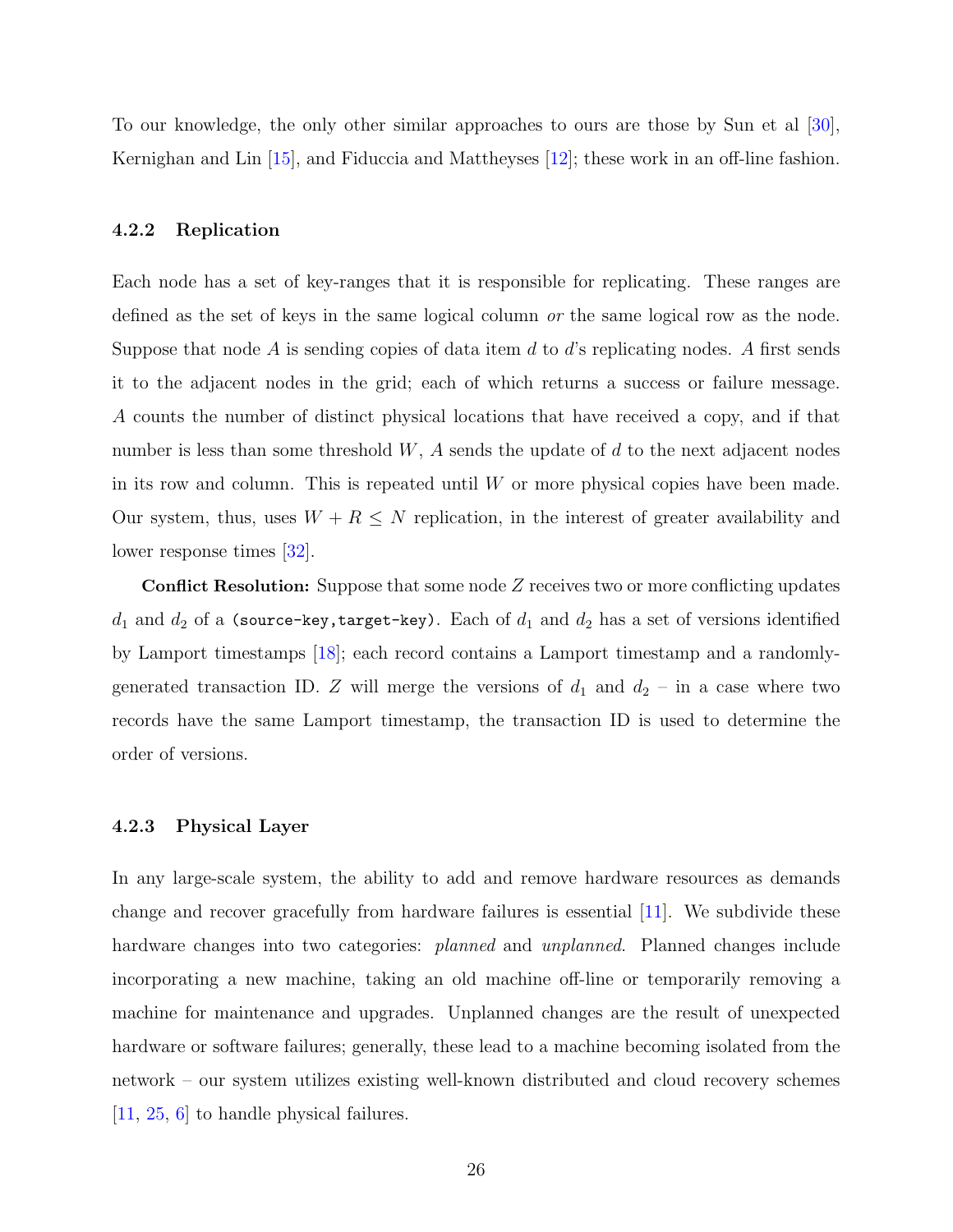Adding Resources: Adding resources generally means adding a machine to the network. When this is done, the *physical controller* running on the machine starts up and takes over a virtual node from another physical machine. Occasionally, a logical split needs to take place before the migration is complete. Once the migration of a virtual node from one machine to another is complete, the grid-map is updated to reflect the node's new location.

Removing Resources: When a machine needs to be removed from the system, an administrator connects to that machine's physical controller and issues a shutdown command. The machine then tries to migrate all of its virtual nodes to other machines. When this succeeds, it shuts itself down. In some circumstances, this can be done automatically  $-$  e.g., the machine senses that it is over-heating or detects disk failures.

Handling Failures: In the event that a machine fails or becomes isolated from the system suddenly and unexpectedly, the virtual nodes that this machine maintained need to be recreated elsewhere. When a failure is first noticed in some virtual node  $F$ , the node that has detected the failure (by timeout) will try to become the *recovery coordinator* for F using the Fast Paxos algorithm  $|19|$ . The recovery coordinator node R will contact F's logical row and column-adjacent neighbors to see if they too have failed. If none of the immediately adjacent nodes  $F_j$  are alive, then R contacts each  $F_j$ 's adjacent row and column-neighbors to see if they have failed. R repeats this expansion until it has discovered the full set of adjacent failed nodes. It then divides the set up, and contacts each of the active nodes adjacent to the failed region with a subset of failed nodes that need to be taken over. The physical controller for each contacted machine then creates the virtual nodes – each virtual node then uses the pull operation to get its replicas and update the grid-map. Each of the other potential recovery coordinators will attempt to become the coordinator at a specific interval. Should the current recovery coordinator fail, this guarantees that another will emerge.

The default ordering-consistency is guaranteed even in the case of such failures. Recall again the example where bob blocks eve, and then makes a status update. Suppose now that after receiving the *block* update from some replica node  $X$ , node  $F$  fails before it receives the status update. In this case, when F is recovered, one of three things will happen: (1)  $F$ recovers from some node that has received neither the *block* update or the status update, (2)  $F$  recovers from some node that has received the *block* update, but not the status update –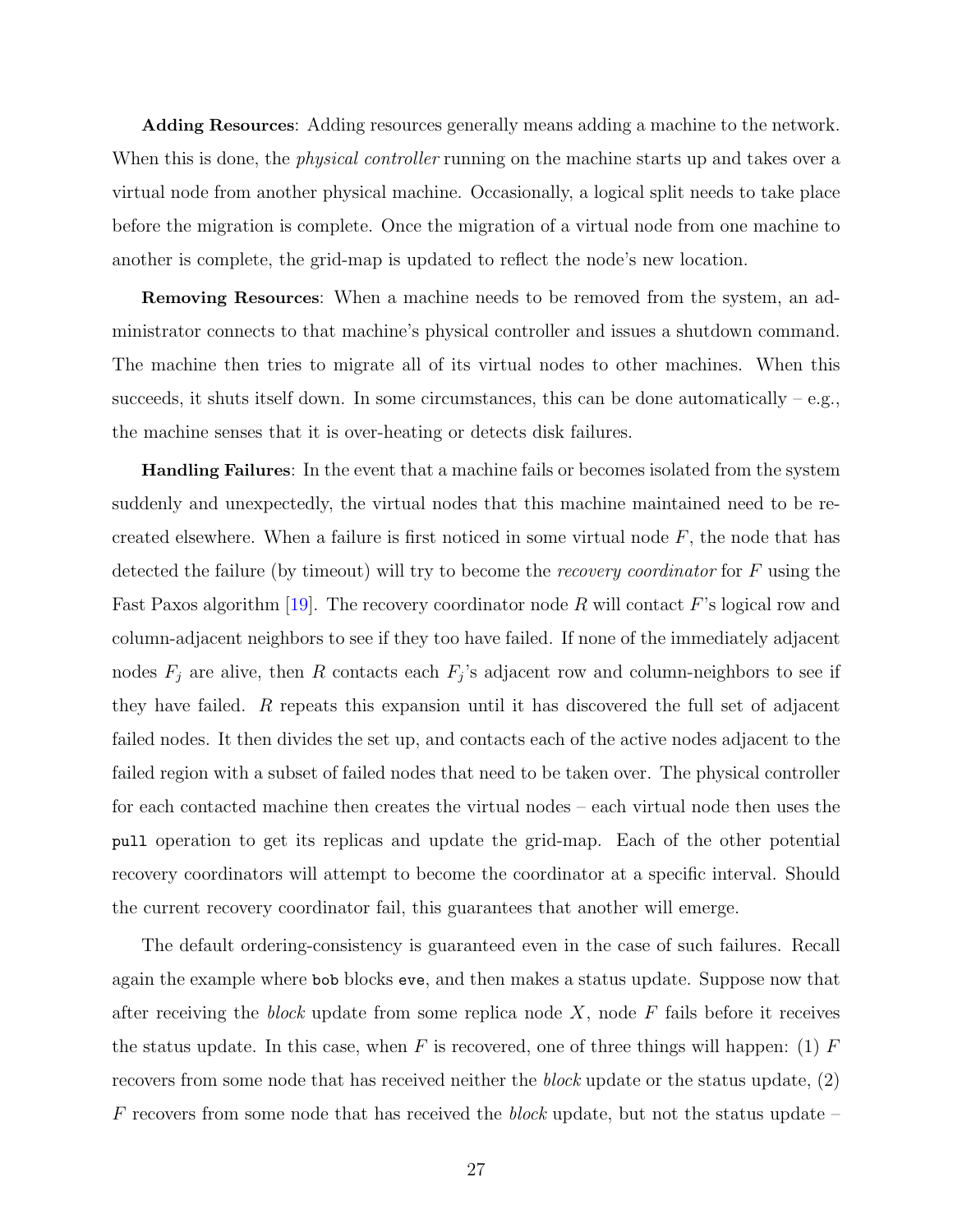or  $(3)$  F recovers from some node that has recieved both updates. In any of these scenarios, the private status update is not propogated to  $F$  before the *block* update.

#### 4.3 DATA MODEL IMPLEMENTATION

<span id="page-37-0"></span>Our system uses key-key-values in computing joins. At this point, we need to introduce the implementation details of the data model. Although from a user's perspective Ariadne allows the creation of any number of tables, there are in reality only three system tables used for managing the data. These are:

- key-values the mapping of primary keys and relation names to data
- key-key-values the mapping of primary keys and relation names to child relation names and primary keys
- schema the mapping of column names and relation names to parent relation names

Key-values stores raw user data. It is a relation of the following structure, where a relation name and ID identifies a relation:

<span id="page-37-1"></span>
$$
(\underline{Relation}, \underline{ID}, \underline{Column}, Value) \tag{4.3.1}
$$

Key-key-values stores the connections between tuples in key-values. Specifically, it lists all of the tuples that have a foreign key to a specific parent tuple. It is defined as the following relation:

<span id="page-37-2"></span>(Parent Relation, Parent ID, Child Relation, Child ID, State) (4.3.2)

where State is simple a flag indicating that a connection exists. There are a couple of subtleties here worth mentioning. The first is that the mapping for some primary key  $k$  in some parent table  $P$ , a special table named as  $P.k$  is created. For any child table  $C$  and primary key l in C, a column C.l is created in the table  $P.k$ . In this way, all of the mapping data is (1) guaranteed to be stored on the same block and (2) a full list of child tables and keys can be retrieved by asking for all of the columns of P.k.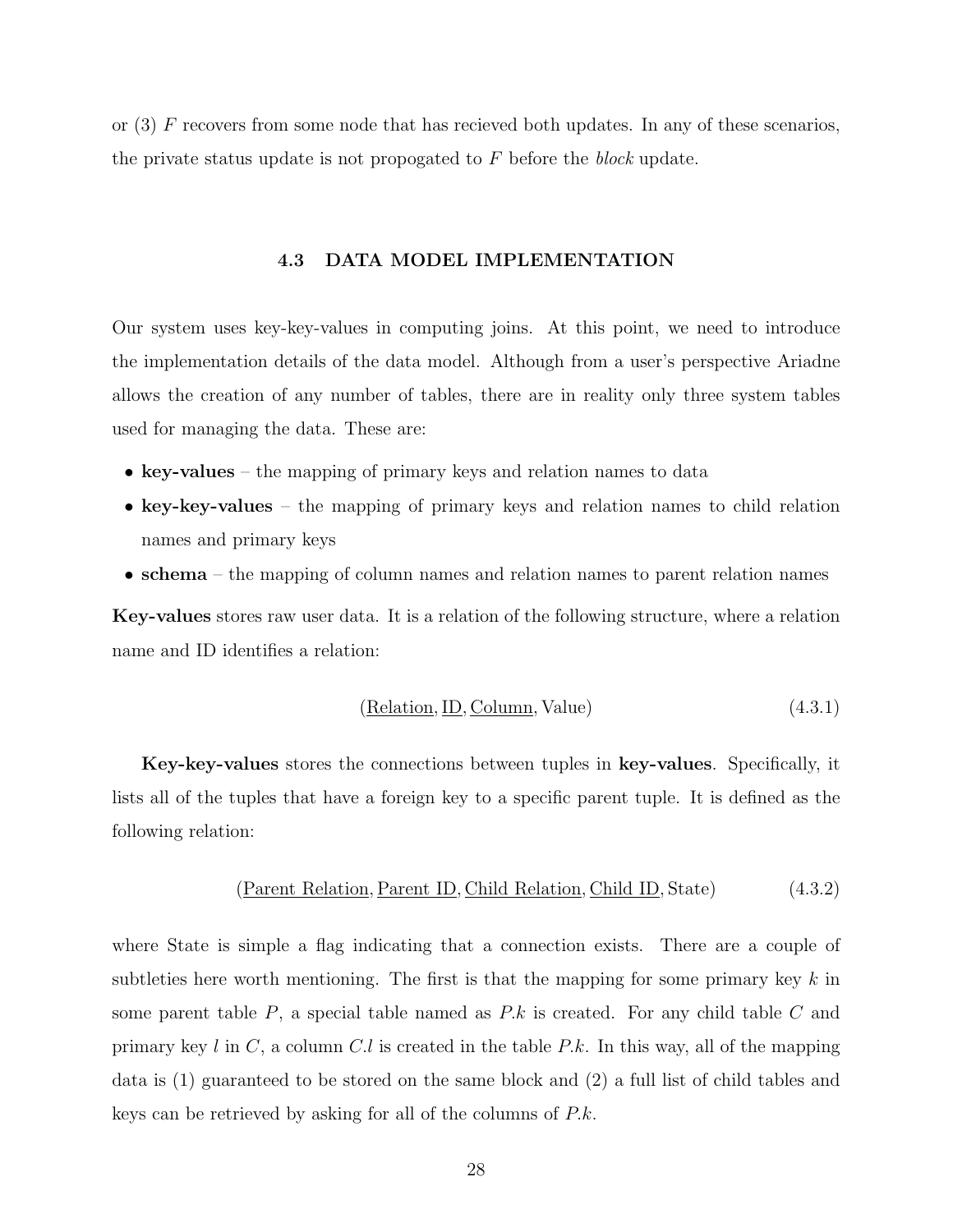Note that we do not need to explicitly store child to parent connections; these are stored for us by key-values. The foreign key column in the child relation, specifed earlier by the CREATE LINK command, is known to store the primary key of the child relation for that row.

<span id="page-38-1"></span>Schema stores the network of connections between user relations. It is the following relation:

(Child Relation, Child Column, Parent Relation) (4.3.3)

Note that the parent to child relationships do not need to be explicitly stored, as they are managed in key-key-values. The schema relation is directly updated by CREATE LINK and DELETE LINK queries.

#### 4.4 UPDATE IMPLEMENTATION

<span id="page-38-0"></span>UPDATE queries are restricted in that a query can modify only one tuple. This tuple is identified by the WHERE clause, which must give an equality condition on the primary key (the primary key is always id). The update query must provide a list of columns to update. For example,

UPDATE profiles SET first name='Jane', last name='Eyre' WHERE id='RU239e9RNT';

This query will set the first name and last name columns of the profiles relation for the tuple with primary key (id) RU239e9RNT.

For this example, the system will simply find the tuple identified, and if it exists, update the given fields. If it does not exist, it will be created, with only the two given fields set. Consider this example:

```
UPDATE photos SET data='arTN92nTE0...', profile_id='RU239e9RNT' where
                           id='INWU02en20';
```
Let us assume that this query was run at some point in the past:

```
CREATE LINK photos.profile id TO profiles;
```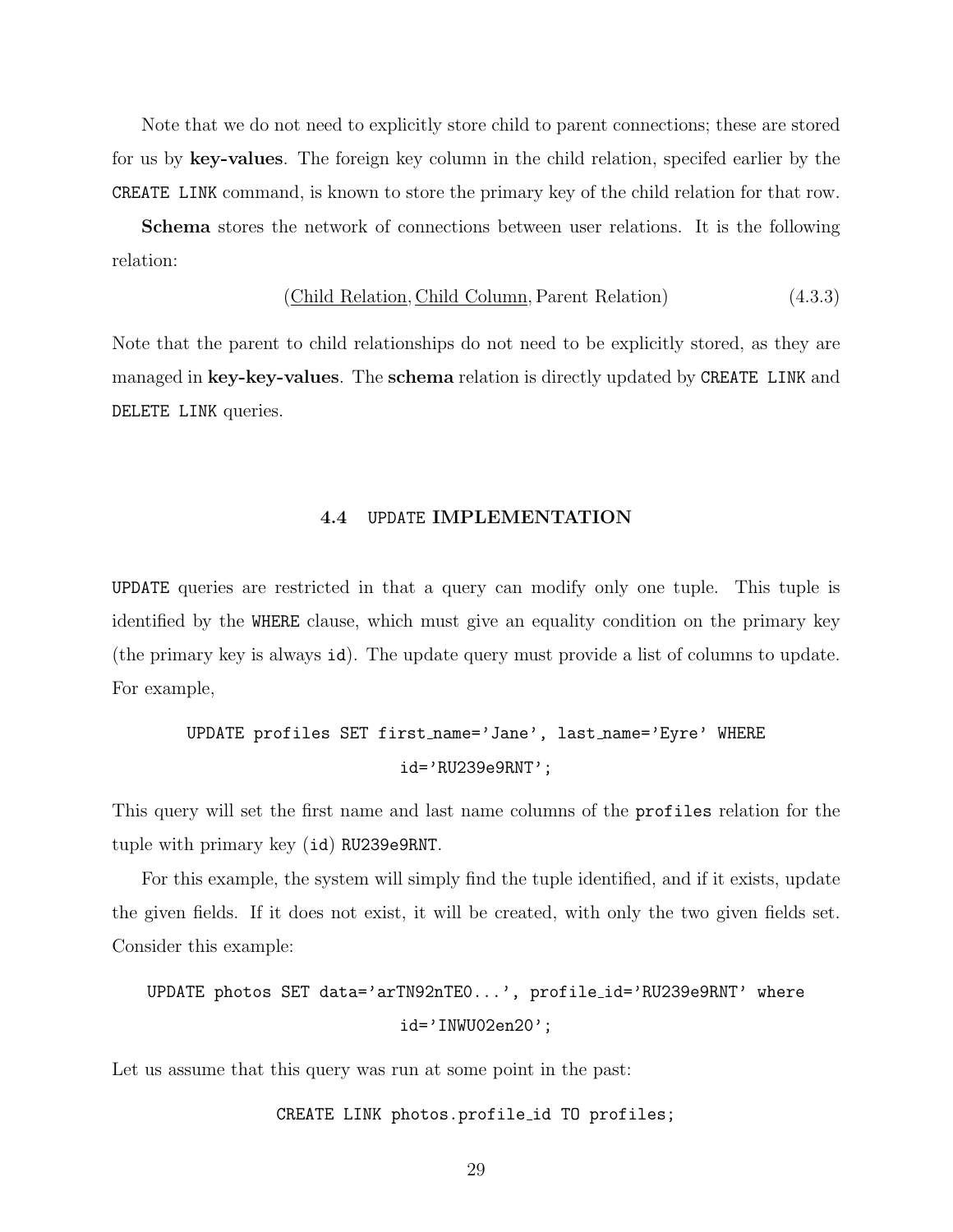This means that there is a foreign key relationship between photos and profiles. As such, the system must not only update the tuple for photos in the system table key-values, it must update key-key-values as well to reflect the foreign key link. It will need to access the schema beforehand to know which column is the foreign key, and what relation it references. Because of this, every update follows the same three-step plan:

- 1. Look up the given user relation and columns in schema, to find a list L of foreign relations
- 2. For each foreign relation found, if the value in the update is not NULL, then set the link in key-key-values between the given primary key and the foreign key.

If the value is NULL, destroy the link in key-key-values

<span id="page-39-0"></span>3. Find the identified tuple and update the given values.

#### 4.5 KEY-KEY-VALUE JOIN ALGORITHM

Our join algorithm is essentially hash join; the critical distinction here is that it leverages the key-key-values  $[7]$  – using that relation as a clustered hash map.

**Theorem.** Algorithm  $\ddagger$ , 5.1 is correct.

Proof. There are two cases to prove, regardless of which relation is larger. Note that this choice is entirely one of efficiency, it does not affect the correctness of the algorithm. Case 1:  $r_s = r_1$ . In this case, we find rows in  $r_2$  by the foreign key in  $r_1$ . Each constructed row thus meets the three criteria because (1) Its left part is from a row in  $r_1$ , (2) its right part is from  $r_2$  and (3) the right part originated from the equality search by id in  $r_2$  for the foreign key r2\_id from  $r_1$ . Case 2: Here we assume that kkv correctly matches parent rows to child rows based on the input. Thus, for each row r in  $r_2$ , we know that for each row  $r' \in r_1$ that  $r'_{r2\_id} = r_{id}$ . The left and right parts come from  $r_1$  and  $r_2$  respectively, satisfying our conditions.  $\Box$ 

As all relations are hash-indexed on the primary key id, the algorithm works in the same way as hash join [\[34\]](#page-59-11) in Case 1. Case 2, however, makes our algorithm unique. Suppose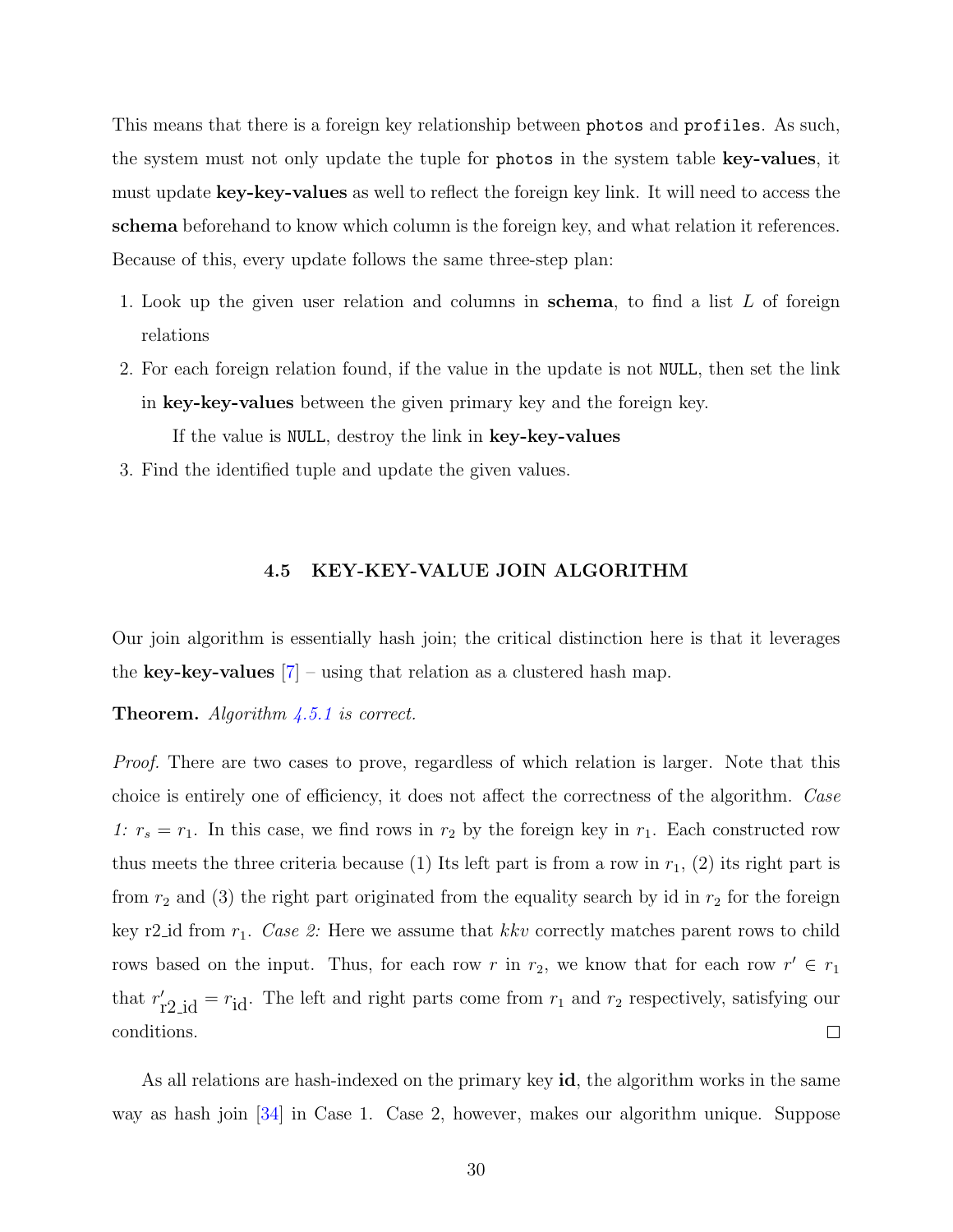<span id="page-40-0"></span>**Require:** Two relations  $r_1(\underline{id}, r2 \underline{id}, ...)$  and  $r_2(\underline{id}, ...)$ , key-key-value relation  $kkv(\text{Parent Relation}, \text{Parent ID}, \text{Child Relation}, \text{Child ID})$ . Note that any of  $r_1, r_2$ may be temporary relations generated by another join as part of the query plan. As such, we also take a source relation mapping s which maps every relation to a base relation in the system, that could have entries in  $kkv$ . Note that s is the identity mapping for base relations.

Ensure: Relation  $r_3(\underline{r1.id}, r2.id, ...)$  such for each row  $r \in r_3$ ,  $\pi_{r_1,*}(r) \in r_1$ ,  $\pi_{r_2,*}(r) \in r_2$  and  $\pi_{r_1,r_2}$  id $(r) = \pi_{r_2,r_3}$ . We also output the updated source relation mapping s with  $s(r_3)$ mapped.

Let  $r_l$  be the larger of  $r_1$  and  $r_2$ .

Let  $r_s$  be the smaller. For each row  $r \in r_s$ , apply the following.

if 
$$
r_s = r_1
$$
 then

Let 
$$
r' = \sigma_{\text{id}=k}(r_l)
$$
  
where  $k = \pi_{r2\_id}(r_s)$ .  
Let  $(r + r') \in r_3$ .

$$
else if r_s = r_2 then
$$

```
let C = \sigma_{\text{Parent} = s(r_2), \text{Parent ID} = k, \text{Child} = r_1}(kkv),
  where k = \pi_{\text{id}}(r_2).
   for each k' \in C do
      let r' = \sigma_{\text{id} = k'}(r_1).
      Let (r + +r') \in r_3.
     Let s(r_3) = s(r_1).
  end for
end if
```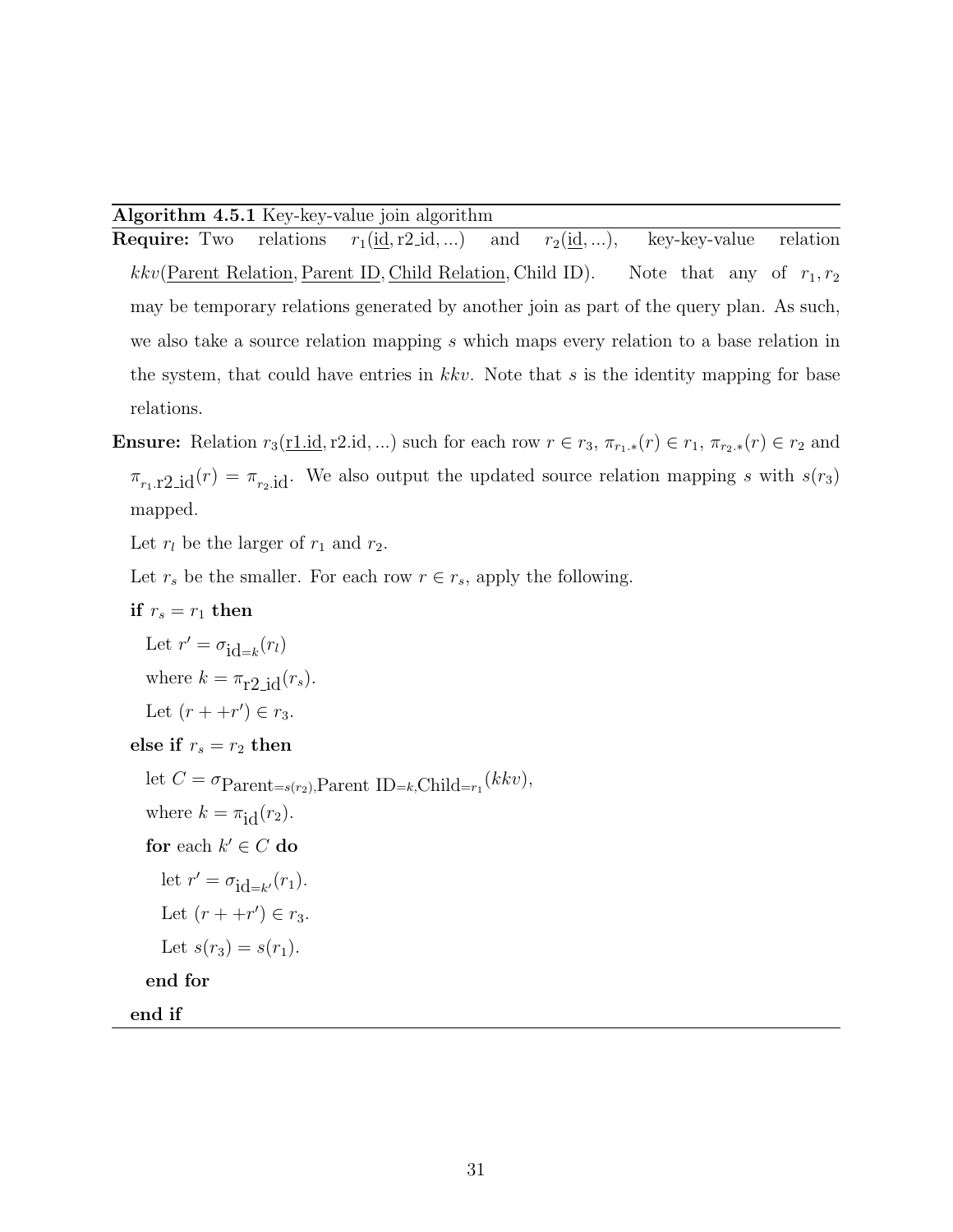that  $r_2$  has a single tuple, and  $r_1$  has millions of tuples. Most likely, to scan all of  $r_1$  for foreign keys that point to the single record in  $r_2$  would be terribly inefficient. Now, the power of key-key-values comes into play – because our system has diligently kept track of the connections between records, we can simply take the key of the single record in  $r_2$  and map it to a list of keys in  $r_1$ , dramatically reducing the cost of our query.

Furthermore, because our system partitions keys based on their relationships, all of the related records in  $r_1$  are likely already available on the same host as the record in  $r_2$ . This means that network latency will have a minimal impact on the query's response time.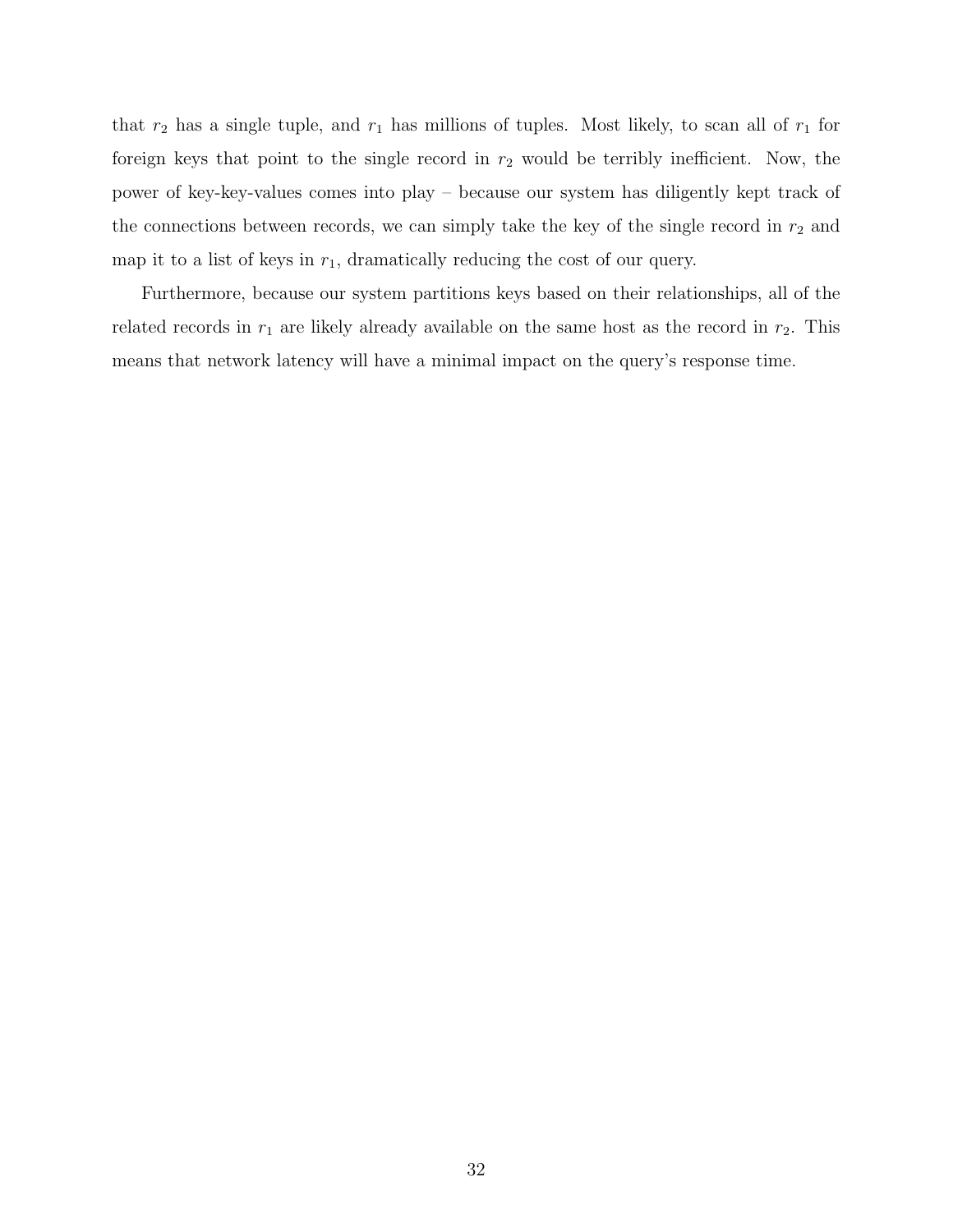



 $A$  sends to all nodes on its line.  $A$ 's message reaches  $B$  through two nodes.



B reads from all nodes on its line.

<span id="page-42-0"></span>Figure 4.2.1: FPP-based communication in the grid.



<span id="page-42-1"></span>Figure 4.2.2: Splitting and merging a node.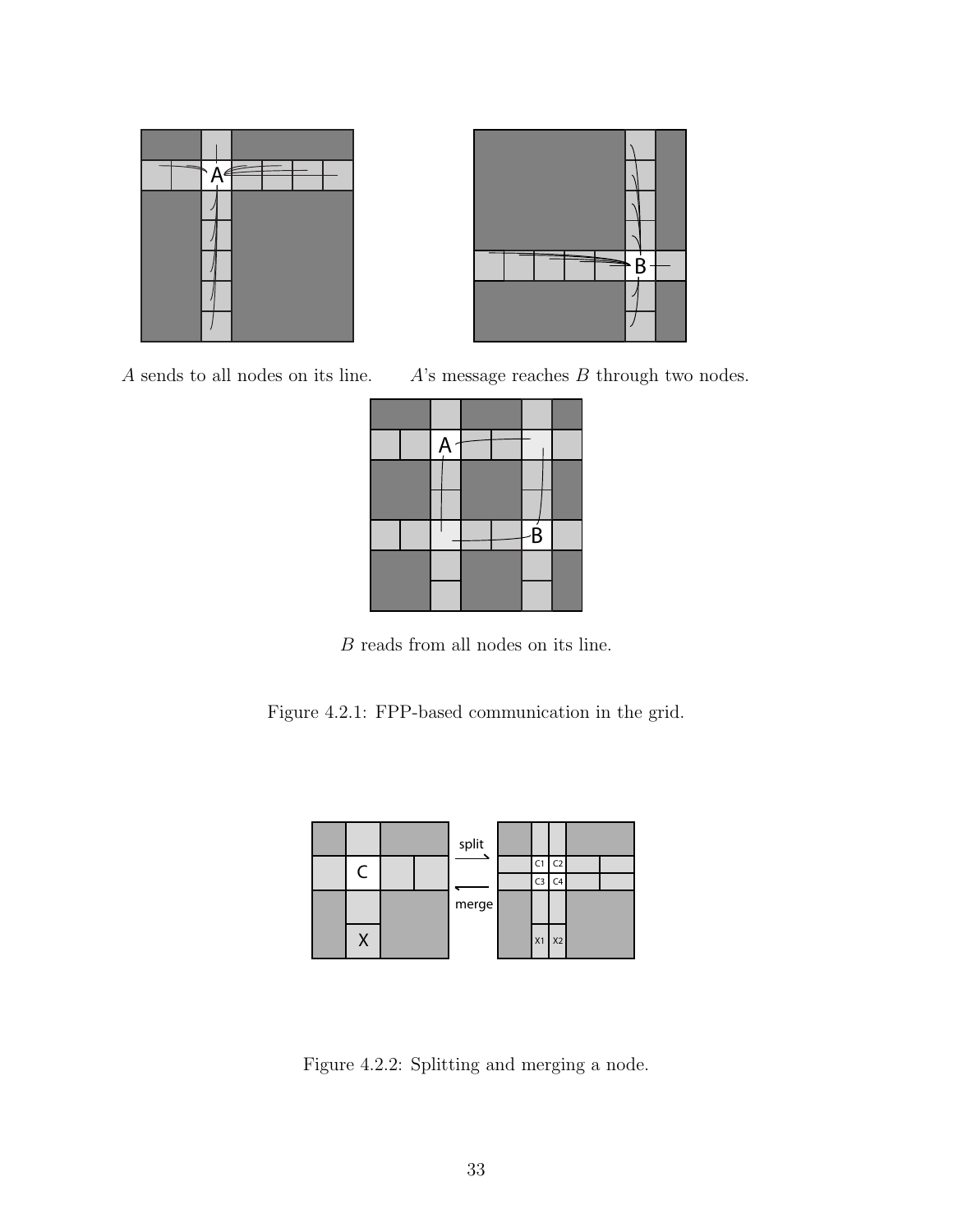#### <span id="page-43-0"></span>5.0 EVALUATION

#### 5.1 EXPERIMENT SETUP

<span id="page-43-3"></span><span id="page-43-1"></span>Experiments were run on clusters of Amazon ElasticCloud 2 virtual machines. Common traits of these machines are given in Table [5.1.1](#page-43-3) In our experiments, we compare MySQL

| Table 5.1.1: Experimental machine specifications |  |
|--------------------------------------------------|--|
|                                                  |  |

| CPU Speed $\vert$ 2.33 GHz |  |
|----------------------------|--|
| No. CPU cores $ 1$         |  |
| Main Memory Size   1.7 GB  |  |

<span id="page-43-4"></span>Cluster with our proposed system Ariadne. As these systems run on different underlying technology, we provide the specifications here:

Table 5.1.2: Ariadne specifications

| JDK Version $ 1.7$    |  |
|-----------------------|--|
| JDK Provider   Oracle |  |

#### <span id="page-43-2"></span>5.1.1 Experimental Workload

Our workload was designed to simulate the variety of requests a social network back-end would produce under a variety of conditions. The workload also explores extremes, so that we may reason about how our system behaves under such circumstances as well. The test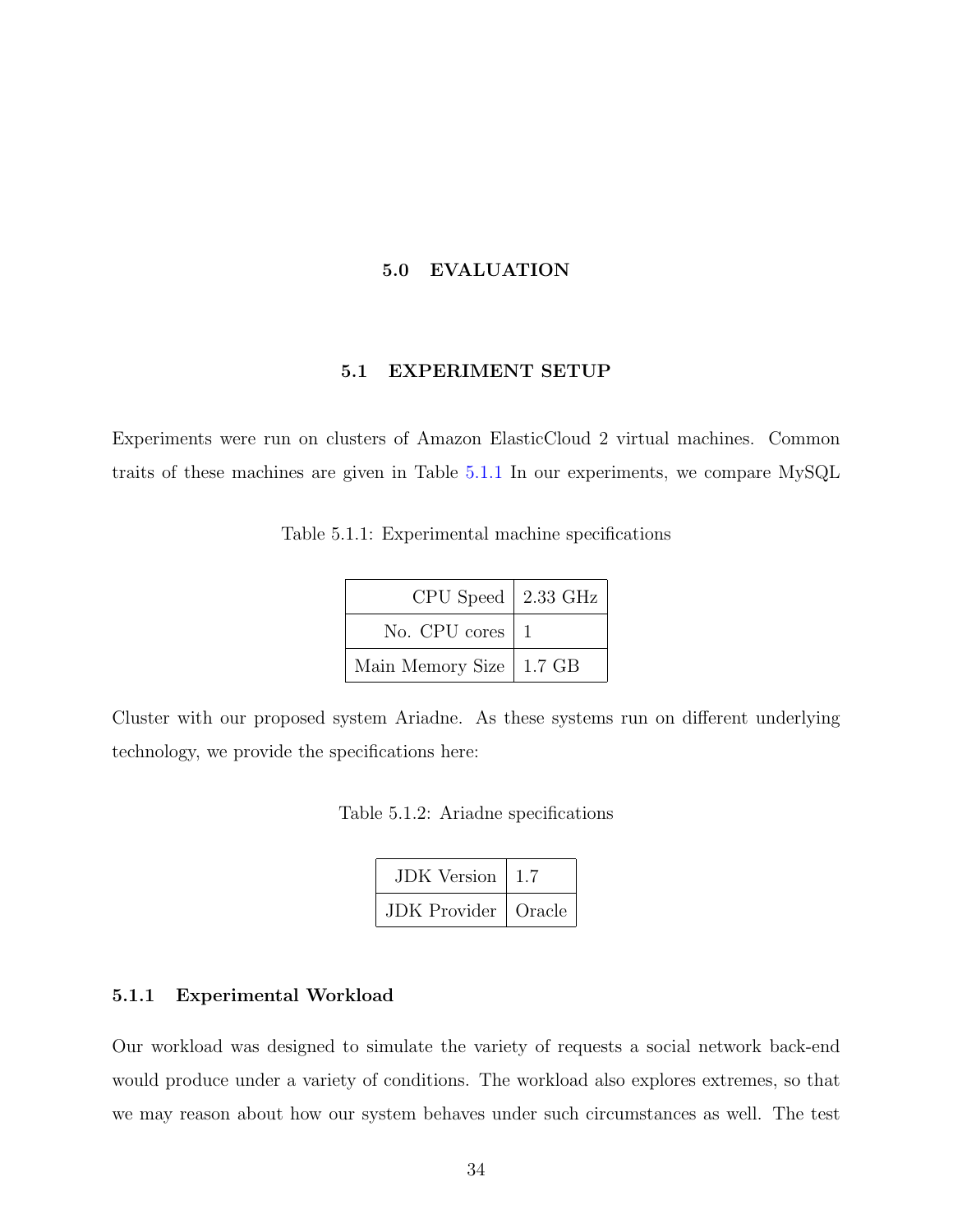| $MySQL$ Server version $\vert 5.5.22 \rangle$ |  |
|-----------------------------------------------|--|
| NDB Server version $\vert 7.2.6 \vert$        |  |

<span id="page-44-0"></span>Table 5.1.3: MySQL Cluster specifications

Table 5.1.4: Test database schema

<span id="page-44-1"></span>

| id   | primary key                             |  |  |  |  |
|------|-----------------------------------------|--|--|--|--|
| data |                                         |  |  |  |  |
|      | tN_id $\vert$ foreign key to table N    |  |  |  |  |
|      | (not present for first table in schema) |  |  |  |  |

<span id="page-44-2"></span>schema (see Table  $5.1.4$ ) we used included up to four tables; each table (except the first) has a primary key column, a data column, and a foreign key column to the next table. In the MySQL version of this schema, the foreign key columns and primary key columns were indexed, and foreign key constraints were created.

| No. Writes $/$ No. Queries $  .1$ to $.9$  |                                  |
|--------------------------------------------|----------------------------------|
| Concurrent Threads (per node)   10 to 1000 |                                  |
| Nodes $\vert 4$                            |                                  |
|                                            | Select Type   Single Table, Join |
| Primary Key Space   10 to 1000             |                                  |

Table 5.1.5: Experimental workload parameters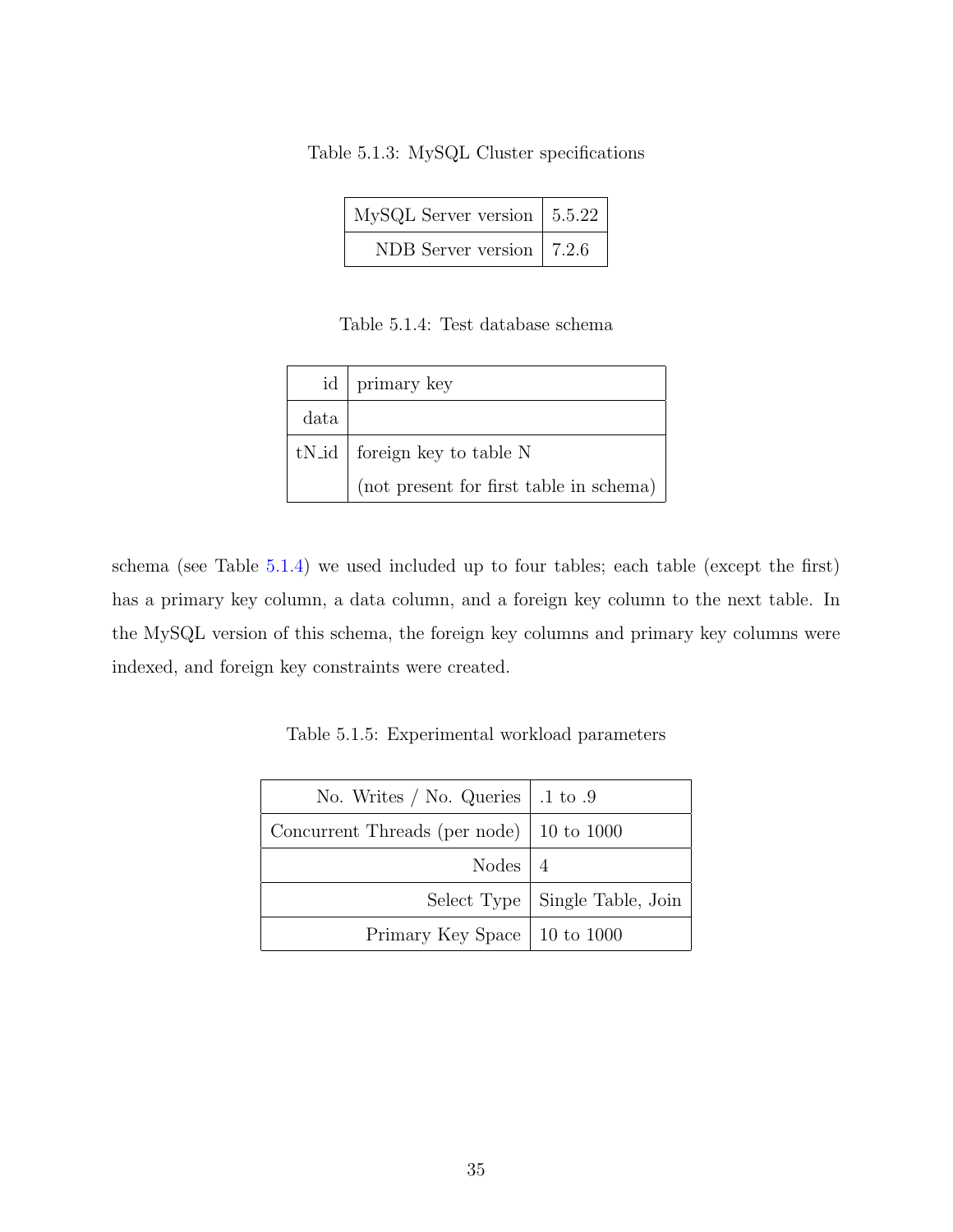#### 5.2 PERFORMANCE ANALYSIS

<span id="page-45-0"></span>We have evaluated our system, allowing us to support our claims of performance and eventual consistency. These experiments focus on overall system performance, to expose trends in response time as other factors change. As our system has not yet had the thorough optimization that MySQL Cluster has had, we naturally expect that in absolute terms MySQL will outperform Ariadne. We want to point out, however, patterns in performance between these systems that suggest Ariadne is more scalable and versatile than MySQL.

#### <span id="page-45-1"></span>5.2.1 Write Mix



<span id="page-45-2"></span>Figure 5.2.1: Effect of varying read/write mix on response times for Ariadne and MySQL. Although Ariadne's response times are higher than MySQL's, Ariadne's are uniform across different mixes, indicating high write availability as well as high read availability.

In Figure [5.2.1](#page-45-1) we examine the effect of changing workload mixes on response times. Both lines appear mostly flat – if one looks carefully however, one will notice a clear trend favoring reads in MySQL. One of Ariadne's design goals is to be equally available for writes as for reads, because almost all workloads from web applications can be heavy at times.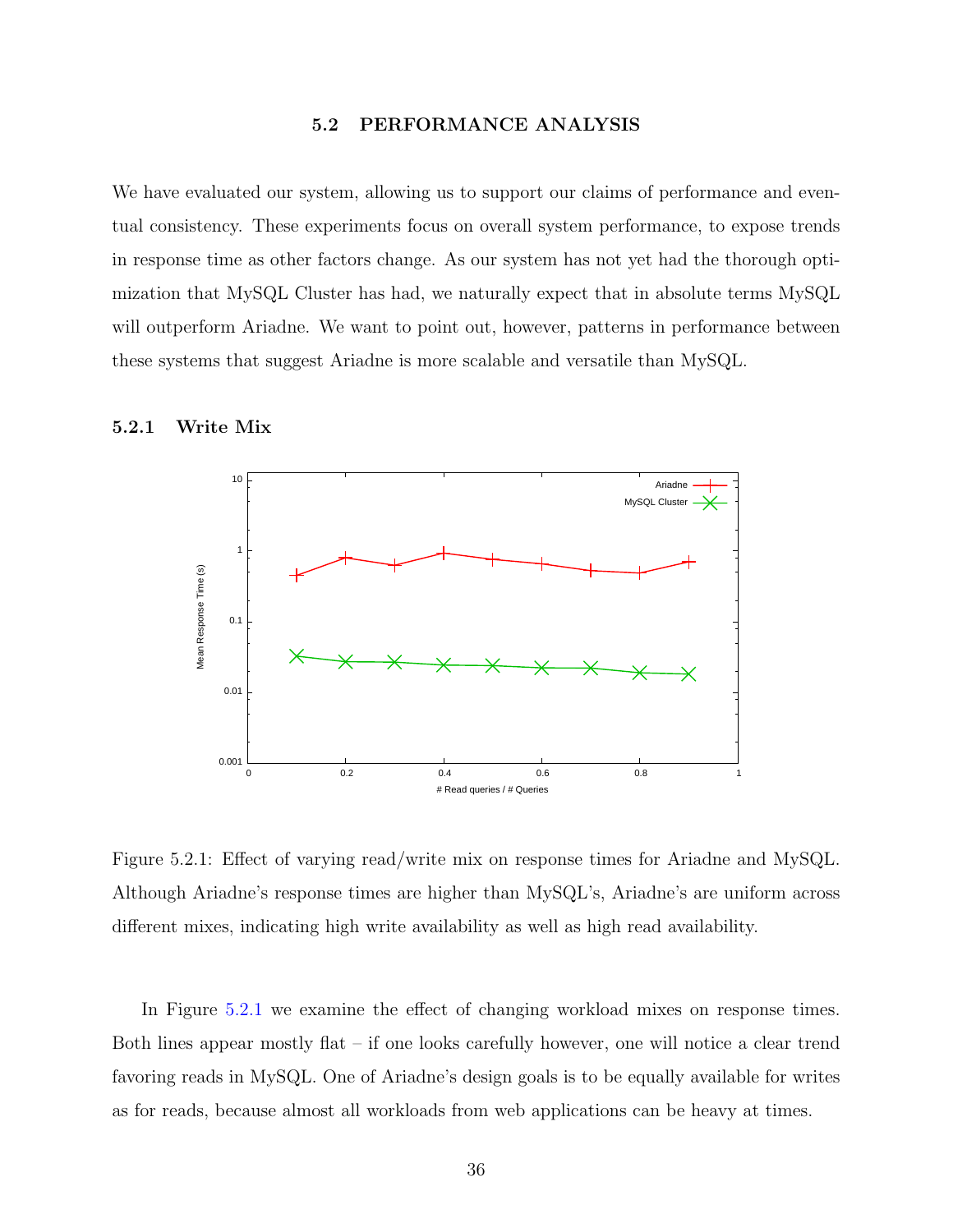

<span id="page-46-0"></span>Figure 5.2.2: Effect of different query types on response time, as the number of concurrent threads ranges from 10 to 562. Response times for Ariadne indicate that Ariadne is equally available for writes and reads.

In Figure [5.2.2](#page-45-2) we see response times for different query types. This result very clearly shows that MySQL reads are faster than writes. Ariadne, however, provides a near equal response time for both types. Although these response times are absolutely higher, Ariadne can as part of our future work be further optimized to provide better overall performance, while maintaining the balance of performance between reads and writes.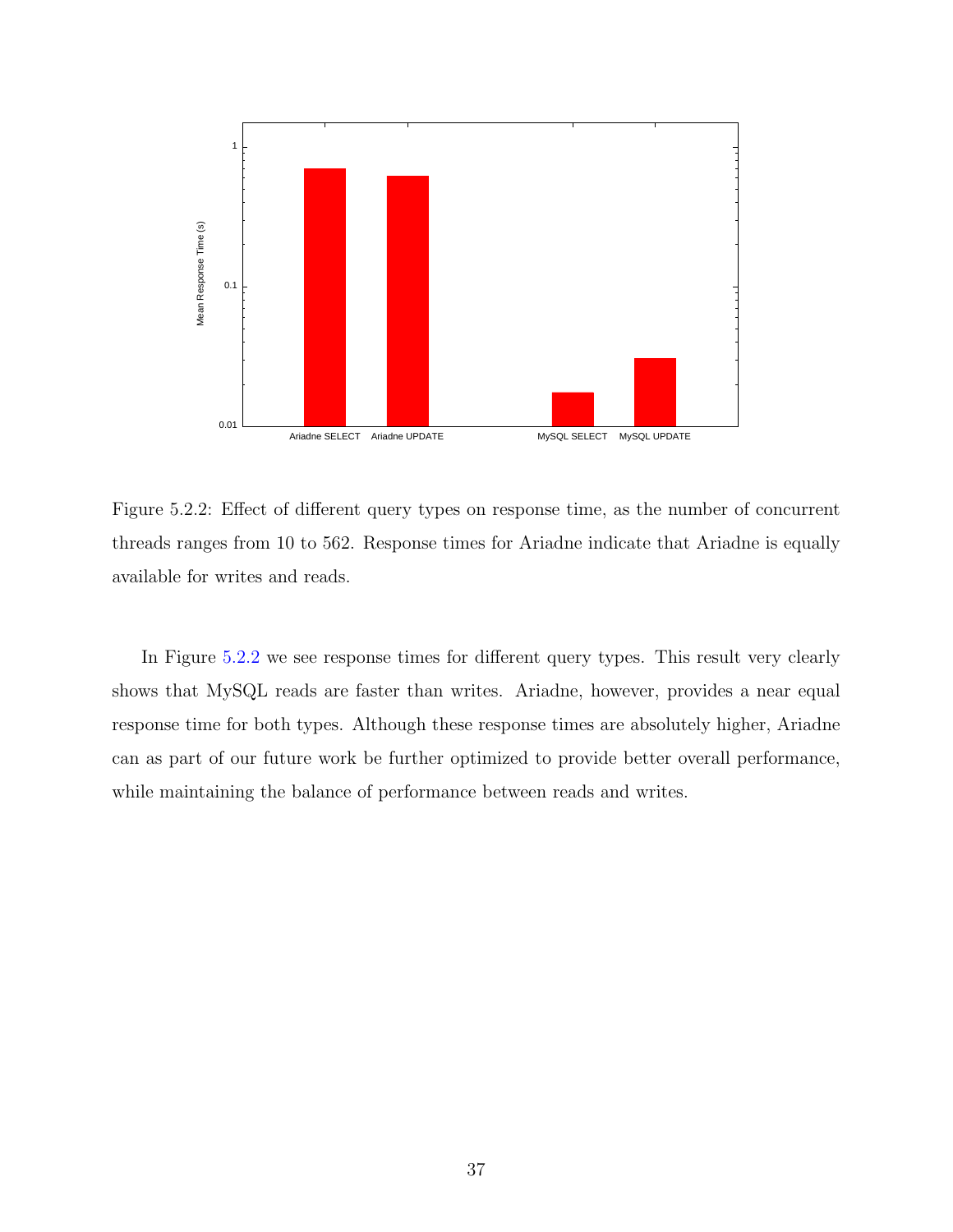#### <span id="page-47-0"></span>5.2.2 Query Type



<span id="page-47-1"></span>Figure 5.2.3: Effect of different select types on response time. Response times for Ariadne indicate that Ariadne is optimized for join queries.

In Figure [5.2.3](#page-47-0) we see response times of read queries only. These are subdivided into simple queries, which reference one table only and join queries, which reference two joined tables. As above, the join is always an equality join over a foreign key. In the result, we see that for MySQL, the join is more costly than the simple query. Ariadne's result, however, is starkly different – the join is faster than the simple query. This is because Ariadne's superior ability to leverage locality of reference in data.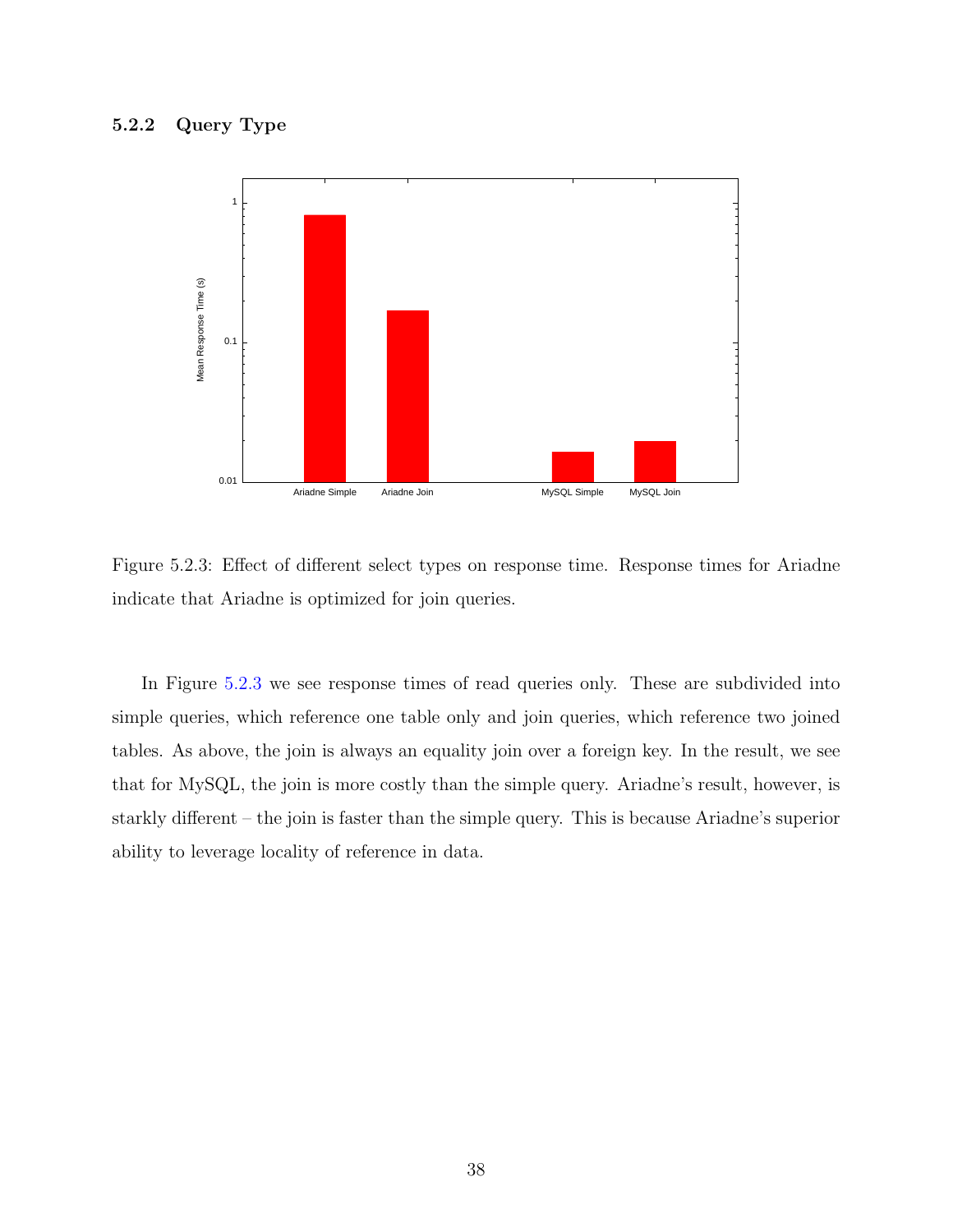#### <span id="page-48-0"></span>5.2.3 Concurrent Threads



<span id="page-48-1"></span>Figure 5.2.4: Comparison of response times between MySQL and Ariadne, as the number of concurrent threads ranges from 10 to 562. Although Ariadne has higher response times, the profile follows that of MySQL.

In Figure [5.2.4](#page-48-0) we see responses times as the number of concurrent threads varies. One will notice that aside from the spike in response time at 10 threads, response times increase at a linear rate. This is also true of MySQL, again with one exception just above 100 threads. These spikes can be accounted for by artifacts of the test environments.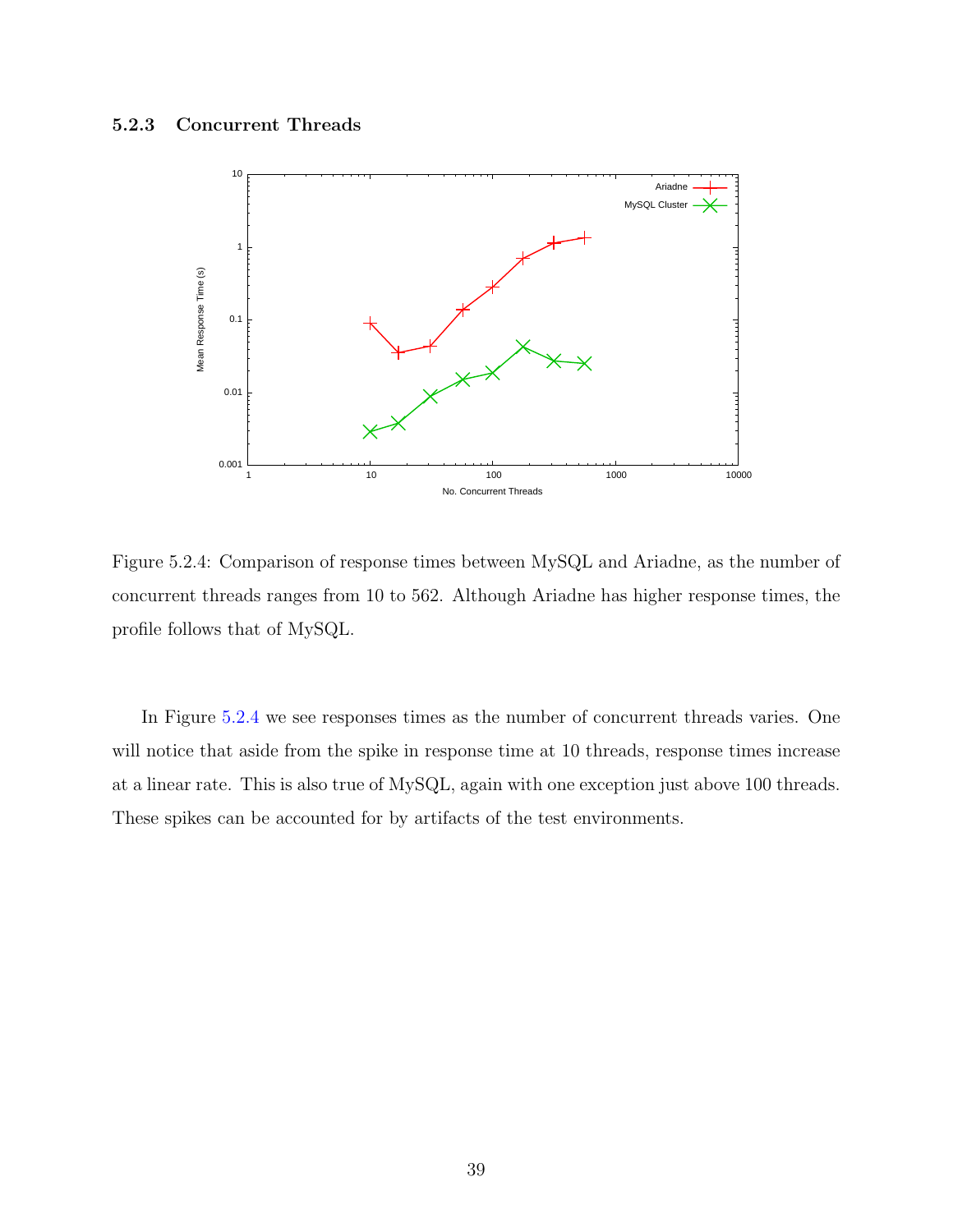#### <span id="page-49-2"></span>5.3 SENSITIVITY ANALYSIS



#### <span id="page-49-1"></span><span id="page-49-0"></span>5.3.1 Write Mix

Figure 5.3.1: Effect of different query types on response time. Ariadne is equally available for writes and reads.

In this section, we examine the effect of varying the mix of read and write queries in the workload. In Figure [5.3.1,](#page-49-1) we note that mean response times increase as load on the system increases. We consider this to be normal behavior. One should note, though, that the average response times for reads is close to that of writes at each data point. This tells the reader that he or she can expect the same level of availability for reads as well as writes. We identify this as a key quality of high-availability data stores.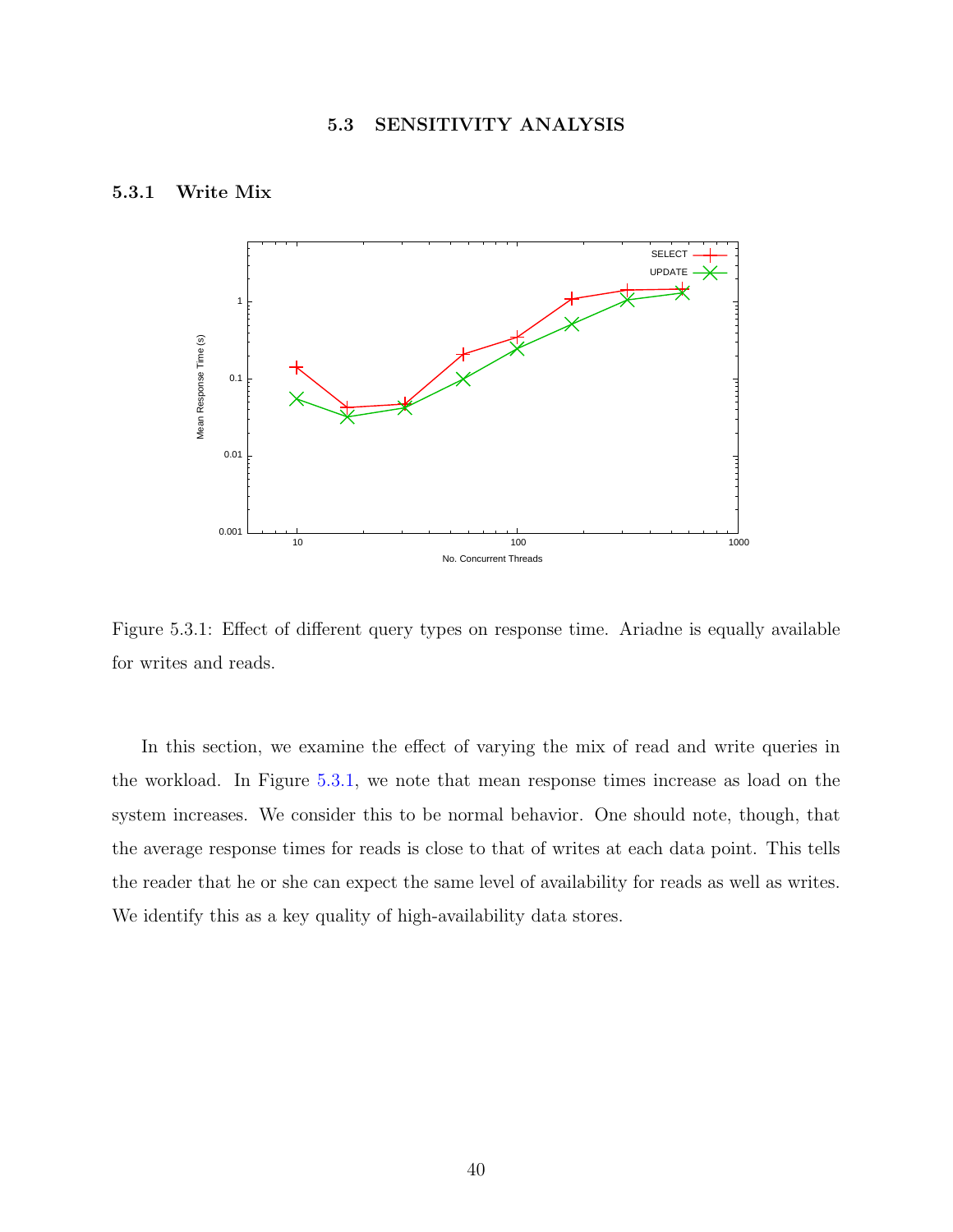

<span id="page-50-0"></span>Figure 5.3.2: Effect of varying read/write mix on response times for Ariadne. Response times are uniform across different mixes, indicating high write availability as well as high read availability.

In Figure [5.3.2,](#page-49-2) we evaluate the effect of different read/write mixes on overall system response times. Mean response times are taken over all queries in the mix, so as to measure total system performance. The results are broken down by the number of concurrent threads per node. One should note that response times consistently increase with the number of threads. Most importantly, response times are uniform across the different mixes. This tells us that Ariadne performs well for all workload mixes.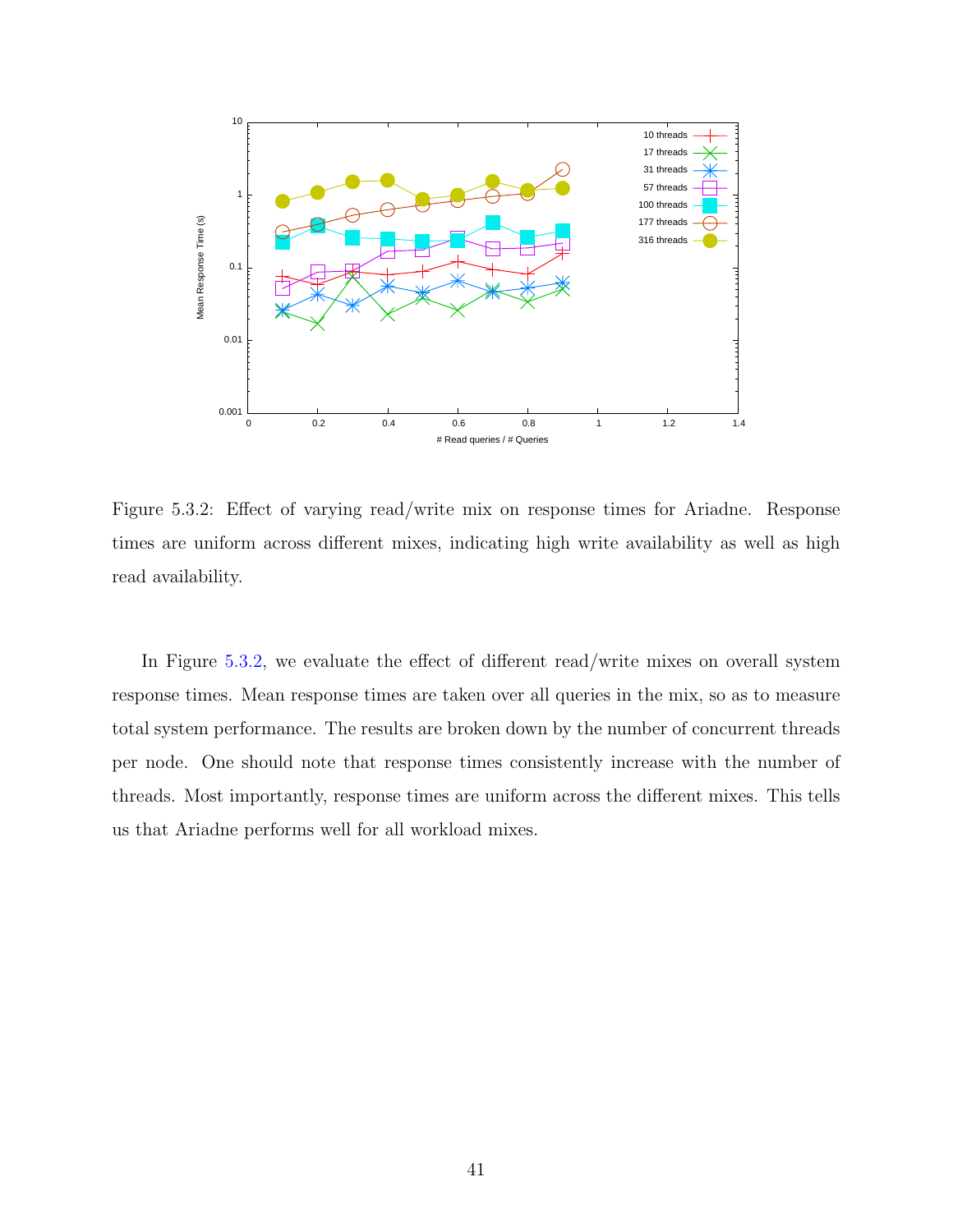#### <span id="page-51-0"></span>5.3.2 Select Type



<span id="page-51-1"></span>Figure 5.3.3: Effect of different select types on response time, as the number of concurrent threads ranges from 10 to 100. Response times for Ariadne indicate that Ariadne is optimized for join queries.

In Figure [5.3.3,](#page-51-0) we examine the mean response time of simple select queries and join queries. The join queries join two tables using an equality join between the primary key of the parent table and the foreign key in the child table. One may observe that response times dip and spike for joins, while they steadily increase for simple queries. This is because the amount of load in the dip is such that it is high enough to keep the cache warmed (which cannot fully happen with lower loads), yet not so high that writes cause frequent invalidations. The nature of joins require that more data be pulled than simple selects, allowing the cache to be better populated than it would be with simple queries at the same level of load. These results show us that Ariadne is able to efficiently support joins, as well as simple queries.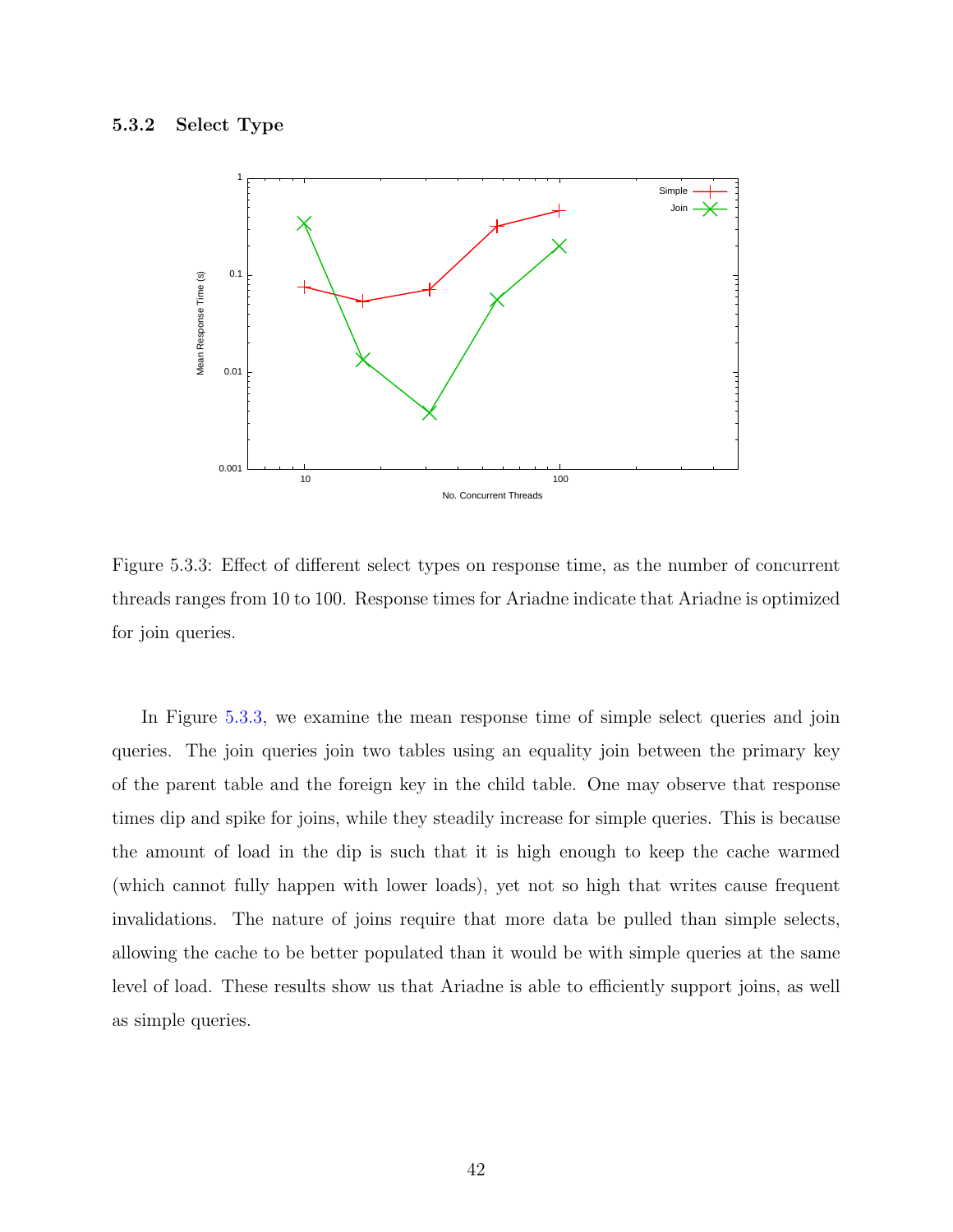#### <span id="page-52-0"></span>5.3.3 Primary Key Space



<span id="page-52-1"></span>Figure 5.3.4: Effect of varying primary key space on response times for Ariadne, as the number of concurrent threads ranges from 10 to 100. Response times are higher for smaller key space, due to cache misses caused by frequent writes across the small space.

In Figure [5.3.4,](#page-52-0) we examine the impact that varying the primary key space has on response times. One will observe three different trends for the different spaces. In the 1000 key space, we see the best performance. This is because the space is small enough that all of the data can be cached in memory, while large enough that writes do not cause a high frequency of cache invalidation for individual keys. The 10-key space has the worst performance. This is because the space is so small that updates cause a high frequency of cache invalidations, forcing queries to go to I/O on each retrieval.

The 100-key space shows an interesting pattern. Extremely low numbers of concurren threads and extremely high numbers of threads result in response times similar to the 10-key results. Non-extreme thread counts, however, give results similar to the 1000-key results. In the low extreme this is due to cache misses that arise because the key-space is larger than the number of threads. In the high extreme, the spike in response time arises because of cache misses due to frequent invalidations.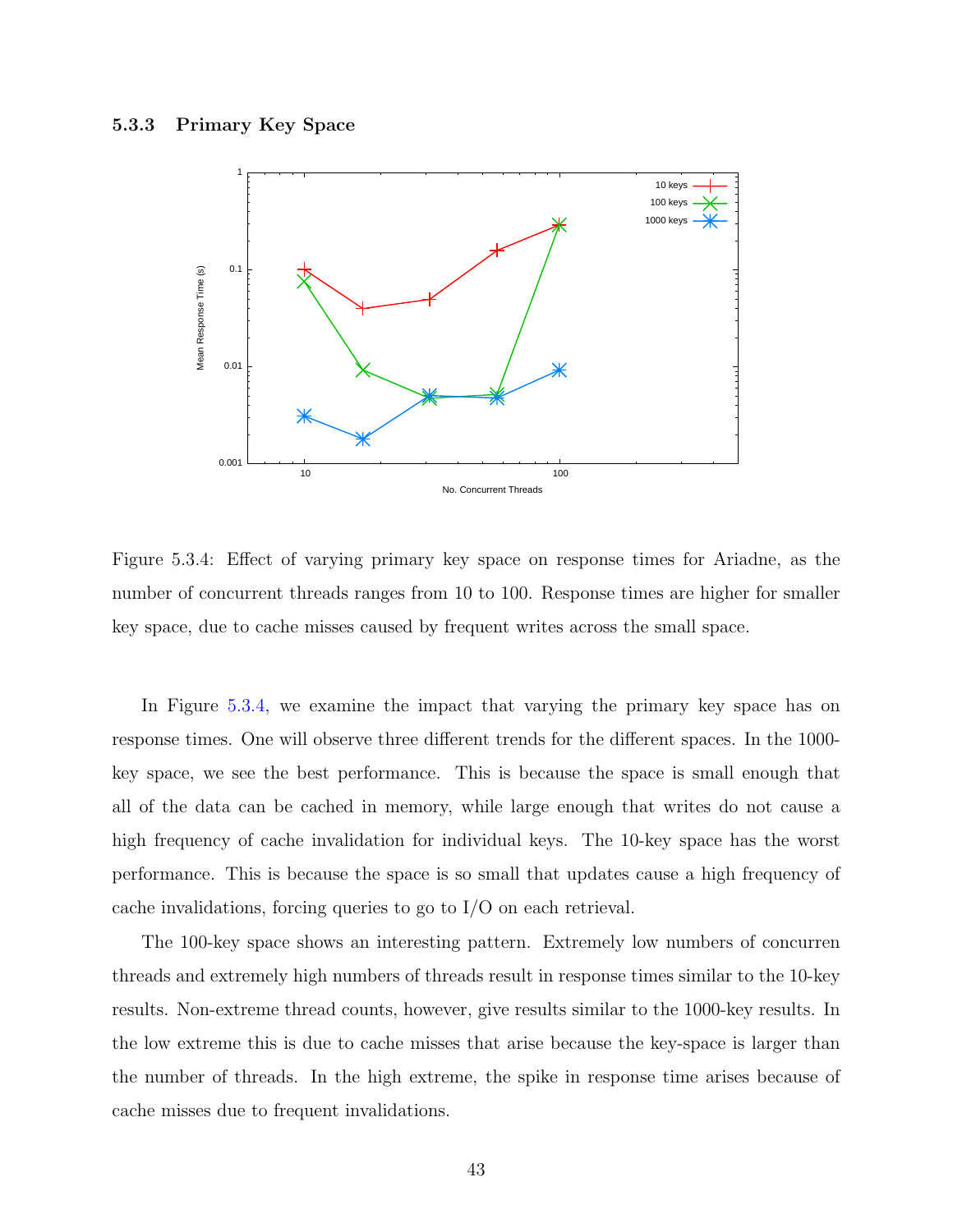#### 5.4 ON-LINE PARTITIONING ALGORITHM

<span id="page-53-0"></span>In addition to evaluating our overal system in terms of the number of concurrent threads and types of workload, presented earlier, we also briefly present the experimental evaluation of our proposed on-line partitioning algorithm. So as to evaluate our proposed algorithm, we have generated graphs with incoming branching factors between 10% and 100% of the number of vertices in the graph. Branching factors fall on a Zipf distribution with  $\alpha = 1.5$ . This is to reflect the observation that in social networks, some users have far more followers than others.

<span id="page-53-1"></span>

Figure 5.4.1: Experimental evaluation of the proposed on-line algorithm's effectiveness. Online algorithm performs as well as off-line.

In our experiments, we generated three graphs for each evaluated graph size (number of vertices) and fixed the partition size to be at most 30 vertices. We measured the percentage of edges that cross between partitions and the number of vertices moved between partitions for both our proposed algorithm and the off-line algorithm from the work of [\[12\]](#page-58-11) and [\[15\]](#page-58-10). In our implementation of the off-line algorithm, the graph is partitioned hierarchically until all partitions are smaller than the size limit. In each partitioning, the algorithm is allowed to iterate until the increase of the moving average of the improvement from each of the last ten iterations is greater that 99%. For our on-line algorithm, we generate a random sequence of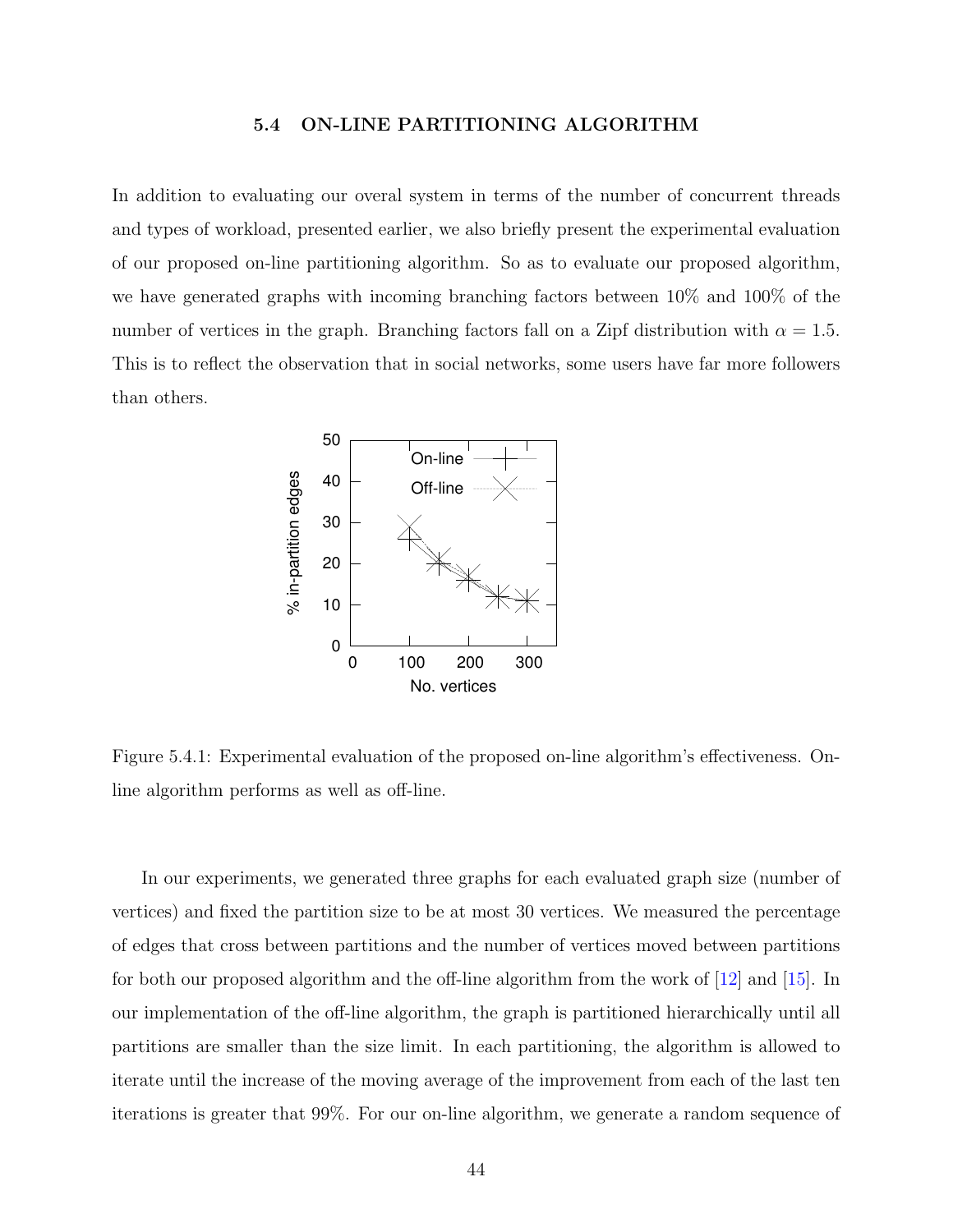edge insertions and run the algorithm periodically, after every  $|V|/10$  insertions where  $|V|$ is the number of vertices in the graph.

<span id="page-54-0"></span>

Figure 5.4.2: Evaluation of the proposed on-line algorithm's performance; on-line performs better than off-line

In Figure [5.4.1](#page-53-0) we see that our proposed on-line algorithm does about as well in terms of partitioning as the off-line algorithm, with the benefit of higher speed and parallelizability. This improvement in performance is apparent in Figure [5.4.2;](#page-53-1) where the average number of moved vertices is far less for the on-line algorithm than for the off-line algorithm.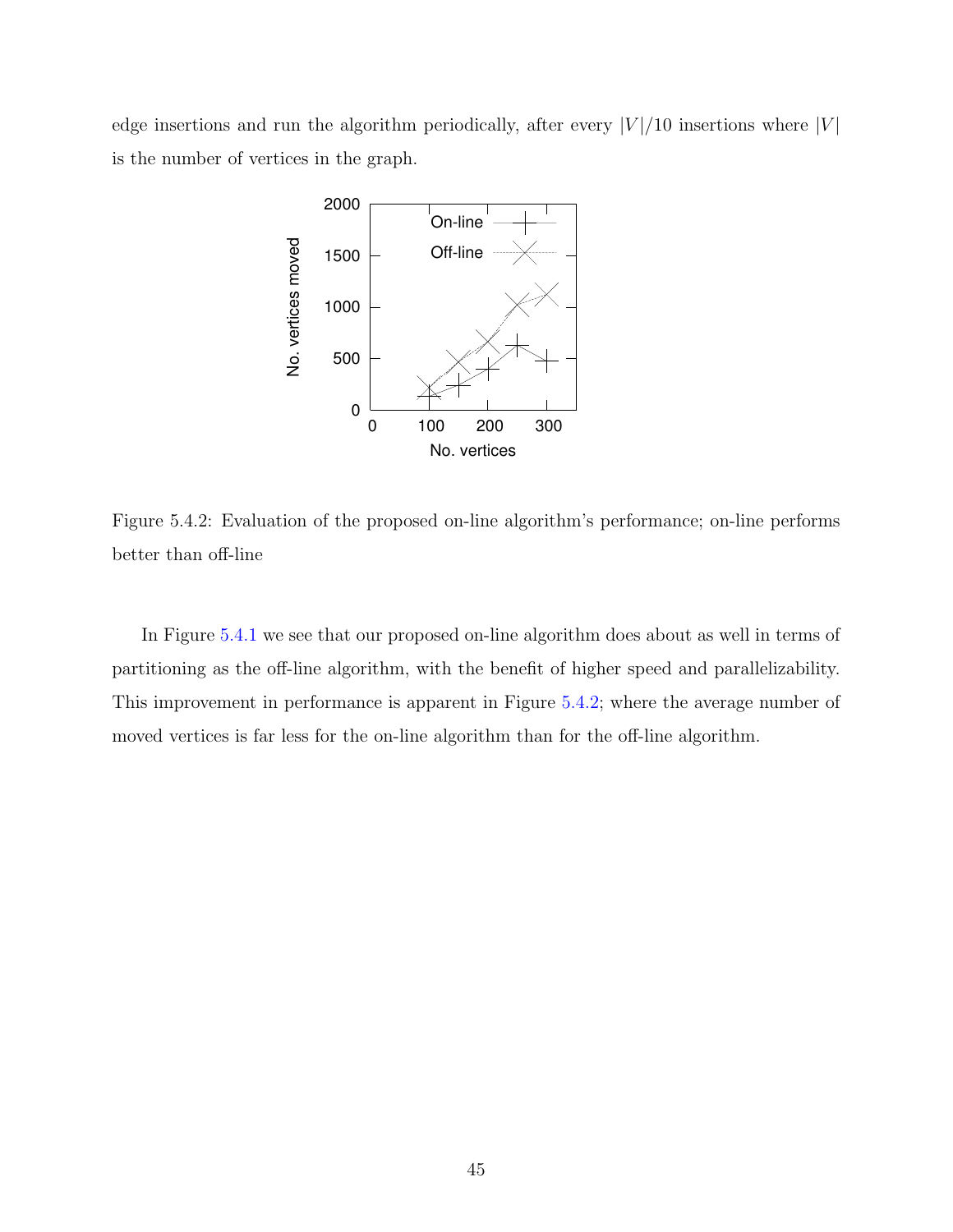#### <span id="page-55-0"></span>6.0 CONCLUSIONS AND FUTURE WORK

#### 6.1 CONCLUSIONS

<span id="page-55-1"></span>In this work we have examined a novel data store named Ariadne. Ariadne is unique among data management systems as it balances decentralization, performance and high availability with transactional guarantees and a simplified SQL interface. Its subsystems use the principles of key-key-value stores to optimize data locality for high performance. We have, thus, contributed the following:

- 1. A simple SQL-like interface that supports basic joins
- 2. Transactional guarantees similar to snapshot isolation
- 3. A near relational model
- 4. A novel model for scalable data stores that extends the key-value model, the key-key-value store
- 5. A high-level design for the key-key-value system
- 6. An implementation of the Key-Key-Value store design

Through empirical evaluation we have demonstrated its performance characteristics and versatility across various workloads. Although we have established above that is there still work to be done in the realm of performance optimization and empirical analysis, we have through our analysis in this work established the foundations for future work in this new space of key-key-value based systems.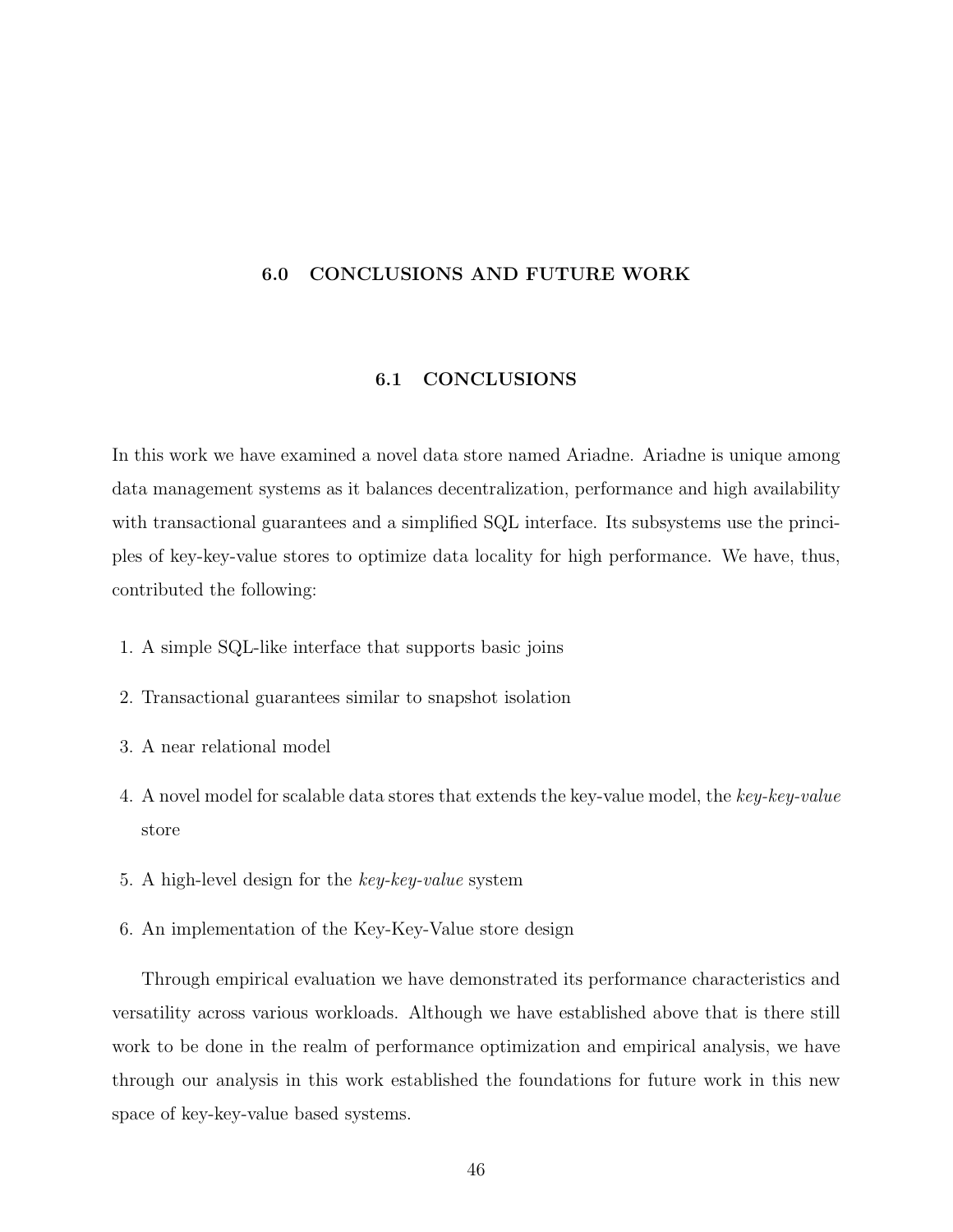#### 6.2 FUTURE WORK

<span id="page-56-0"></span>Although the work we have completed indeed shows promise for Ariadne, there are several areas we feel worthy of further investigation. These include:

- Overall System Optimization Although Ariadne implements several cutting-edge technologies, its performance is hampered due to problems with scheduling and request management. The system will need to be optimized to more intelligently prioritize request threads, back-end service threads and sub-system threads. This and other code optimization will bring Ariadne's performance ahead of similar production systems.
- Analysis of Partitioning Algorithms Our system is an implementation of the key-keyvalue store paradigm [\[7\]](#page-57-2). There is much to be explored in this space, including new partitioning algorithms and techniques for managing data locality.
- Further Scalability Analysis Future work should also investigate Ariadne's scalability, especially with large installations. Unfortunately, due to budgetary constraints, we were not able to explore this in the current work. We are confident, however, that an in-depth exploration will validate our claims of scalability. Furthermore, future work should also explore various algorithms for expanding and contracting Ariadne clusters.

In the interest of facilitating future work, source code for Ariadne is freely available at <https://bitbucket.org/agconnor/ariadne>.

Our work is an early step in what we hope will be a series of explorations into systems that challenge the foundations of "NoSQL" systems. We hope that through our work, the community will see the continued value of query languages, transactional guarantees, and join support for scalable, high-availability systems.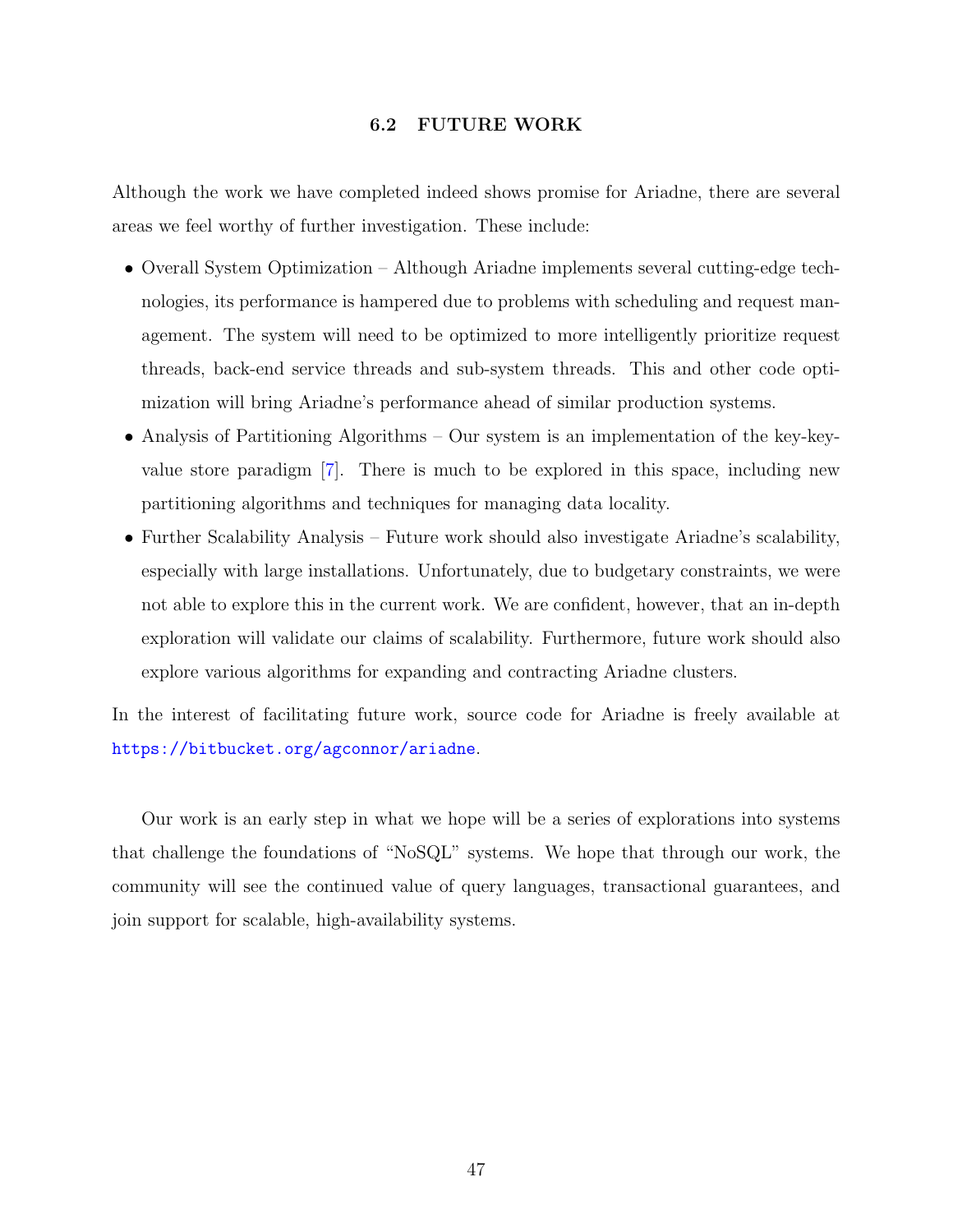#### BIBLIOGRAPHY

- <span id="page-57-5"></span><span id="page-57-0"></span>[1] http://www.facebook.com/note.php?note id=24413138919.
- <span id="page-57-6"></span>[2] Project voldemort. http://www.project-voldemort.com/.
- <span id="page-57-7"></span>[3] Azza Abouzeid, Kamil Bajda-Pawlikowski, Daniel Abadi, Avi Silberschatz, and Alexander Rasin. Hadoopdb: an architectural hybrid of mapreduce and dbms technologies for analytical workloads. Proceedings of the VLDB Endowment, 2(1):922–933, August 2009.
- <span id="page-57-1"></span>[4] J. Chris Anderson, Jan Lehnardt, and Noah Slater. CouchDB: The Definitive Guide Time to Relax. O'Reilly Media, Inc., 1st edition, 2010.
- <span id="page-57-4"></span>[5] Fay Chang, Jeffrey Dean, Sanjay Ghemawat, Wilson C. Hsieh, Deborah A. Wallach, Mike Burrows, Tushar Chandra, Andrew Fikes, and Robert E. Gruber. Bigtable: A distributed storage system for structured data. In Proc. 7th USENIX Symp. on Oper. Syst. Design and Impl., pages 205–218, 2006.
- <span id="page-57-9"></span>[6] Manhoi Choy and Ambuj K. Singh. Efficient fault tolerant algorithms for resource allocation in distributed systems. In Proc. ACM symp. on Theory of computing, pages 593–602, 1992.
- <span id="page-57-2"></span>[7] A.G. Connor, P.K. Chrysanthis, and A. Labrinidis. Key-key-value stores for efficiently processing graph data in the cloud. In Proceedings of the 2nd International Workshop on Graph Data Management held in conjunction with the 2011 IEEE 27th International Conference on Data Engineering, pages 88 –93, April 2011.
- <span id="page-57-3"></span>[8] Brian F. Cooper, Raghu Ramakrishnan, Utkarsh Srivastava, Adam Silberstein, Philip Bohannon, Hans-Arno Jacobsen, Nick Puz, Daniel Weaver, and Ramana Yerneni. Pnuts: Yahoo!'s hosted data serving platform. In *Proc. VLDB Endow*., volume 1, pages 1277– 1288, 2008.
- <span id="page-57-8"></span>[9] James C. Corbett, Jeffrey Dean, Michael Epstein, Andrew Fikes, Christopher Frost, JJ Furman, Sanjay Ghemawat, Andrey Gubarev, Christopher Heiser, Peter Hochschild, Wilson Hsieh, Sebastian Kanthak, Eugene Kogan, Hongyi Li, Alexander Lloyd, Sergey Melnik, David Mwaura, David Nagle, Sean Quinlan, Rajesh Rao, Lindsay Rolig, Yasushi Saito, Michal Szymaniak, Christopher Taylor, Ruth Wang, , and Dale Woodford.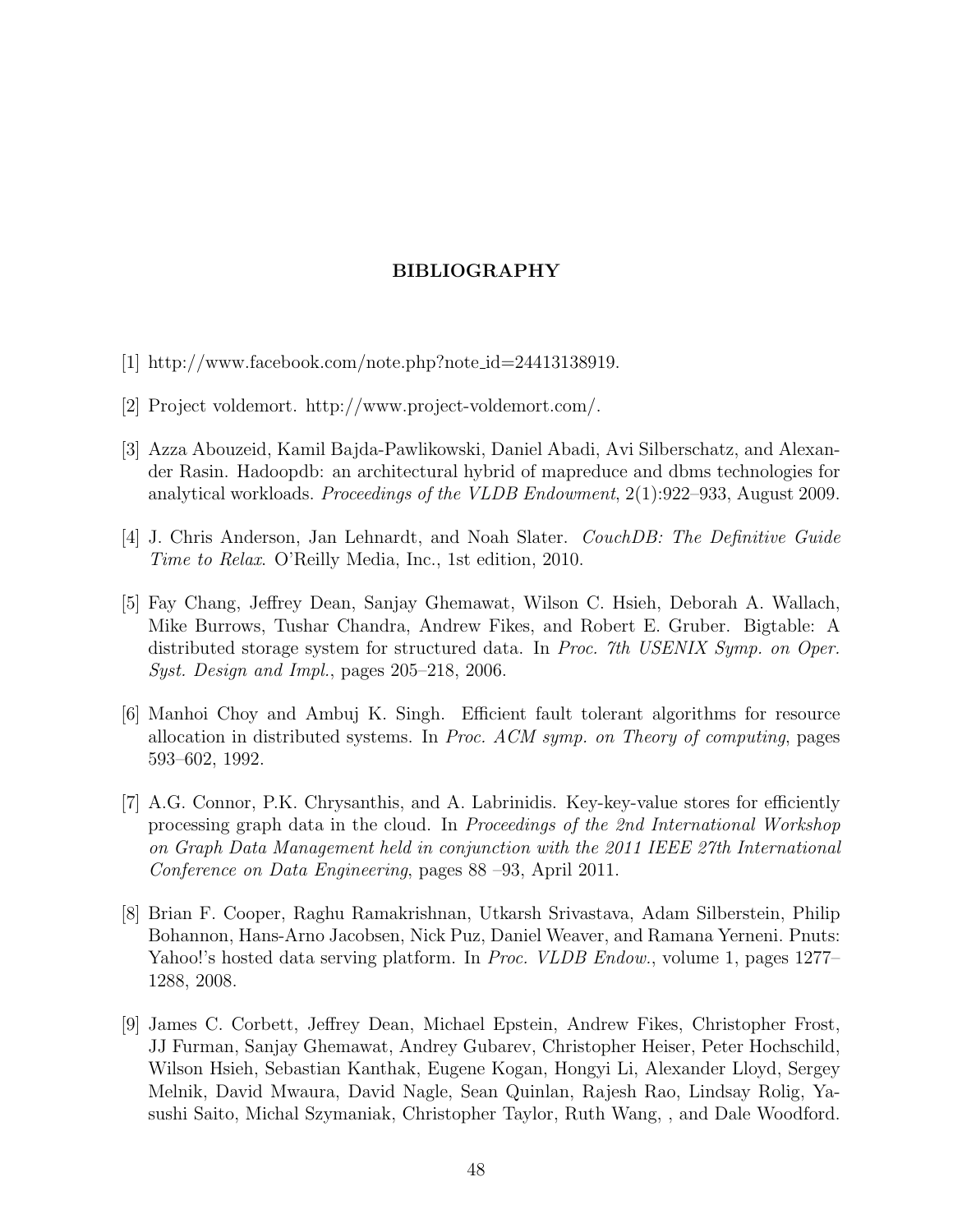Spanner: Google's globally-distributed database. In Proceedings of OSDI'12: Tenth Symposium on Operating System Design and Implementation, pages on–line, 2012.

- <span id="page-58-2"></span>[10] Sudipto Das, Divyakant Agrawal, and Amr El Abbadi. G-store: a scalable data store for transactional multi key access in the cloud. In Proc. 1st ACM symposium on Cloud  $computing$ , pages  $163-174$ ,  $2010$ .
- <span id="page-58-0"></span>[11] Giuseppe DeCandia, Deniz Hastorun, Madan Jampani, Gunavardhan Kakulapati, Avinash Lakshman, Alex Pilchin, Swaminathan Sivasubramanian, Peter Vosshall, and Werner Vogels. Dynamo: Amazon's highly available key-value store. SIGOPS Oper. Syst. Rev., 41(6):205–220, 2007.
- <span id="page-58-11"></span>[12] C. M. Fiduccia and R. M. Mattheyses. A linear-time heuristic for improving network partitions. In Proc. 19th Design Automation Conference, pages 175–181, 1982.
- <span id="page-58-6"></span>[13] Michael J. Fischer and Alan Michael. Sacrificing serializability to attain high availability of data in an unreliable network. In Proceedings of the 1st ACM SIGACT-SIGMOD symposium on Principles of database systems, PODS '82, pages 70–75, New York, NY, USA, 1982. ACM.
- <span id="page-58-1"></span>[14] Seth Gilbert and Nancy Lynch. Brewer's conjecture and the feasibility of consistent, available, partition-tolerant web services. SIGACT News, 33(2):51–59, 2002.
- <span id="page-58-10"></span>[15] B. W. Kernighan and Shen Lin. An efficient heuristic procedure for partitioning graphs. Bell Systems Technical Journal, 49:291–307, 1970.
- <span id="page-58-8"></span>[16] Alexandros Labrinidis and Nick Roussopoulos. A performance evaluation of online warehouse update algorithms. Department of Computer Science, University of Maryland, Technical Report CS-TR-3954, pages pp. 1–26, November 1998.
- <span id="page-58-3"></span>[17] Avinash Lakshman and Prashant Malik. Cassandra: a decentralized structured storage system. SIGOPS Oper. Syst. Rev., 44(2):35–40, April 2010.
- <span id="page-58-7"></span>[18] Leslie Lamport. Time, clocks, and the ordering of events in a distributed system. Commun. ACM, 21(7):558–565, 1978.
- <span id="page-58-12"></span>[19] Leslie Lamport. Fast paxos. Distributed Computing, 19:79–103, 2006.
- <span id="page-58-5"></span>[20] Edmond Lau and Samuel Madden. An integrated approach to recovery and high availability in an updatable, distributed data warehouse. In *Proceedings of the 32nd inter*national conference on Very large data bases, VLDB '06, pages 703–714. VLDB Endowment, 2006.
- <span id="page-58-4"></span>[21] Kevin Loney. Oracle Database 11g The Complete Reference. McGraw-Hill, Inc., New York, NY, USA, 1 edition, 2009.
- <span id="page-58-9"></span>[22] Mamoru Maekawa. A  $\sqrt{N}$  algorithm for mutual exclusion in decentralized systems. ACM Trans. Computer Syst., 3(2):145–159, 1985.